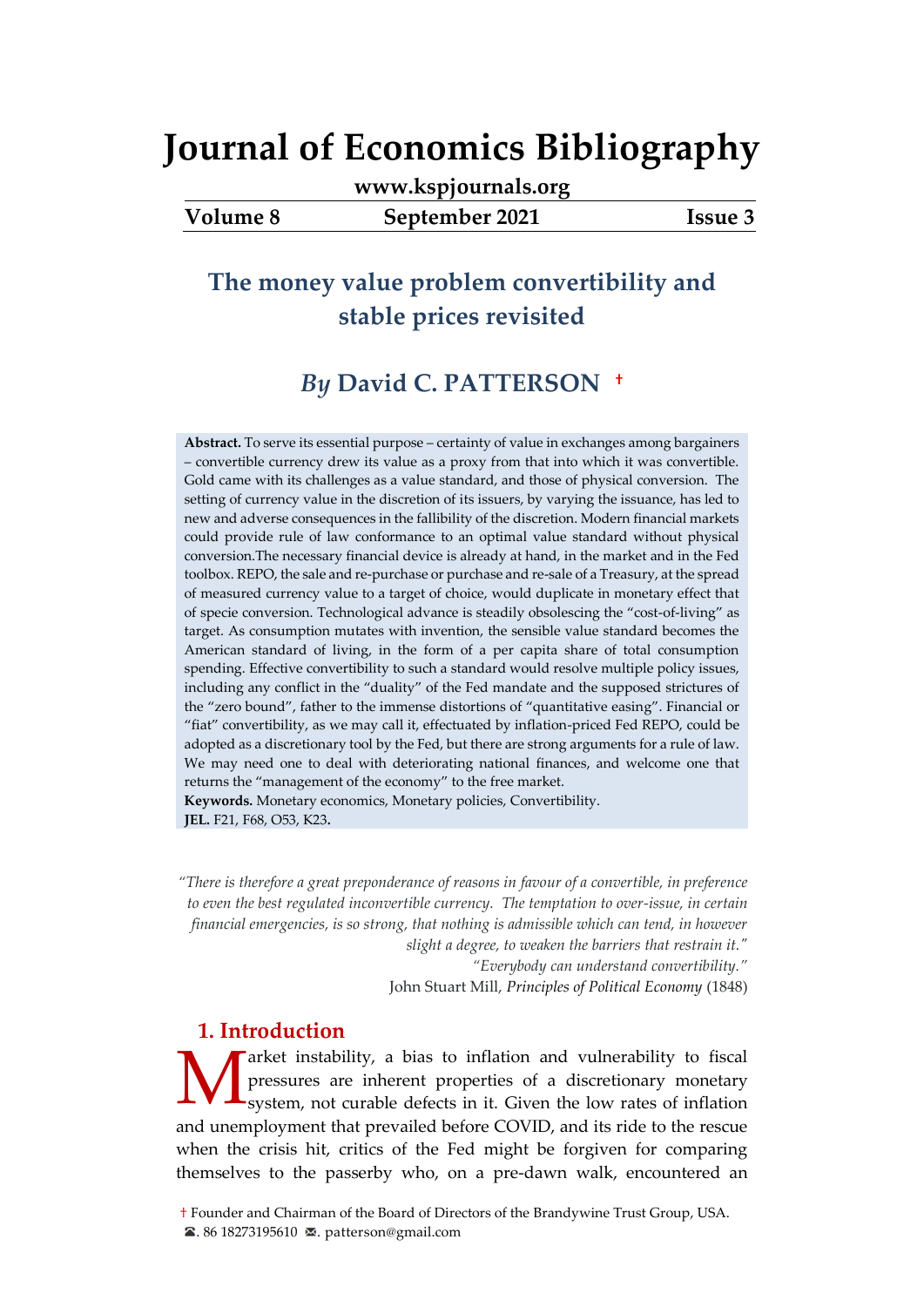eccentric sun worshipper doing an elaborate dance. He did it to make the sun rise, he said. When challenged, he pointed out that it had been working pretty well.

Not *that* well, the passerby might be thinking.

i) With or without crisis, the markets are regularly convulsed by slight nuances in Fed actions or statements. The instability feeds speculation that is unproductive if not positively distortive, and impedes our most important, wealth-creating arrangements, being those of longest term.<sup>1</sup>

ii) The Fed' s rate suppression has piled up a mountain of debt, weakening balance sheets, making future crises all-the-more likely and dangerous, and transferring wealth to the already-wealthy owners of the assets whose price it has inflated.

iii) Its ability to monetize the Federal debt will put its independence at ever-greater risk as the debt explodes.

How did we get onto this downhill road and how do we get off it?

The problem is complex but its roots are not. To probe them we may employ a simple allegory, and imagine a community of people who meet periodically in a town market to trade the goods that they produce and consume (or use in further production). To avoid barter, they began at some point to use bits of gold as a medium of exchange, but soon found that these were not as convenient as tickets e*xchangeable*for gold bits, or indeed *promises to deliver* such tickets. To enable the promise-giving among people who didn't even know each other, banks emerged, whose promises in the form of fixed-amount notes or variable-amount checks could serve as "money".

To control the promise-giving (which had a way of going off the rails with the alternating greed and fear of both bargainers and banks), a central bank (CB) was set up. Its own notes were made the only universally acceptable ones in final settlement of money promises, and it was given the job of regulating the private banks, as by lending them more of the notes if they got into trouble.

Linkage of the notes to gold was in due course dropped, for various reasons, one of them being CB's claim that it could control the spending of the notes, and therefore their value, by varying credit conditions. It could buy and sell the debt of the Town Council, by far the biggest note-borrower. It could lend and borrow its notes directly in the market, thereby setting everyone else's rates.<sup>2</sup> Free to choose a more "modern" target value for the notes, it chose that of a stabilized "cost of living".

The plan was logical enough but proved unworkable. In setting a rate, to produce a level of trading that in turn produced a particular ticket value, CB could never accurately predict the market-makers' productivity or selling mood (or ingenuity in promise-giving, balance sheets being infinitely expandable). Difficult enough, the job was made impossible by "reflexivity"<sup>3</sup> : The market-makers were reacting constantly to each other's actions, and to what CB did, or might do, and to what others might do in further reaction. Even in speaking, CB was by observing, altering, in a game with many players and never an equilibrium.<sup>4</sup> Its moves in the game being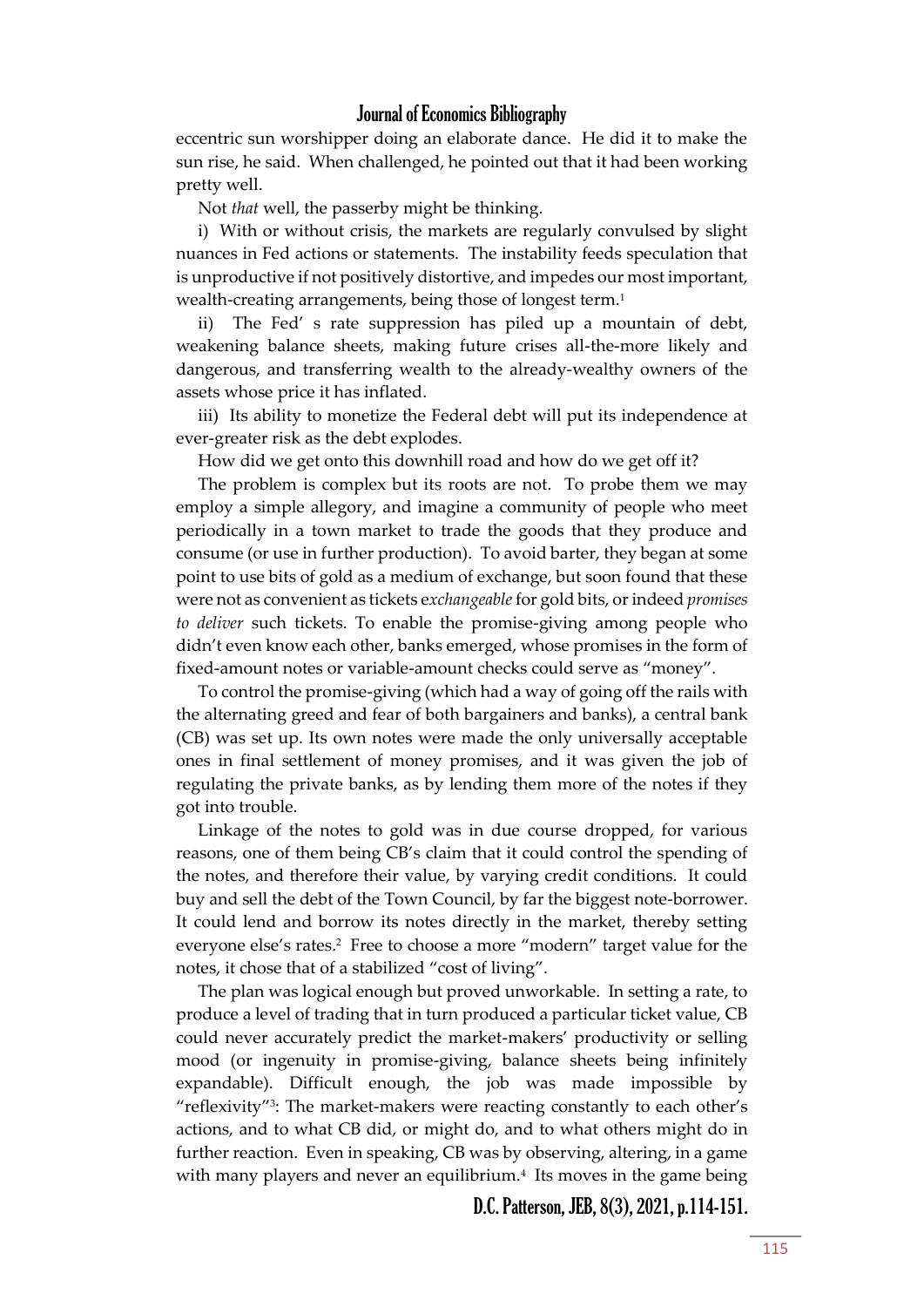infinitely debatable, even after made, its discretion in making them doomed it to interference by the most powerful among those affected, not least the Council, which periodically replaced its management, and greatly preferred to borrow cheaply, the preference becoming more and more urgent as its spending outran its revenue.

The Fed finds itself in just this position, with just the problems noted by our skeptic of the sun dance, grown from the same root: its discretionary power.

i) The impossibility of its determining a "correct" interest rate, as evident in the perpetual clash of expert opinion on what that might be, commits the decision to a process of which the outcome can never be predicted, guaranteeing the instability of markets that must nonetheless speculate on and react to it.<sup>5</sup>

ii) An agency making highly arguable judgments in the control of interest rates will inevitably be subject to powerful forces in favor of their suppression, from politicians who are re-elected, and business owners who flourish, in the "good times" that the suppression temporarily brings.

iii) One government agency, appointed by another, cannot hope to maintain "independence" in in the provision of discretionary assistance to relieve fiscal or economic distress. <sup>6</sup>

None of these problems existed when the value of money and its supply were controlled by specie convertibility rather than model-driven manipulation of interest rates. Aided by modern financial markets, we could restore that control in a form that is even more effective, and more to its purpose, than it classically was.

#### **2. Convertibility**

Specie convertibility conformed the currency value by securing to the converter, not the ownership of (or liability for) specie itself, but currency units of equivalent value. Market arbitrage of the entitlement conformed the units' general trading value.

a. Specie.

The purposes of physical convertibility were (1) to entitle the individual bargainer to the value of the target resource, and (2) to move the general trading value of the circulating currency unit, steadily but automatically (if never finally or completely), to that target. Physical exchange for gold or silver had various problems that ultimately undid it<sup>7</sup> , but how exactly did it operate when it did?

As to purpose  $(1)$ , what the bargainer wanted – and got – was not the target resource itself, but tradable value-claim units (currency) that *corresponded in value* to it in the market. The market-makers in our allegory never went back to the cumbersome gold bits. If 10 tickets were convertible into one such bit, but the heat of trading had pushed the price of a bit to 11 tickets, what was wanted by someone who came to market with 10 tickets, saved from a previous session, was 11 of them, so as to secure their bargained-for, real resource purchasing power (that of a gold bit), and that's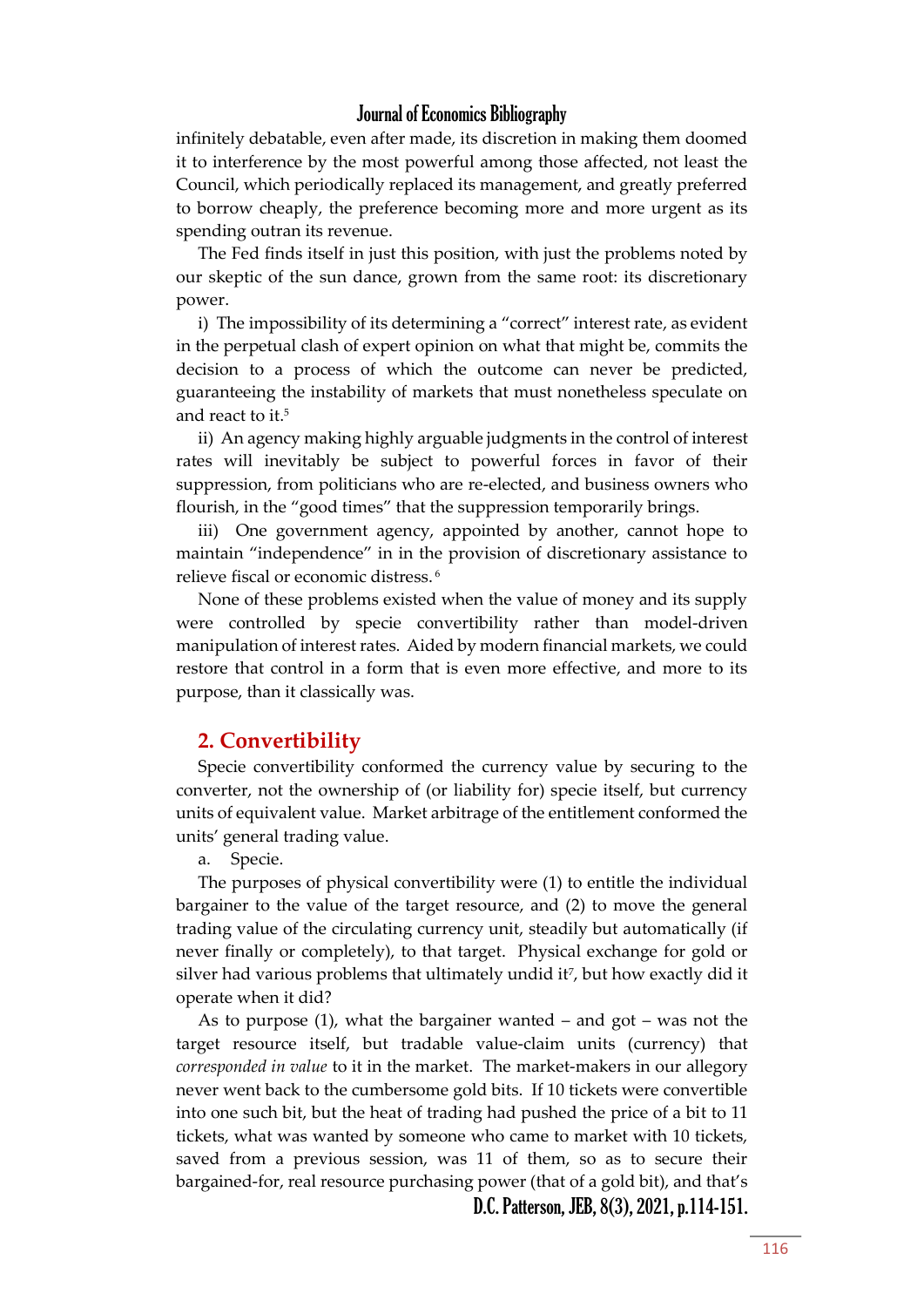what they got by stopping off at the ticket counter to exchange their 10 tickets for a gold bit that could then be sold in the market for 11 tickets. If trading was cool and prices fell, with a gold bit now purchasable in the market for 9 tickets, what was wanted by someone who that day had to discharge a *debt*  of 10 tickets was to acquire them for 9, and that's what they got by buying a gold bit in the market for 9 tickets, and turning it in at the ticket counter for the 10 that were owed. Tickets were generally what was wanted in either case, being more convenient for all concerned than the gold itself.<sup>8</sup>

As to purpose (2), conformance of the ticket value to that of  $1/10<sup>th</sup>$  of a gold bit, that job fell to the arbitrageurs, who would continue exchanging bits for tickets at the counter, or vice versa, until they had closed any gap – but also for *ticker profits*, not gold *per se.* 

#### b. Fiat

The same benefit (and conformance) could be achieved, without physical exchange, by obliging the government to sell and re-buy, or buy and re-sell, a financial asset – conveniently, a U.S. Treasury – at a spread equal to any such variance. Such entirely financial, or "fiat", convertibility, effected by inflation-priced Fed REPO, would automatically correct for inflation by raising rates, and for deflation by lowering them, with no "zero bound" in the latter case. It would mirror physical convertibility in both, but be more flexible and efficient through its engagement of modern financial markets.

If convertibility, in practical and intended effect, is a system (1) to entitle bargainers to the intended value of their bargains in a variable number of tradable currency units, with (2) market action pulling the trading value of the units constantly to a target, modern financial markets offer a way to reinstitute it, to a target of choice.

Assuming that the "Index Value" of the dollar and its "Target Path Value" are defined as the observed and targeted levels of a specified price index or economic aggregate ("Index Value" being the inverse of real) and that the former is reported by the government on certain "Report Dates", effective convertibility could be put in place using a tool already in regular use by the Fed, the "REPO" (short for repurchase obligation). A simple statute could read:

*On the day preceding each Report Date, the Federal Reserve shall offer to sell or buy without limit Eligible Securities, for re-purchase or re-sale respectively, by mutual obligation, on the Report Date, the re-purchase or re-sale price to be the initial sale or purchase price times the ratio of (i) the Index Value of the dollar as stated in the Report to (ii) its Target Path Value for the Report Date.*

The conversion right thereby conferred on dollar holders and obligors would be exactly as in any conversion regime, and as described in the 10 ticket example above. REPOs are just fixed (usually short term) loans secured by the REPO'd asset.<sup>9</sup> A saver/owner – "long" dollars – could lend them to the Fed overnight to receive back more, and so restore the real value of the long position, as against inflation. (The Fed calls this transaction a "reverse REPO" and for short we'll call it an "R-REPO".) A borrower/ower – "short" dollars – could borrow them from the Fed overnight to pay back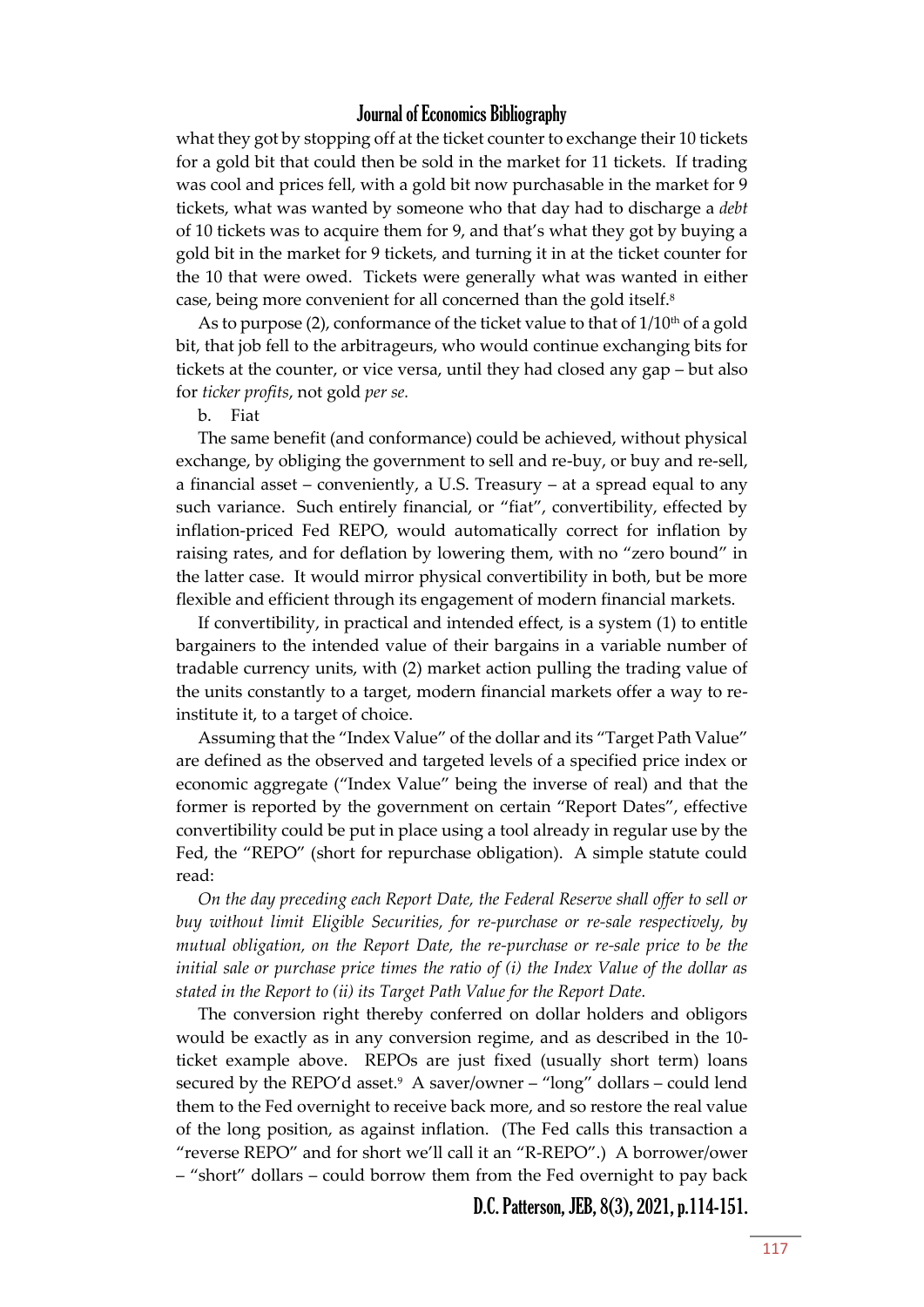fewer of them, in a "forward REPO" ("F-REPO"), and so, having used the cash borrowed from the Fed to discharge the private debt, restore the real burden of the debt as against deflation. Purpose (1) achieved, for either saver/owner or borrower/ower.

As to purpose (2), conformance of general trading value to target, convertibility as proposed here – we'll call it "fiat convertibility", as modern counterpart to the specie form – would work with the same relentlessness, driving interest rates up as the effect of inflation-caused R-REPOs, and down as that of deflation-caused F-REPOs, automatically and proportionally to any value disparity until it was eliminated, through the general deflationary or inflationary effect of the rates (respectively).

How, more specifically, would things actually work?

Taking first (1) the individual's access to promised value, Wall Street's ingenuity is without limit, but we can imagine Dollar Value Funds, effectively aggregated brokerage accounts, in which investors large and small could take long or short positions against the Value Index level on a coming Report Date, long by depositing cash and short by posting collateral as for any short position. Each fund would net the positions taken with it, and itself be long or short on the day before the Report Date, holding cash (if expecting reported inflation) or Treasuries (if deflation), to be REPO'd with the Fed, for gain or loss as per the Report. The most efficient funds could charge the lowest fees or spreads. What they now give the smallest ETF trader, in exposure to almost anything, almost for free, thanks to information technology, they could give continuously to any dollar holder (or ower).<sup>10</sup> As financial technicians created the money market fund and the ETF, they would make short work of "democratizing" this opportunity.<sup>11</sup>

As for (2), the action of market arbitrage, it would move rates instantly. By borrowing at a certain (R-REPO) rate the government creates *borrowers up to* that rate (banks who can pay interest on private deposits that they lendon *to* the government at a spread). By lending at a certain (F-REPO) rate it creates *lenders down to* that rate (banks who can borrow funds *from* the government to lend-on to private borrowers at a spread). In a wellfunctioning free market, both will do so.

Looking at the effect through a slightly different lens, the Treasury market translates all rates into prices and vice versa. Consider a T-Bill that will pay out \$100 on or near the next Report Date, and so would likely be trading at that level, absent convertibility as proposed here. With it in force, if inflation of 1% were expected to be reported (Index over Target), it would pay to sell the bill down to \$99 and R-REPO the cash to the Fed for \$1 of profit. Conversely if deflation of 1% were expected (Target over Index), it would pay to buy the bill for up to \$101 and F-REPO it to the Fed for \$1 of profit. T-Bill price change equals change in the risk-free short-term rate. The REPO spread, forward or reverse, would effectively represent a risk-free overnight rate, allowing the market to set all others.

How forcefully and immediately the mechanism would operate would depend on the frequency of conversion and observability of the value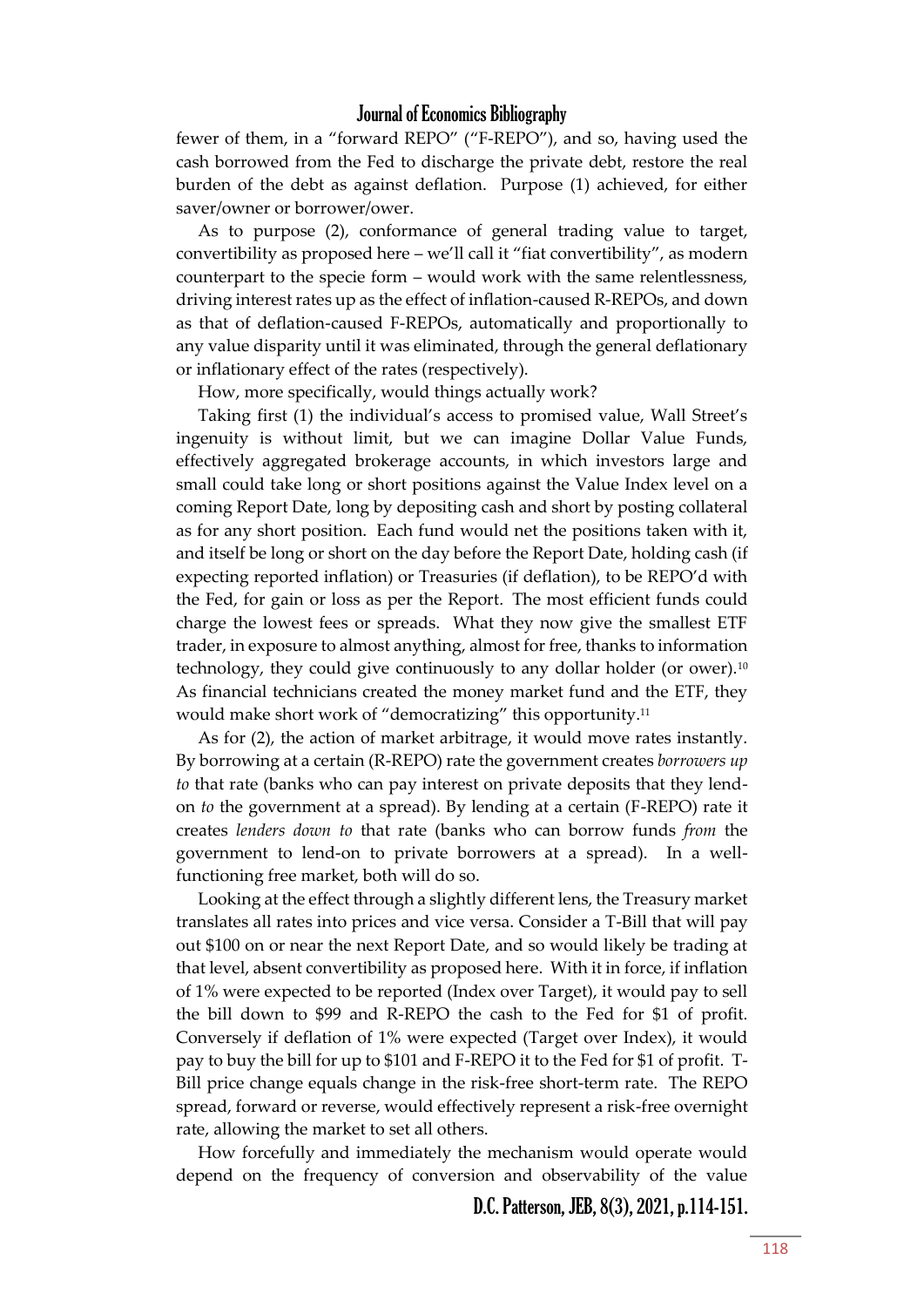disparity. Monthly conversion to a commodity standard would move rates more or less instantly, commodity prices being continuously observable. Quarterly conversion to a price index like the CPI would move them more gradually (and at greater risk to the converter). Convertibility to a measurable monetary aggregate, as advocated below, would fall somewhere in between. Given the value of large positions immediately paid of  $f^{12}$ , the prodigious data and trading heft of the hedge funds would be brought into immediate play, whatever the standard.<sup>13</sup>

The process would never equate the dollar's value exactly to the target. Even the gold price varied slightly from one end of the souk to the other, and might slip between order and execution. Analogously to gold points, or the variance of value from target between conversion dates, there would always be some variance of reported Value to Target, but the corrective pressure would be constant and proportional, the best that can be hoped for in currency value conformance.<sup>14</sup> In an efficient money market, moreover, a variance-driven interest rate *itself corrects* a variance: The real value of money, as a claim to real resources, is that of the resources when claimed, which in turn is the product of (1) number of money units (principal plus interest) times (2) resources per unit, a function of one no less than the other. Information technology merges the two, in the bottom line on today's mortgage, brokerage or other financial statement. In the REPO, it returns credit finance to where it began, as a spread in a financial exchange, employed to circumvent the prohibition of interest.<sup>15</sup>

In macro-economic parlance, the spread between opposite REPO conversion rates,

driven by the observed variance of value from standard, would constitute a "symmetric corridor" between rates determined in that way rather than by central bank discretion. <sup>16</sup> It would effectively vary the "money supply" much as specie convertibility did: As gold purchases from the government (in an inflation) drained money, and sales to it (in a deflation) added it, so fiat convertibility would (in an inflation) effectively "freeze" reserves held for interest at the positive R-REPO rate, and (in a deflation) spur their lending at the "negative" F-REPO rate, "velocity", as affected by credit conditions, being in all cases what counts.<sup>17</sup> The problem is not the efficacy of such a system in controlling rates or "supply"<sup>18</sup> but in operating it so as to bring about the desired result – stable currency value – in a complex and reflexive system.<sup>19</sup>

The Fed is already – and increasingly – using REPO as a monetary tool, inevitably given the power it confers to lend and borrow with any "counterparty", in any amount, at any rate, as an "open market transaction". The question is how the power should be exercised, whether by Fed officials searching for the rate that will correct a variance in value, or by the variance itself.

Addressing the particular "deflation" case (Target *over* Index), the "zero lower bound" would be eliminated, in that a REPO can be in either direction and at any spread. Negative interest seems incongruous and even menacing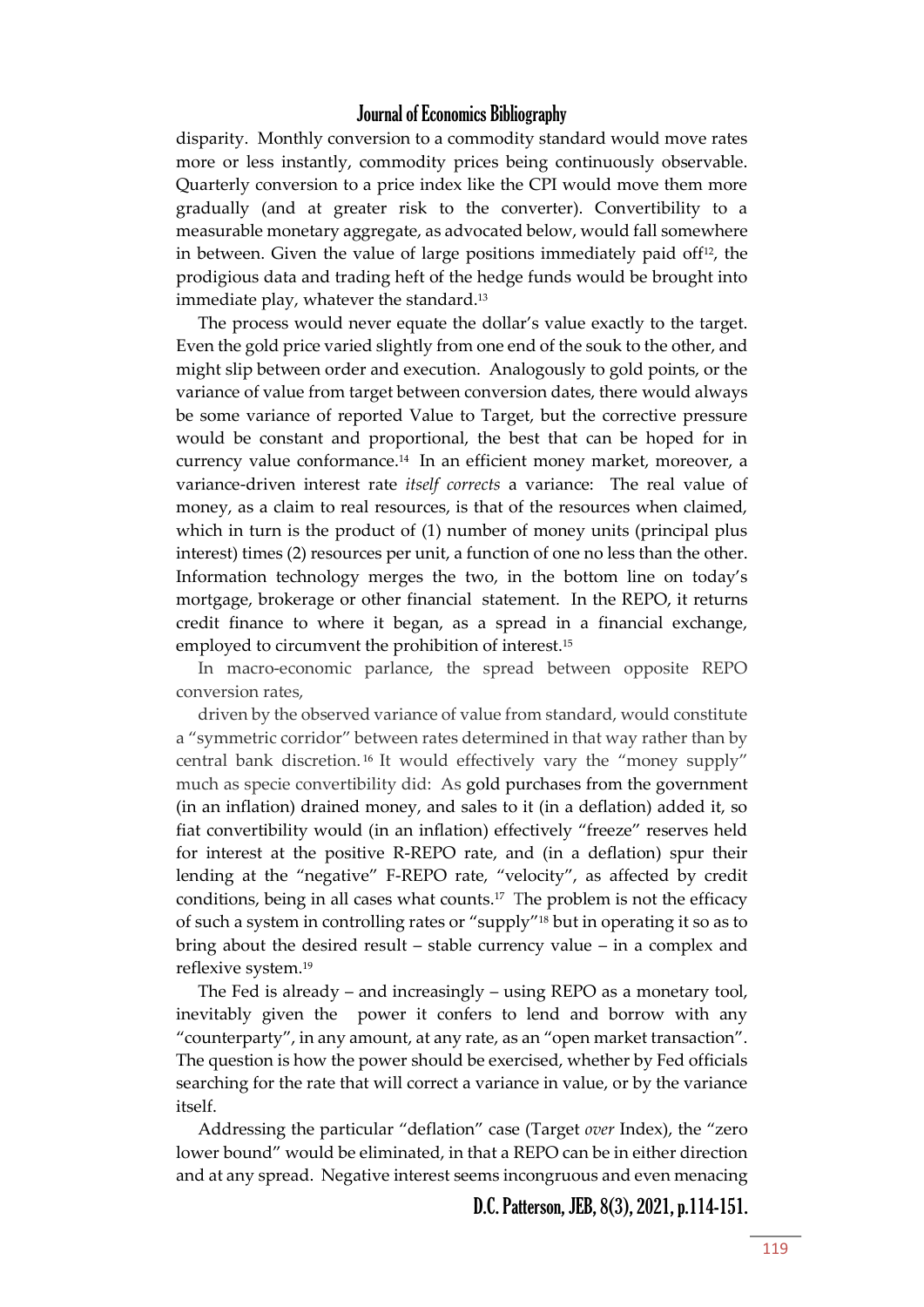to us, as confiscation of savings, but such interest in an F-REPO would not be paid *to the Fed* on loans *to it* (as by docking reserves) but *by the Fed* on loans *by it* (of reserves), as a reciprocal part of the mechanism to maintain the notes' target value (convertibility). Specie convertibility bore little menace, yet an F-REPO equates exactly to the government being required to issue notes for specie in a deflation, assuming a stable government gold stock.<sup>20</sup> The gold standard knew no lower bound. F-REPO spreads in a deflation would in effect be "helicopter money", dropped neutrally into the credit system (to "all comers"), and why not, if freed from the perilous Fed models and the discretion that they mask?

There would be no threat of the Fed bidding long-term bonds into negative yield territory, to the distress of pension funds. It would simply be loaning cheaply short term, with no one forced to lend at a loss.<sup>21</sup> There would be no assault on cash, by proponents of "negative interest", frustrated by its undockability. The government would be issuing additional demand notes, as a *positive* return, on its notes outstanding, in an inflation (the R-REPO spread), and on its term debt, in a deflation (the F-REPO spread), thereby allowing note-*owners* fully to *earn*, and note-*debtors* only to *pay*, the rate that the market would set on a currency that was neither rising nor falling in value.<sup>22</sup>

As to the problems first set out above, inherent in the Fed's discretionary setting of rates, (i) their uncertainty would reside in the objective "inflation" number, more usefully measurable and discountable by the market than the actions of the FOMC, (ii) we would be free of the bias to rate suppression, with its undermining of credit soundness and risk of occasional major inflations, such as that in asset prices under "quantitative easing", and (iii) a Fed not exercising discretion in the matter could resist pressure to "do something" at the first sign of weak growth or markets, not to mention a budgetary "emergency". The appropriate thing – *monetary* versus fiscal or regulatory – would be done automatically, and the lines between them made clear.

The value standard and the market would be in charge, doing their essential work of wealth creation among willing and informed bargainers.<sup>23</sup>

#### **3. The value standard**

Inflation-priced REPO could incorporate any definition of "inflation", as variance from value standard, provided only that the variance was periodically measurable.

a. A World of Choice.

The standard could be gold, a commodity or commodity basket, a price index (CPI or PCE), or a monetary or economic aggregate. The freedom of choice invites a reconsideration of which would best serve policy ends.

With physical exchange unnecessary to value conformance, the value target could be any price, price index or statistical aggregate that is capable of periodic measurement – a commodity or commodity basket; unit of labor or productivity; "everything" as contained in the GDP or some subset. Fiat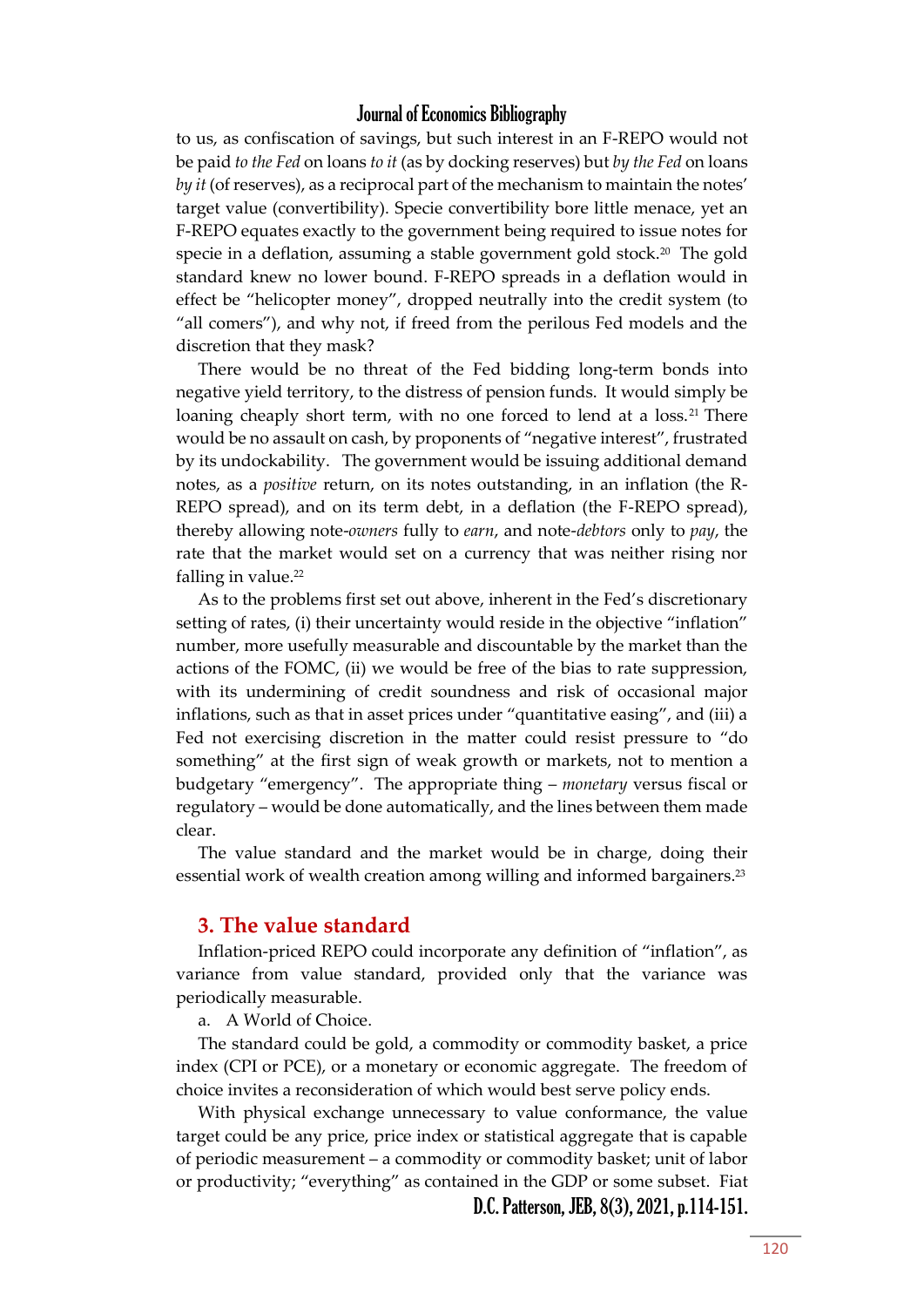convertibility would liberate the choice but be agnostic as to the one made. The arbitration process would be the same, only the controlling data different.<sup>24</sup>

The standard still *could* be something physical, but without physical exchange. Though convenient as a mechanism, it was never essential to a commodity currency. <sup>25</sup> Indeed it had its drawbacks, not only in the production and handling costs of the exchanged resource but in the effect on its real scarcity. Milton Friedman's requirement for a "true" gold standard was a free market in gold, versus the "pseudo" one that resulted from governments physically manipulating stocks of gold and sterilizing its flows. Hence his prescription that, to free the market, the government should dispose of its gold stock.<sup>26</sup> Fiat convertibility could conform the dollar value to that of gold without the distortions, specifically because it would not need to be physically held or traded by the monetary authority. A free and stable gold market, popularly trusted as such, seems unlikely at least for now.<sup>27</sup> If it could be achieved, however, fiat convertibility to its market value would be a practical means to restoration, as it would to the adoption of some other commodity standard, freer perhaps than gold of manipulation risks, because broader, but free likewise of production and handling costs. Whatever the real resource whose value is chosen as standard, the efficiency of today's financial markets, powered by information technology, would supplant physical exchange as the mechanism of conformance to it.<sup>28</sup>

If modern conditions make possible a modern version of convertibility, however, they also militate for – and enable – a better modern standard.

a. Leaking Baskets.

Technological advance relentlessly undermines the conceptual soundness of price indexes.

When last seen, CB in our town market story was attempting to equate the trading ticket value to the market-makers' "cost of living", but some intractable problems had emerged.

About half of CB's constituents live in town, and half in a suburb, nice but more expensive. The in-towners consume a basket of resources consisting mostly of staples (Basket S) and the commuters one (Basket T) that more heavily features travel costs (to get in and out of town). Being richer, the commuters spend more on Basket T than the in-towners spend on Basket S. The cost of both baskets has gone up since the last market session, but that of Basket T less so, because a new and better rail line has opened up, reducing the cost of the commute. In response, 5% of the market makers have moved from town to suburb.

By what percentage has the market-makers' cost of living increased? CB raises the issue at a town meeting, conscious that there may be some debate, as between saver/holders of tickets (who come to market with a certain number to spend), and borrower/owers of them (who come with resources to sell and thereby discharge their debts). The higher the measured "cost of living" increase, and thus lower implied real value of the tickets, the more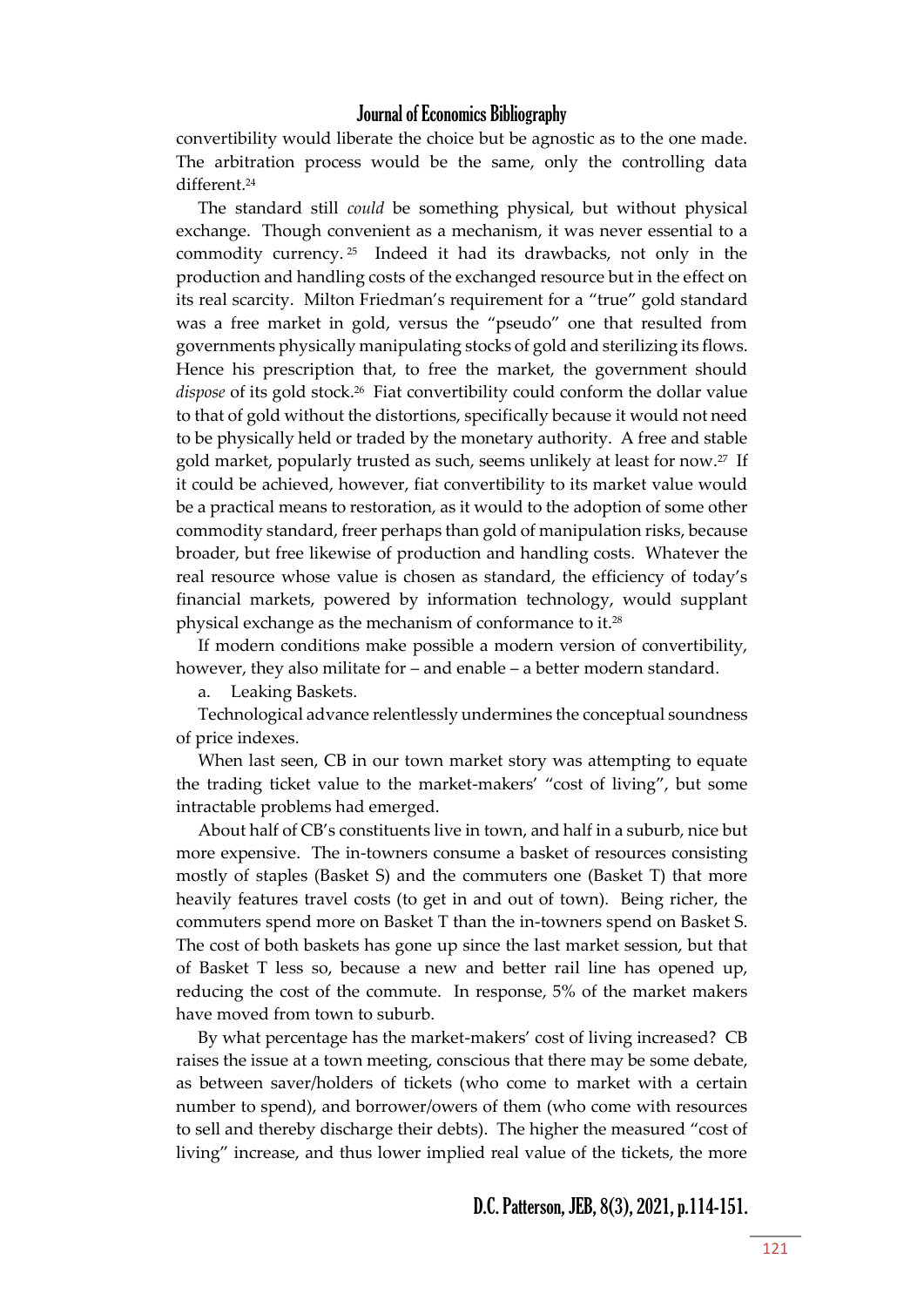CB will, by whatever means, be pushing that value up, to the saver/holders' benefit and borrower/owers' detriment, and vice versa.

Everyone's actual expenditure to "live" has increased, but with people moving, and re-mixing their consumption of the two baskets, it is very challenging to determine the "average" percentage increase, so CB proposes a shortcut: It can calculate what in total is spent, by everyone, on the two baskets respectively. That mix must be the "average", in the sense that all individual mixes add up to the total mix, and CB could then weight the percentage price changes in the baskets accordingly.<sup>29</sup>

But *which* total spending mix to use, beginning or ending or something in between, the mix having changed during the period? Because more total dollars are spent on Basket T (by the richer commuters), the cost of which has risen less, a larger "cost of living" increase will result from using the starting mix than the ending. Ticket holders argue for the starting mix ("I made my bargain on that reasonable assumption."), owers for the ending ("Why on earth would we not use the latest data?")

Unable to agree, the two sides tell CB to use modern statistical methods to estimate actual, experienced rises in living cost. If, for example, it made some assumption as to when exactly the 5% moved, and the basket-mixes they consumed before and after, it could calculate with workable accuracy everyone's actual percentage exposure to the basket-cost increases. Granting for the moment that this could be done, CB asks whether, if it could, people agree on what those increases have in fact been. They do not. Ticket owers (favored by *lower* measured "inflation") point out that a rail ticket is not only cheaper but gets you there in half the time. For the same price you can move further out to the bucolic, 5G-enabled NewProductTown, with its whole new way of "living". Ticket holders (favored by *higher* measured "inflation") don't buy it. They see no particular value in travel speed or reliability, or in living beyond the hubbub. To inform its decision, CB distributes a survey asking for relative value weights to be assigned to (a) fresh country air and (b) fast in-town delivery service. The results are inconclusive.

These are highly simplified statements, respectively, of the "chaining" problem (how to blend the data from different points in time) and that of resource quality (the thing for which prices are actually paid). A colossal amount of statistical work has been done of them, but they persist because they are *conceptual* problems. The disparate effects of CB's choices, in our example, cannot be erased by better information or proficiency in calculation. They flow from different, entirely rational choices made by people with different economic interests, who would still make them if they had common and perfect information (which, just to complicate things, they never can).

The problems are of real-world consequence. A drop in the price of computers, though a boon to business folk (and economists), is no friend to people who don't use them much but live on Social Security checks, which are reduced (or not increased as much) by the downward effect of the price drop on the CPI. Because dropping prices in a category generally bring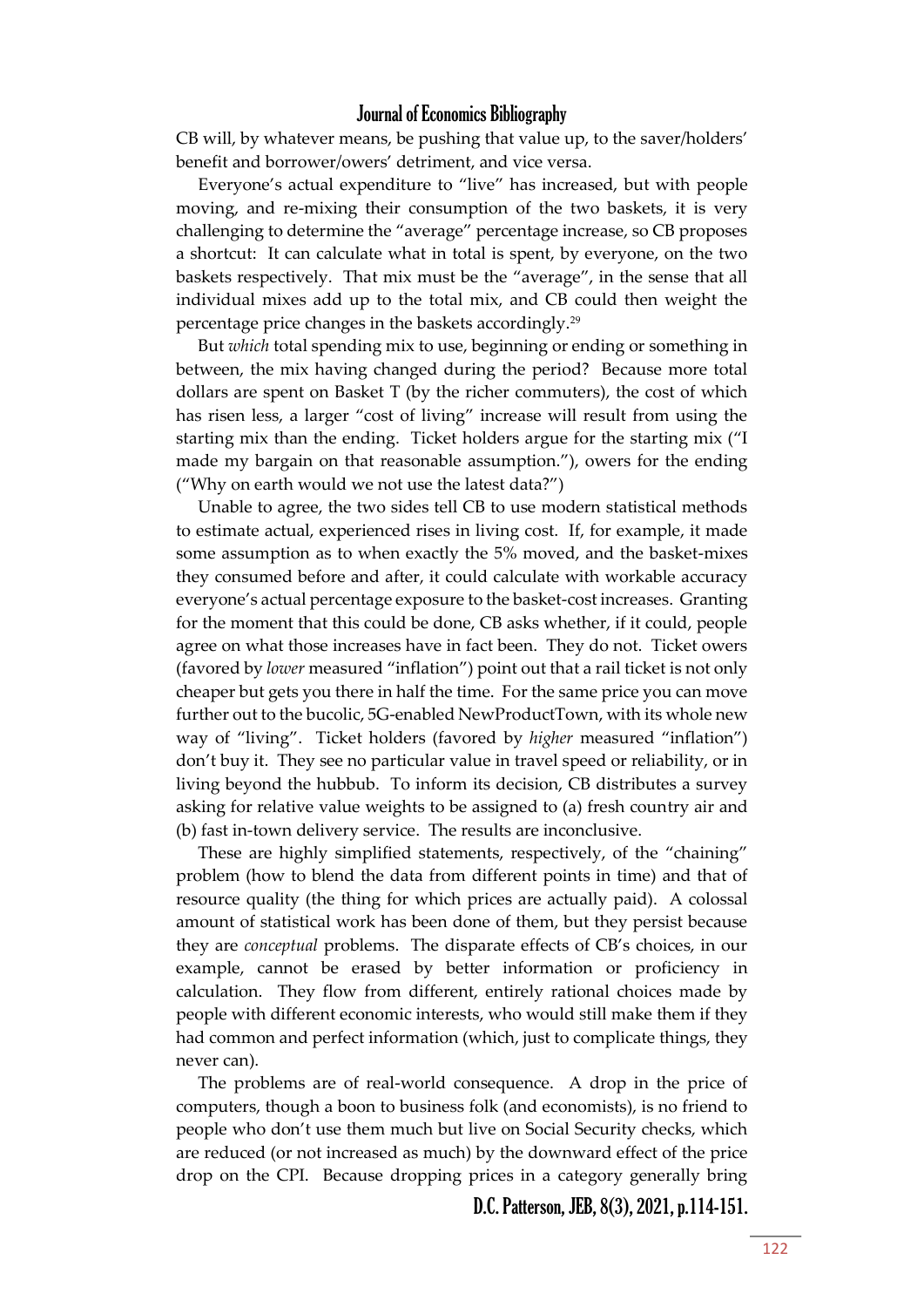substitutions into it, using new weights rather than old usually results in a lower total weighted price change, accounting for the fierce opposition to "chaining" (greater use of later weights) by those with savings or fixed income. Fairness problems abound and abstruse adjustments in the index formulae have major budgetary effects.<sup>30</sup>

Being conceptual, the problems have always existed, but with advancing technology they are becoming steadily more acute.

By how much has the power of a dollar to purchase "health services" declined, if it is much more likely to save a life (dropping, literally, the *cost* of a patient *living*)? How has the value of a dollar's worth of electric power and internet access changed, if it now brings with it a limitless torrent of information and entertainment? <sup>31</sup> A large and central effect of the "AI revolution" and the "internet of things" will be to alter the *quality* of consumption: how much easier and quicker it is to get from point A to point B, or to keep the larder stocked and the strains of music flowing. In any coherent view of cost and value, both are discounted by *time.* What then has been the change in cost of a household widget, needed to fix an urgent problem, which can now be at the door in two hours rather than weeks later when a trip to the widget store can be arranged? Indexes weight the price increases of things according to the total *dollars* spent on them. Why not per their true *importance* to us? On that score, would we really agree with the CPI's current weightings of 7% for lifesaving "medical care services" versus 4% for (largely) discretionary "recreation services"?<sup>32</sup> Why not weight by *time spent*, as portion of a day's "living"? Per one recent study Americans spend an average of over 22 hours per week online<sup>33</sup>, yet "internet services and electronic information providers" command a tiny weighting in the CPI (.8%) because they are so efficiently provided. In the COVID pandemic, time spent on the internet, along with its importance, rose quickly and out of all proportion to what was spent for access to it.

A salient feature of technological change, mathematically driven by the compounding interaction of different technologies (e.g., of data collection and its manipulation), is that after some lag, it accelerates.<sup>34</sup> The challenges of price indexing will too, and they will never be overcome because they are ones of concept, not difficulty. No amount of data collection and crunching will yield a number that is becoming ever-more elusive: the "cost of living" as that of an identified resource basket.

b. Gold & The Virtues of Sharing.

Gold delivered, in effect, a spending share, its supply being uniquely constant in relation to population or GDP, making share-of-PCE a logical and worthy successor to it.

CB, meanwhile, is yearning for the day of the gold bits and their steady, reliable purchasing power, but what did that really mean?

Markets are not perfectly efficient. In principle, however, a quantum of the "medium of exchange" – precious metal or shares in the carved stone wheels of the Yap Islanders, in Milton Friedman's famous example $35 -$  when offered for real resources, will command a share of the counter-offered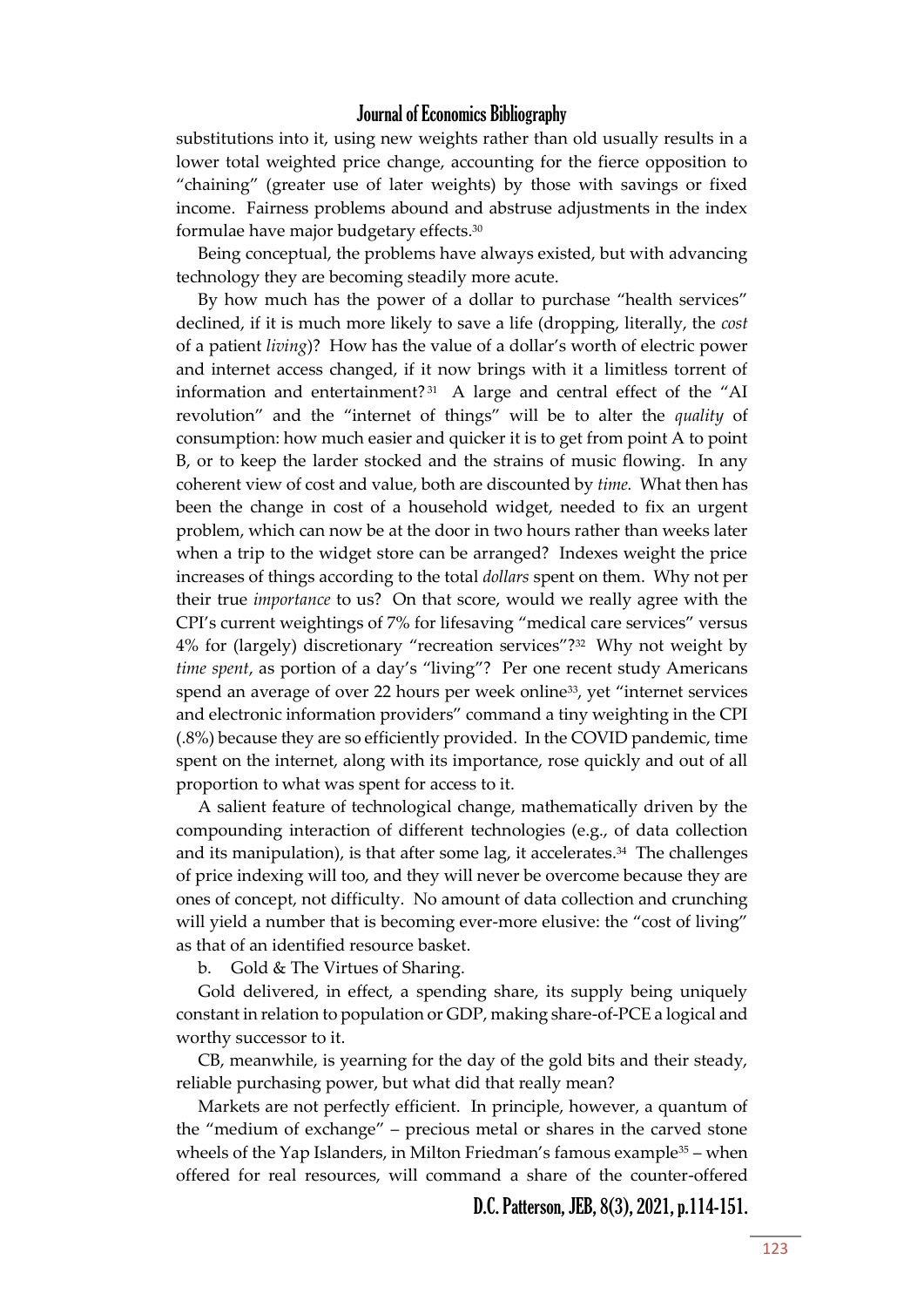resources equal to the share that the offered quantum of the medium represents of the total being so "spent". The purchasing power of a dollar is a function of supply and demand. Thus the spending of a quantum of gold, the stock of which grew at (roughly) the same rate as the population, represented a rough but reliably stable share of the population's total spending, assuming only a reasonably steady "velocity", or portion of the gold stock that was typically "spent" within a time period of given length.<sup>36</sup>

At the most abstract level, a spending-share standard is all but compelled by quickening change. Homo sapiens as agrarian villager could bargain in some unchangingly useful staple (salt, corn), but the explosion of markets by technology and trade required a proxy for some share of what was offered in them. Gold, when carried from one place or time to another – to a foreign market by a trader or to "the world my grandchildren will live in" by a dynast – carried with it a claim not to a particular set of "cost of living" resources but to a portion of what might be on offer at the destination. Amid ceaseless change, "wealth" like everything else is relative and fluid. Only share can be constant.

Put in the terms of our town market-makers, a spender of saved gold tickets got a lot more for them when the market was groaning from prosperity than when it was depleted by a drought. Conversely a farmer with produce to sell, and thereby discharge a gold-ticket debt, had to sell more of it after a good harvest than a bad, to earn the tickets that were owed. But with drought, the ticket-saver in any event got a "fair share" of the reduced offering, and with rain, the ticket-debtor likely had a better crop. Gold tickets, as claims effectively on a share of the market's current bounty, worked well enough for both.

There's no going back to gold, for which CB has long since stopped redeeming tickets, relying instead on the manipulation of credit conditions to control their value. It could limit the total number of tickets created, but the runaway promise-making of the bankers has forever dislodged their quantum from their value.<sup>37</sup> CB observes, however, that with its enhanced control tools (especially direct lending and borrowing with all comers), it could exert that control to similar effect as that achieved by the limited supply of gold tickets: It could simply control, "from the back end", the total number of tickets spent and therefore the spending share of each. The total would have to grow with the town's economy, as did the supply of convertible gold tickets, or the share would represent more and more in real terms. Not knowing exactly what the "real" growth rate will be, and lacking the automatic-if-rough tendency of the gold stock to grow apace, CB suggests simply growing the ticket-spend at a set rate. This will be easy to do, as that rate is readily observed (by toting up the sales) and controlled (by varying credit conditions). If set high enough normally to exceed the real offered-resource growth rate, the increase in ticket-spend will normally and to that extent be dilutive of real purchasing power, but the dilutive component is never exactly known, or indeed knowable. The ticket-spend growth rate being set, the dilution, as the reciprocal of what is "real" within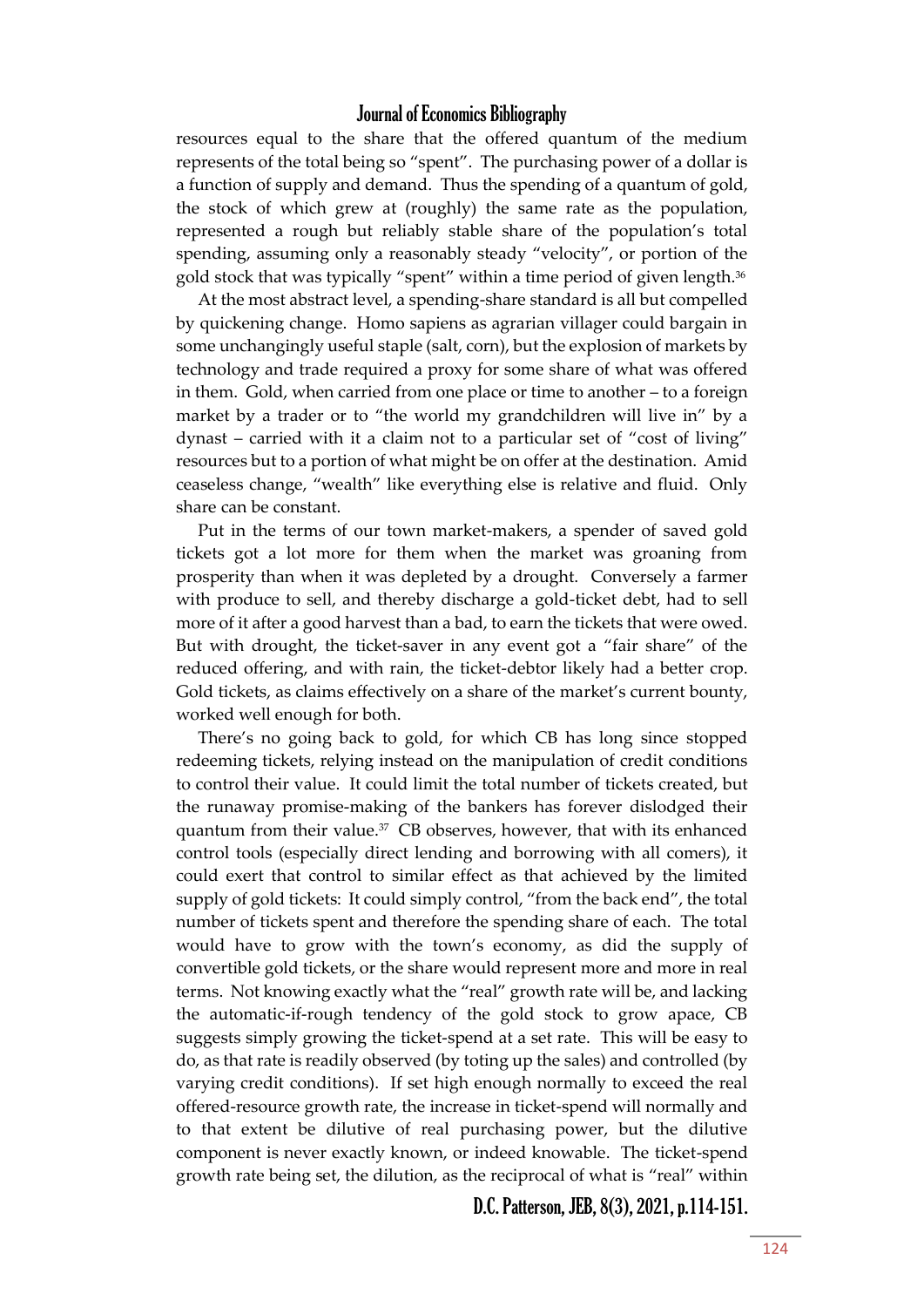the nominal growth rate band, will be as steady as the "real" growth is (pretty steady now that the town's economy is quite diversified), and *some* loss of "real" value actually works quite well for people, especially in a downturn: Sticky wages can remain at nominal levels, and paying them is easier for employers.

CB can employ convertibility to these ends in its classic double fashion: (1) If total spending growth of  $X\%$  would deliver the benefit (or burden) of a constant (or constantly declining) share of total real consumption to the holder (or ower) of Y tickets, and actual spending growth (Z%) is more or less, the same share is delivered by that number of tickets times the ratio of actual growth to target  $(Y \times Z/X)$ . (2) Arbitrage would move interest rates as necessary to conform total spending to the target.<sup>38</sup> All CB needs to do is "convert" tickets accordingly. The plan seems practical and fair, and passes on a vote.

It would be an easy enough one for us to adopt, by making U.S. Personal Consumption Expenditures ("PCE") the inverse "Index Value" in the statute suggested above. If PCE increased by 4% per year plus the rate of population growth – about 1%, for a total of 5% – dollars would lose "real" value to the extent that the "real" value of the goods and services consumed per capita increased by less than that. The government estimates that over longer periods the "real" value of U.S. consumption has grown at about 2% per capita39, so that nominal growth of 5% would imply a 2% loss of "real" per capita purchasing power, but the latter number might be very acceptable given that (a) it will tend to be quite stable in "normal" times, as the reciprocal of real growth; (b) a steady incidence of it is a good way to deal with the downside stickiness of wages; and (c) it will likely be offset by some rate of growth that is "real" but incalculable. As a matter of sheer practicality, 2% inflation is already something of a norm.<sup>40</sup> Over the last 30 years, nominal PCE growth has in fact trended at about 5%.<sup>41</sup>

c. Spending Share in Practice & Theory

There are strong policy arguments for an economic aggregate, such as nominal GDP, as target. It would be achieved by making a share thereof the value standard, variances from which would constitute the "inflation" in inflation-priced REPO. Doing so would eliminate any conflict in the "dual mandate" (since value-conformity "performance" would equate to economic). A share of spending (PCE) closely relates to GDP (70%), and would be both more efficacious and more politic.

A spending-share definition of the dollar would help with a number of issues. It would end the path-v.-rate debate. (If the growth path of a monetary aggregate is the target, and it can be hit, why not do so?) It would obviate the solution-less problem of which prices are "too volatile" to consider (How volatile is that, and being important, how are they otherwise taken account of?), in that food and energy would be subsumed in the slower-moving but relevant spending total.<sup>42</sup>

The case for spending share is strong in behavioral science, which holds, only sensibly, that we much more keenly feel the loss of something already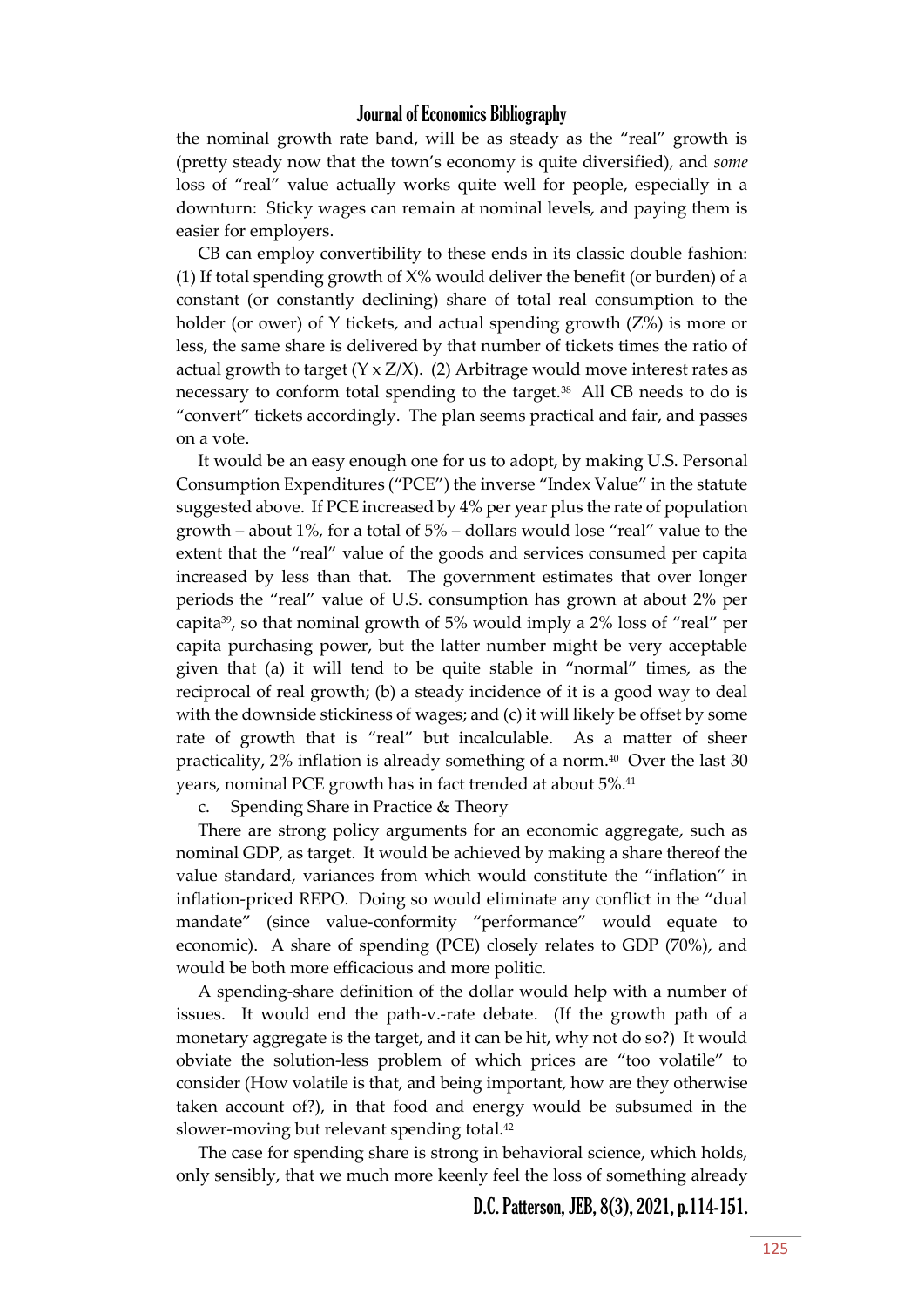in hand than that of an opportunity to gain something, though the quantum – and odds – of the two "losses" may be the same.<sup>43</sup>

Spending-share got consensus support among our town market-makers for a good reason. As compared to a defined resource-basket definition of the tickets, it would tend to shift value (a) *to* borrower/investors in a spending downturn (less in real resources represented by each owed ticket), and (b) *away from* them in an upturn (the opposite). Being loss-averse, they will likely be happy with the trade-off, because they will less keenly feel the loss of possible profits in an upturn than they would the loss of their businesses in a down. The impact on owners of fixed income streams (interest or wages) will in principle be the reverse: a more keenly felt loss of that income's value in a downturn (lower real payments) than of a foregone share of possible profits in an up (higher real payments).

This would be a fair fight between the two factions, in modern-day America, if they divided that way, but they don't. Interest and wage earners are also huge borrowers, in their mortgage and consumer debt, which they service by holding jobs.<sup>44</sup> As borrowers they benefit from a decline in real interest payments, and their jobs, provided by the borrower/investors, are all-important to the servicing of their debt. We are a nation of borrowers, and a 30-year mortgage, taken out in hopes of a like length of employment, is as much a levered business venture as any capitalist might undertake. Nationally, the downside losses that a spending-share definition of the dollar would mitigate are the most painful, to the largest number of people.

It may help to think in terms of our ubiquitous, wealth-defining balance sheets. As a nation of optimists (and in general promise-*keepers*), we have more of them than almost anybody, top to bottom. Business and investment people use them very explicitly to balance downside with up, as by mixing more speculative assets with less, on the asset side, and by scheduling maturities, on the liability. Spending-share dollars would do the job for ordinary citizens, who also need the balance but lack the tools to maintain it so explicitly. People on the whole being loss-averse, more will start businesses, buy homes, and generally take wealth-creating risks, if the system operates to moderate real outcomes in either direction, albeit equally.

If the "balance" fails you, the result is bankruptcy. If we should again face large-scale and accelerating defaults on over-incurred debt, we would benefit from an automatic and impartial "debt restructuring", something that is possible to put in place before the event (as with a bank's "resolution" plan) but never after. Mortgages in particular, a top concern of the average household, call for *en masse* (monetary) restructuring, being so much more dispersed than business loans.<sup>45</sup>

These points or very similar have been made in the advocacy of nominal GDP as monetary target.<sup>46</sup> An even stronger case can be made for spending, on grounds of both practicality and policy.

No regime succeeds without popular acceptance based on perceptions of fairness and common benefit, which may not be best served by assuming familiarity with the subtleties of "consumption + investment + government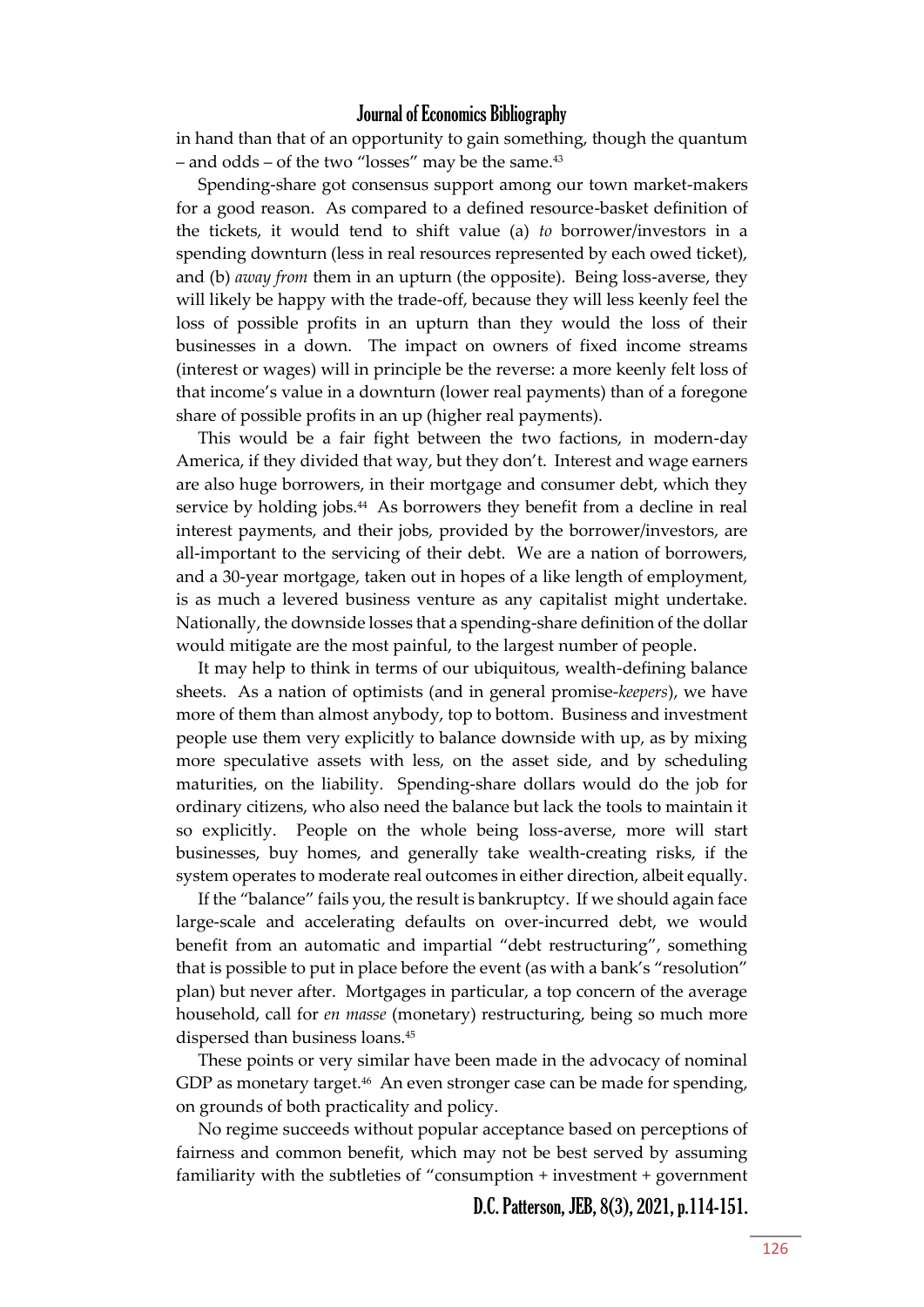spending +/- net exports".<sup>47</sup> If the most terrifying news from the government is "I'm here to help you", a better pitch might be: "Here to maintain your spending (not mine, by the way<sup>48</sup>), and through yours and everyone else's, your job and house."

As to policy, stabilizing spending would automatically "lean against" economic boom and bust, much as would stabilizing nominal GDP, *if not more effectively*. Consumer spending is a large and growing part of GDP (up to almost 70%). Short rates affect it quite directly through credit card and other consumer and small business loan costs. Consumption spending is more immediately variable than investment or government spending, though it underpins both.<sup>49</sup> More observable and less complex than GDP, action based on it can also be taken more quickly, time being of the essence.<sup>50</sup>

Defining the dollar as a share of spending would resolve the tension between "controlling inflation" and "supporting the economy", the supposed duality of the mandate. The Fed could choose spending as its single target under Humphrey-Hawkins. The sample statute suggested above could properly be styled the "Stable Prices and Jobs Protection Act".

The tension is unresolvable as long as the Fed conceives of its job under the mandate's "inflation" prong as battling the rise in price of a cost-of-living basket, something which (1) distorts policy through its conceptual flaws<sup>51</sup>, (2) can cause just the wrong reaction under stress<sup>52</sup>, and (3) in reality is unobservable if not entirely hypothetical.

The statutory goal is not "low inflation" but "stable prices". That cannot mean unchanged prices, as their whole function is to change, and no two people experience the same set of changes.<sup>53</sup> When statutory language is unclear, courts look to the legislative purpose,<sup>54</sup> which for a currency system must be to foster the creation of material wealth (including maximum employment) by providing the best bargaining unit for that purpose. In a world of mutating consumption, prices are "stabler" if they express the cost of a *relative standard* of living rather than that of its constantly changing and elusive components.

As for "inflation", it could use some refinement in its definition.<sup>55</sup> As the sticker shock of particular price rises, it is better addressed particularly than by the blanketing hand of monetary policy. The elderly will never win the battle over "chaining" of the general index: It affects too many other people, and seniors are not the only ones to protect. The IT revolution, while obsolescing price indexes that chase the resource-basket "cost of living", will be making specialized indexes, to inform particular fiscal and regulatory decisions, ever-more available and accurate.<sup>56</sup>

A form of "inflation" we do *not* want is the artificial raising of asset prices.<sup>57</sup> A form we *may* well want is a controlled loss of real purchasing power as represented by the growth margin of nominal consumption over "real" (2%, if that were deemed the right target).<sup>58</sup> By so defining "inflation", as the thing that it is the office of monetary policy to control, we would switch out something we *cannot* know or control (resource-basket "cost of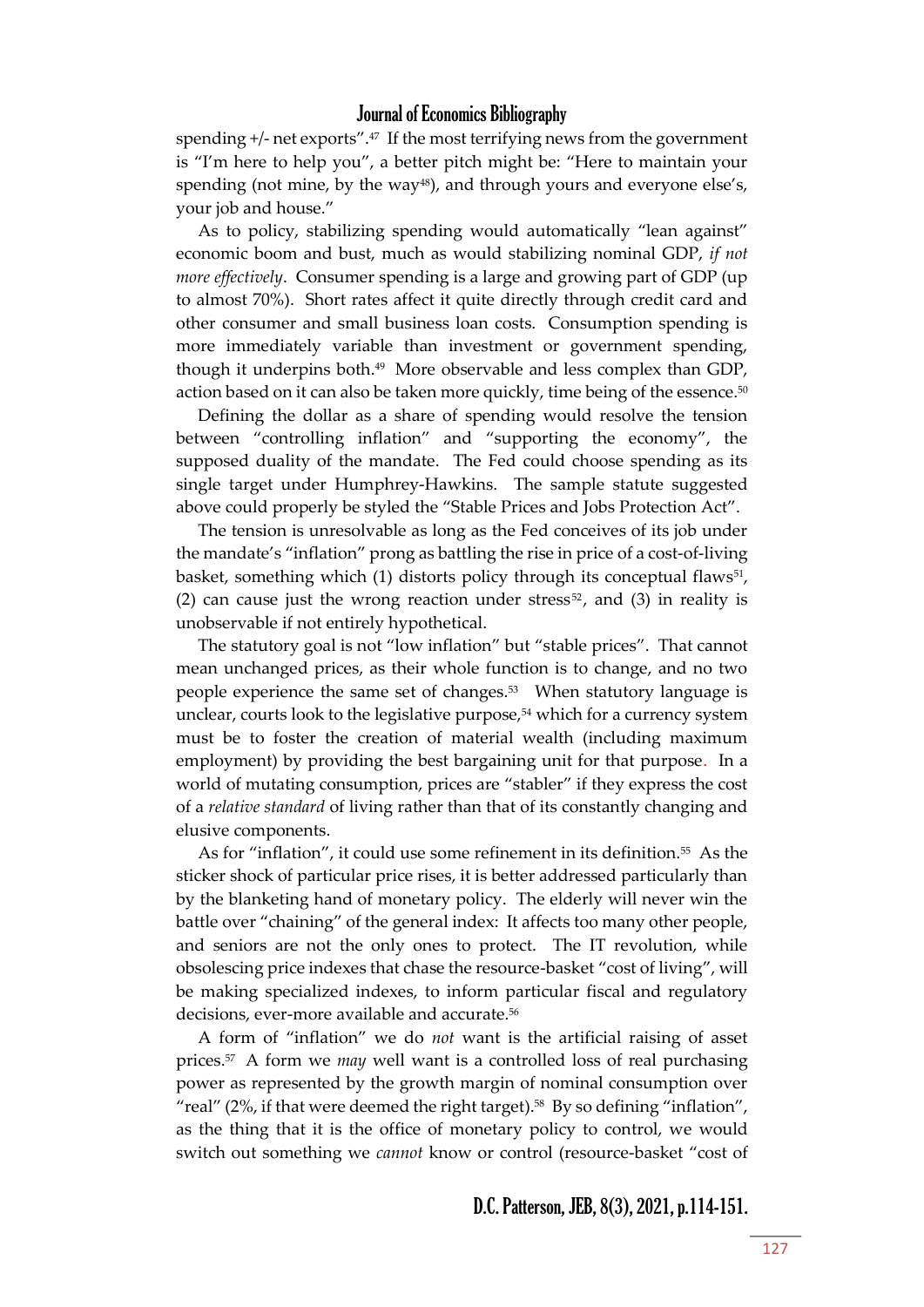living"), for something we *can* (the nominal growth in spending), and in doing so optimize conditions for creating what we *want* (the real).

Advocates of a monetary aggregate as policy anchor should be on board for redefinition. "Inflation" terrifies as a historic specter, so that any proposal that accepts it as the price of a market basket, paid by the householder to advance some broader, dimmer macro-economic cause, all but dooms the cause.

In place of an algebraic phantom, the dollar value standard would be the American *standard of living*, an equal claim on it for an equal number of dollars. Highly stable, easily understood and globally aspired-to (if not pegged-to), it would be a fitting successor to gold.

As a value standard it would in turn justify convertibility, acquitting it of any charge that it is *too* automatic., i.e., too inflexible in a crisis "when emergency action is needed", the needed action being just the one automatically taken.<sup>59</sup> Rather, it would qualify convertibility as the answer to the yet-unmet challenge of how to *implement* a monetary aggregate target.<sup>60</sup> As the failings of discretionary management and a flawed standard compound each other, convertibility and spending share would complement.

b. The Money Value & The Rule of Law.

What might be lost, and what gained, from convertibility as a rule of law? a. Practicalities.

"Fiat convertibility" would be a statutory entitlement (to inflation-priced REPO). As such it would have constitution-like effect (existing Fed powers to be unchanged but subject to it) and durability (none greater than that of an entitlement). The Fed could be charged, in coordination with the BEA and BLS, to define the value standard and set the schedule for REPO "conversions" to it, for approval by Congress.

Is such a qualification of Fed powers even possible? Changes of any kind in them are controversial, a reflection of their current magnitude. Even "auditing" the Fed kicks up a ruckus.

Convertibility would operate only as an "override" on existing Fed powers, which are themselves the product of multiple accretions and qualifications.<sup>61</sup> This one would be quite uncomplicated: "Whatever else you do, give us the right to bargained-for value in the dollar."<sup>62</sup> The dual mandate could remain in place, as argued above, with the right value definition. Other functions of the Fed would be unimpaired and indeed, as argued below, facilitated.

Constitutional overrides already exist on what the Fed can do. It cannot forbid public discussion of its policies, or violate the due process clause. A constitutional constraint on money-creation would be hard to achieve, but it may not be needed or even preferable. Broad constitutional language (as it would have to be) is malleable in the hands of motivated justices (or the gold cases might have been otherwise decided). By contrast there is nothing as secure as an entitlement: Once the right is given – to dollar-holders and dollar-owers alike, and on their own initiative – to claim the promised value,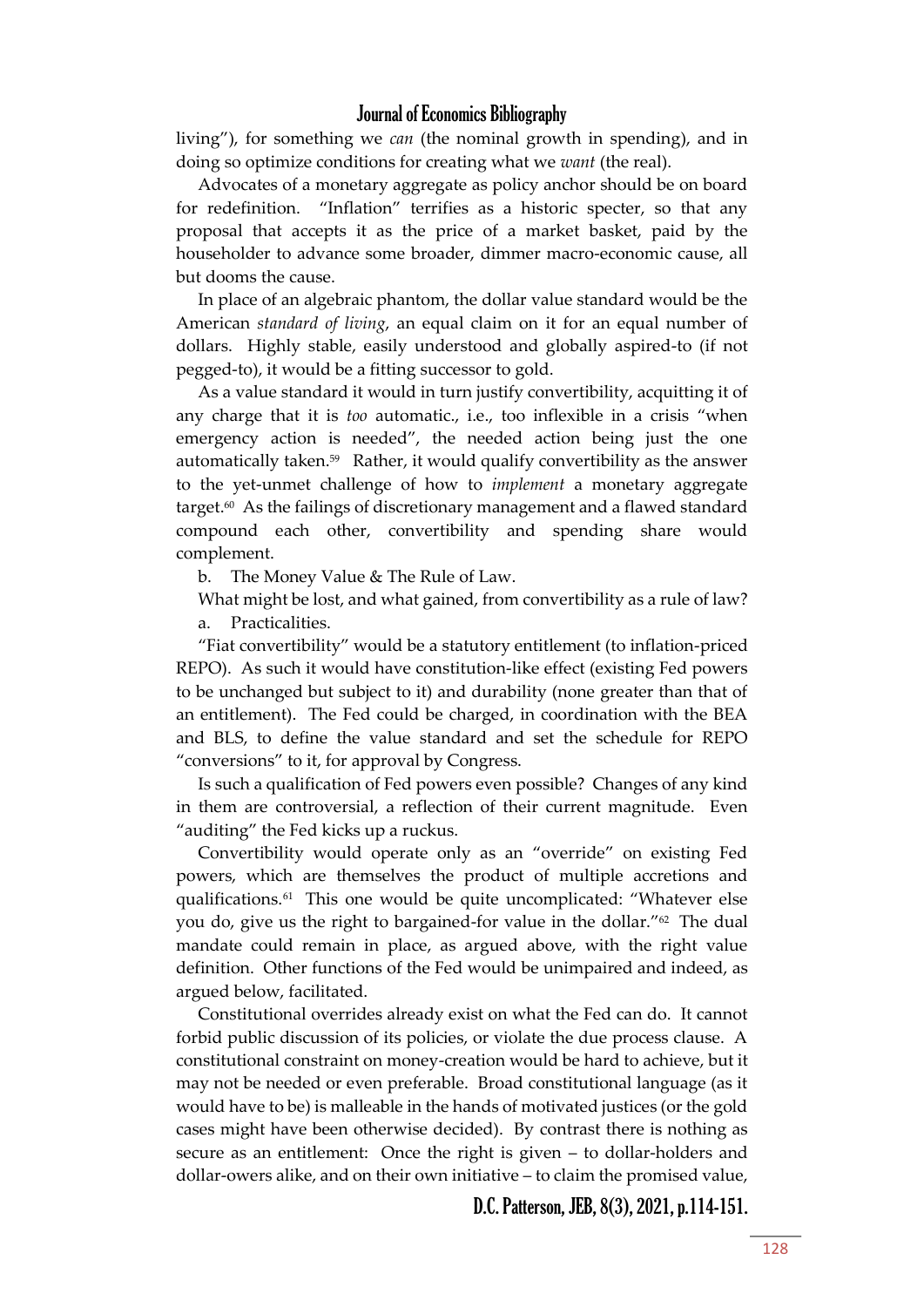what coalition of them will call for its repeal? If the just compensation clause of the Fifth Amendment were statutory (and it is highly analogous, providing a similar private right not to have value arbitrarily taken by a wellmeaning government), would it be that much less secure?<sup>63</sup>

Some government entitlements lack efficacy because they are just too hard to understand. Not this one. If your dollars (or those you owe) do not in fact equal in value their share of the American "standard of living" (or other defined value standard), you can get the shortfall (or defray the excess) in a REPO conversion, easily made through your broker. Whereas macroeconomic demonstrations are accessible only to the few, it was early on observed that "everybody can understand convertibility".<sup>64</sup>

The proposal herein calls for a mix of technical expertise ("We reckon that the X aggregate or price(s), changing at rate Y and enforced by convertibility in manner Z, will best foster growth and stability.") with general comprehensibility and appeal ("Yes but why is that good for me and my family?"). The process that suggests itself is a referral of the task to the Fed, acting in conjunction with the Commerce and Labor Departments (BEA and BLS).<sup>65</sup> The instruction would be to design the schedule and other details of an inflation-priced REPO regime, the definition of "inflation" to incorporate a proposed value standard, and the plan to be approved by Congress and not then changed except on further recommendation and approval.<sup>66</sup> As an "override", the regime could be effective on a certain date or dates, with current operations accommodated to it as it came into effect.

b. Market Monetarism.

The money market, unmatched in inflation sensitivity, should in principle be engaged to guide, and better still enforce, monetary discipline. Over periods of any length, however, it acts "reflexively" with the Fed and hence unreliably as a guide for it. Markets are also reluctant to precisely forecast anything as complex and geopolitically accident-prone as the GDP (or a GDP futures market would already have invented itself). Instant and sensitive reaction is what markets are good at, and also the only practical corrective of money value variance. The Treasury market, the world's most efficient, could do the entire job, of both sensing and correcting, given only a risk-free rate in the form of inflation-priced REPO.

Is there an easier route than "convertibility", as proposed herein, to the end goal of monetary discipline? The argument is made that with the right help from the financial markets, the Fed could better manage the currency to its target.<sup>67</sup> Financial markets, if they can't exactly predict the future, at least gather and weigh the infinity of relevant signals, acting upon them quickly.

The Fed could look to private forecasts. More reliable, usually, are the predictions of market-makers who have put real money behind them. TIPs traders do so, as do traders of futures contracts of all kinds.

As inflation fighters, TIPs have inherent limitations, however. They pay more interest with inflation but also sell for more, insofar as it is expected, protecting only the astute holder whose prediction of inflation is "even better" than the market's, and penalizing only the government whose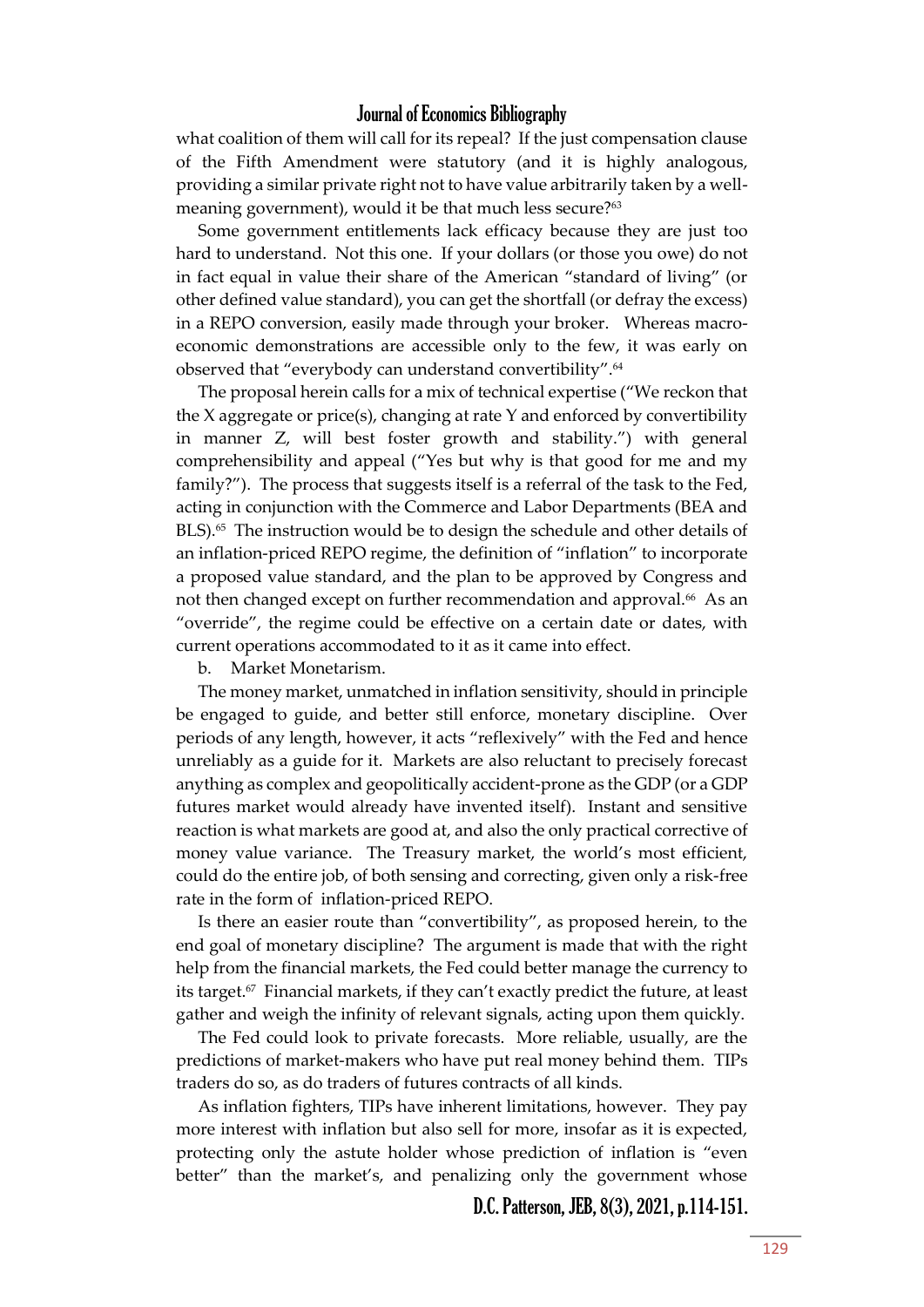control of it is "even worse". If they were very good predicters of it, holders could hedge accordingly and governments could adjust policy until prediction equaled target, but they aren't.<sup>68</sup> Like stocks (or futures), they are traded instruments whose prices represent bets on how *others* will trade, including the Fed itself. $\omega$  If confidence in the Fed were complete, the spread would always equal its stated target, when in fact it varies with the betting, as it always will in a discretionary system of Fed "rules" that are better described as predictions of what, "as a rule", it will do.

Monetary lag is itself a problem, in that the market's confidence in its own predictions drops quickly with their length. The "spider" (S&P future) is the world's most heavily traded equity derivative, with vast amounts bet on it, but volume collapses and spreads widen dramatically beyond about nine months, barely time for a policy change to reach the checkout counter. $^{\tau_0}$ (Why otherwise would a GDP futures market not have invented itself, as markets usually do when there are profitable bets to be made?)

TIP spreads can tell us how bad the problem is, as futures could, but not solve it. The available market solution is modern missile guidance: continuous course correction as conditions change. Fiat convertibility would alter short rates instantly and automatically, bending value to standard – thereby "targeting nominal GDP" if that were the standard chosen. REPOs initiated by dollar converters would in effect be short term futures contracts entered by them with the Fed, continuously and systematically.

c. Shocks.

Monetary discretion is often urged to enable the Fed to cope with economic "shocks", but shocks are only aggravated instances of normal economic variation, and the failings of discretion are the same at either level. The force of inflation-priced REPO would be proportional to that of the shock, and automatically corrective of it, if the "inflation" standard reflected general economic activity (as spending share would).

Economic shocks can be of such force and unpredictability as to suggest the need for flexibility in the Fed's response. Often cited as examples are the "oil shock" of a supply disruption and the "productivity shock" of rapidly dropping computing costs. The "correct" response to the first might be stimulus, to prevent activity from collapsing, and to the latter, constraint, to keep it from overheating, whereas price index stability would dictate the opposite (contraction to counter the oil price rise and stimulus to counter the computing price fall). Watchful regulators may want the freedom to react "correctly".

But their problem in all cases is uncertainty as to what will happen, and indeed what is happening. *Will* activity in fact collapse from the oil shock? It's more likely to do so if the shocking event is a front-page war in the Middle East than if it's a decline in technical well-recovery rates, buried in Section Two. As for falling computing costs, the oft-cited paradox of their effects being seen "everywhere but in the productivity statistics" attests to the difficulty of assessing them. Nowadays these two "shocks" would almost certainly overlap and counteract each other, given the voracious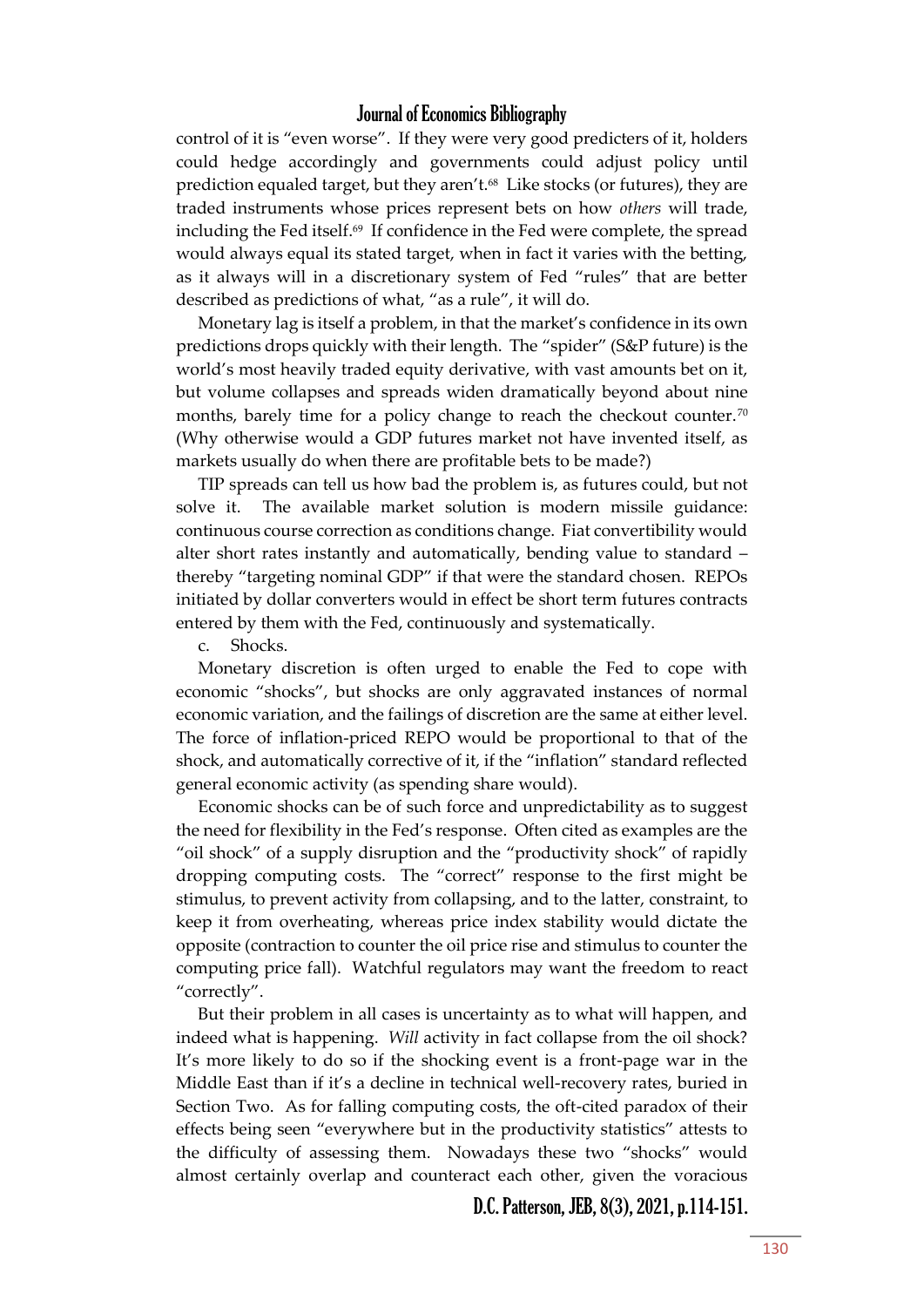energy needs of computing but the resourcefulness of tech companies in reducing their costs. Is a viral epidemic inflationary because it shuts down supply channels, or the opposite because it shuts down the mall?

The flaw is not in having a rule-of-law monetary regime, but in not having one that is driven by what counts: whether a *change in total spending* is really afoot, net of *all* concurrent events, shocking or not and large or small. Fiat convertibility would address shocks neutrally and proportionately, with the Treasury market as first responder, than which there is none quicker or more sensitive.

It would "nudge" rates in response to "normal" fluctuations in spending, under that standard. If the shock was extreme, so would be the monetary reaction. When the pandemic crisis hit in March of 2020, it became apparent that PCE as reported for that month, at April 30, would be sharply negative. In the event it was -4%. That deficit to a PCE growth target would have invited F-REPOS at that spread on \$13 trillion of Treasury securities held by the public, or some \$500 billion pumped neutrally but automatically into the credit system.<sup>71</sup> Negative funding costs for competing banks and on-line lenders would have sharply lowered borrowing rates for consumers and small businesses. This would have been powerful monetary reaction, of the kind most specifically needed (versus asset price inflation), but by definition not *over*-reaction, defined as uncorrectable later, since the correction would come automatically with the recovery of spending. It would surely not have been the *only* proper action by the Fed, as guardian of the system's operation, but the right *purely monetary* one.<sup>72</sup>

If, when the crisis has passed, we again face "shockingly" persistent weak spending ("secular stagnation"), convertibility to a spending standard would bring the steady but proportionate monetary adjustment necessary to protect borrowers from a relentless increase in their real liabilities.

d. Value & System.

Designed originally to maintain a central bank reserve and otherwise oversee the *banking system*, the Fed has acquired by default and accretion the power to set the *currency value*. The two powers are conceptually distinct and better separated, with the latter returned to a rule of law. Mandatory inflation-priced REPO would assist rather than impinge on the exercise of Fed regulatory authority.

It may be argued that the Fed, as regulator of the credit system, must necessarily and *ipso facto* control the money value, which is a function of money supply and demand, and hence of credit conditions.

But this is true only because the government has made it so. The "elastic" currency that the Fed was set up to supply, in 1913, was to be elastic in its availability, not its value (that of 23 grains of pure gold, under the Gold Standard Act of 1900). The job – we may call it the Bagehotian, since England was likewise on the gold standard when that author wrote – was to manage the *system* for the making and keeping of *promises to deliver* such value, and in particular to prevent it from seizing up from cascading defaults by private banks lacking the necessary liquid reserves. <sup>73</sup> It was the subsequent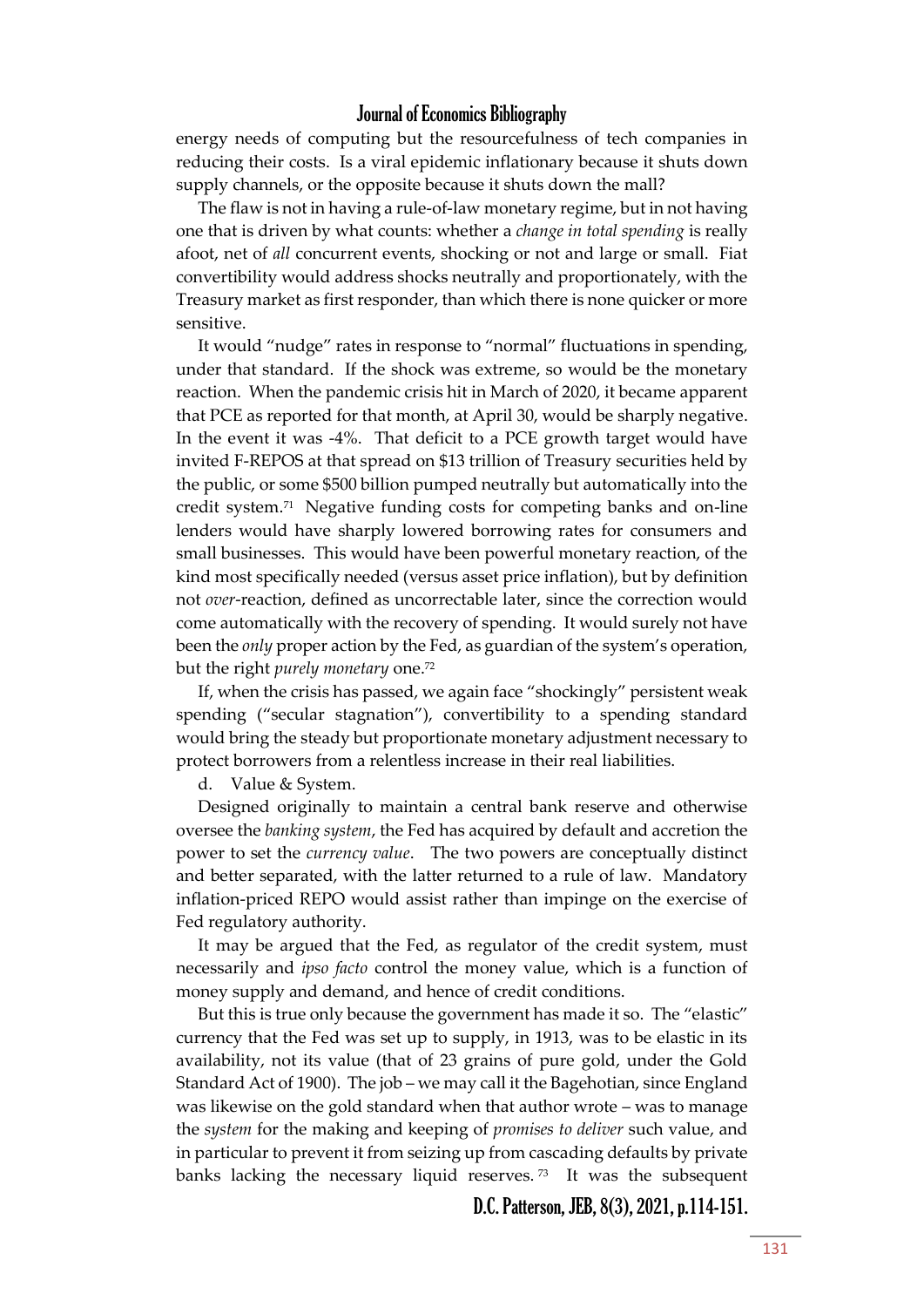abandonment of convertibility, and the substitution of credit control alone to manage the currency value, that merged the two jobs into one and made the central bank, as manager of the spending, manager also of "the economy" as powered by it.

There they will remain unless re-separated. "Regulatory" control of how private lenders are permitted to behave, with what help or hindrance from the government, necessarily affects spending. (Emergency lending to banks also enables them to lend more.) "Monetary" action to stimulate spending cannot but affect the soundness of balance sheets. (It only *works* by causing lending and borrowing that wouldn't otherwise occur.)

In fact the two jobs are in nature quite different. The value job is a lagged, asymptotic affair that can only be done through steady but unswerving adjustments to target – the essential action of convertibility. Liquidity rescues, whether of individual borrowers or "the market", are by nature short-term actions that are bound, as in all "complex adaptive systems", to be called for unpredictably. Regulation likewise must respond constantly to changing conditions. As dependable as we would like value to be, a North Star to which the vessel is continuously steered, the intervening winds and tides will continue to be as turbulent and unpredictable as nature and human energy can make them.

The way for both jobs to be done best – the "value" job to inform private bargains and the "system" job to facilitate them – is to re-institute convertibility as a permanent monetary override of necessarily mutating regulation – an autopilot that absorbs but presses back continuously against the muscling of the regulatory tiller in its contest with the gusts and currents. Convertibility would override the pilot's actions only *if* necessary, but would be sure to do so *as* necessary.

Trying to do both jobs at once has only made both harder. In the 2008 crisis, value ran head-on into system, as inflation fears caused the Fed to borrow from the market (asset sales to maintain a target Fed funds rate) simultaneously with lending into it (to rescue stressed institutions).<sup>74</sup> In the aftermath of the crisis, and in reaction to it, aggressive regulatory control of banks impeded the recovery and with it the achievement of target growth and inflation.<sup>75</sup>

The liquidity squeeze of September 2019 again pointed up the overlap and conflict. Forces of a primarily regulatory nature spiked short term rates and thereby caused the Fed to temporarily "lose control" of monetary policy.<sup>76</sup> It reasserted control by injecting reserves on which, having relieved the liquidity pressure, it could continue to "administer" the reserve and REPO rates. The *regulatory* need for more reserves happened in this case not to be adverse to the current "stance of monetary policy", but it could have been, had inflation been currently seen as a concern, as in 2008.<sup>77</sup>

Complexity and reflexivity reigned. The premise of the Fed's "ample reserves framework" is that high-powered bank reserves can be increased without inflationary effect by paying some *de-powering* rate on them. But the crisis revealed that the increased rate had excessively curtailed the quantum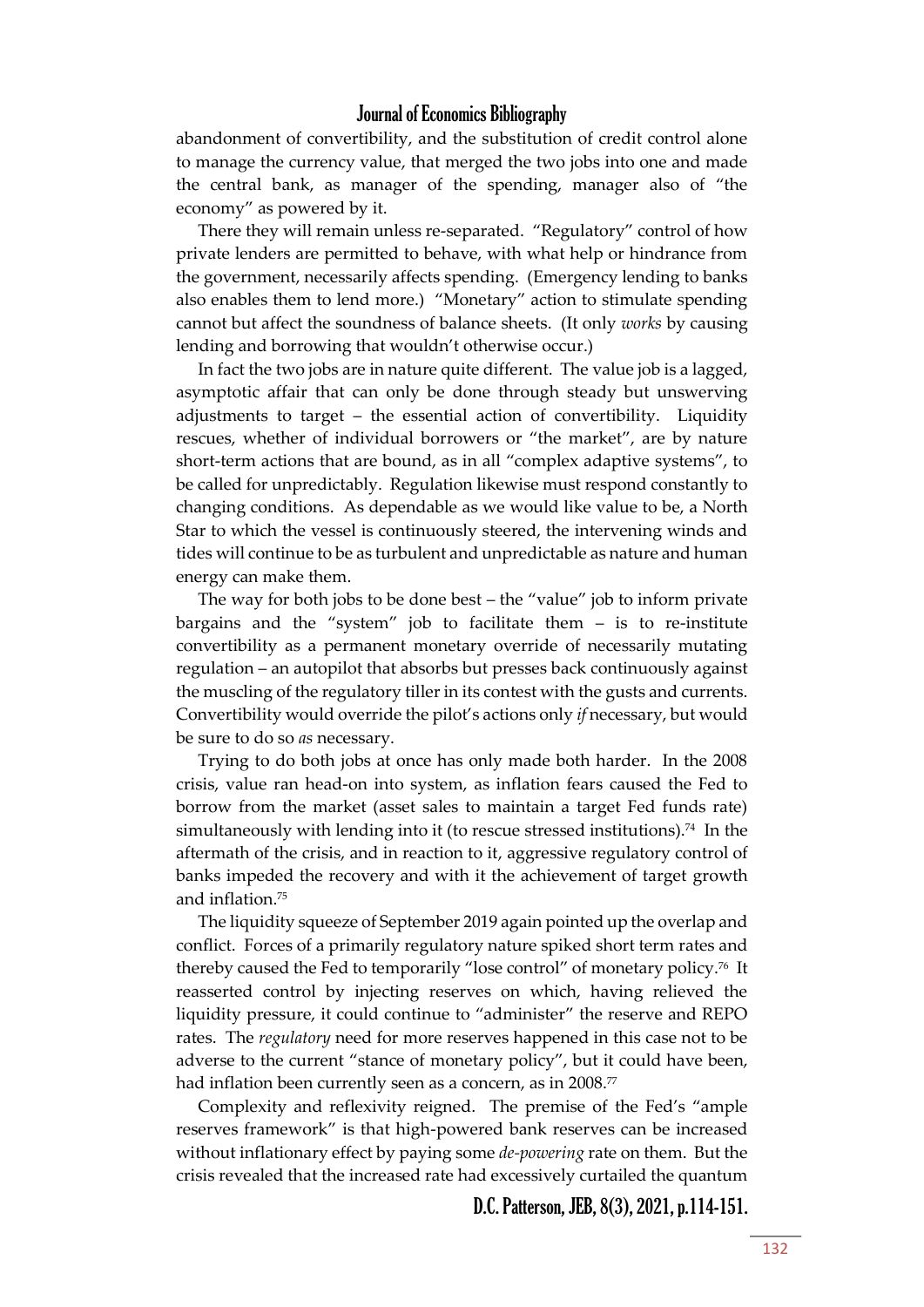of lendable bank reserves (by increasing direct Treasury and "foreign official" deposits with the Fed), which in combination with a complex of other forces (mostly of the government's own regulatory or tax making), caused the squeeze, rate-spike and "loss of monetary control" – inevitably in hindsight but unpredictably beforehand, at least in timing or severity.<sup>78</sup> No one can be sure when a squeeze might recur, as one did in March of 2020, because the set of governing forces is too complex and includes action by the Fed itself, with entangled regulatory and monetary effects.

They could be disentangled. A "standing REPO facility", for example, could avert liquidity shortages by providing automatic, stigma-lite access to it by collateral holders, the more of them the better. Opening it to the Treasury and to "foreign official institutions" would make for a bigger, freer market in reserves, as would allowing the Treasury to REPO directly with the public.<sup>79</sup> But while it is true that a Bagehotian monopolist of reserves must decide what rate to charge or pay on them, the premia or discounts could as easily be to a free market rate (e.g., SOFR) as to a manipulated one.

Disencumbering regulatory issues of monetary content would help with a number of them. The size of the Fed balance sheet, shown by recent events to pose a complex of monetary and regulatory issues, could be addressed solely on the regulatory, with the value-setting level of interest necessary to pay on reserves set by the market and convertibility. System-optimal reserve levels may change over time, and quickly in crises, but any level *not* justified on regulatory grounds could not be defended on monetary, as convertibility would operate at any level.

The level of *required* reserves could be addressed coherently. Starting as safeguards against bank failure (which by definition they couldn't prevent if they had to be maintained $80$ , they morphed into monetary tools (the more reserves required to be maintained, the fewer lendable), irrelevant where these are always more than "ample", with the interest paid on them now described by the Fed as "intended to eliminate effectively the implicit tax that reserve requirements used to impose on depository institutions".<sup>81</sup> So why have them in the first place?<sup>82</sup> If there is no good reason, or reason only for lower levels, we could free up the interbank lending market to that further extent.<sup>83</sup>

Knotty issues such as those of regulating and extending Fed facilities to new and "non-bank" credit providers, or issuing a "Fedcoin", could be addressed on their regulatory merits, and the Fed's performance better judged.

No one can do two interactive things simultaneously, at least not well. Regulators will continue to regulate, the Fed no doubt prominently among them.<sup>84</sup> The market could set the rates that produce the target currency value, given the state of regulation and all other value-affecting forces.

e. Quantitative Easing & The Zero Bound.

The Fed's experiment in large scale purchases of longer-term assets sprang from its assumption that short rates could not, or in any event should not, be made to "go negative". The assumption was fallacious, in that a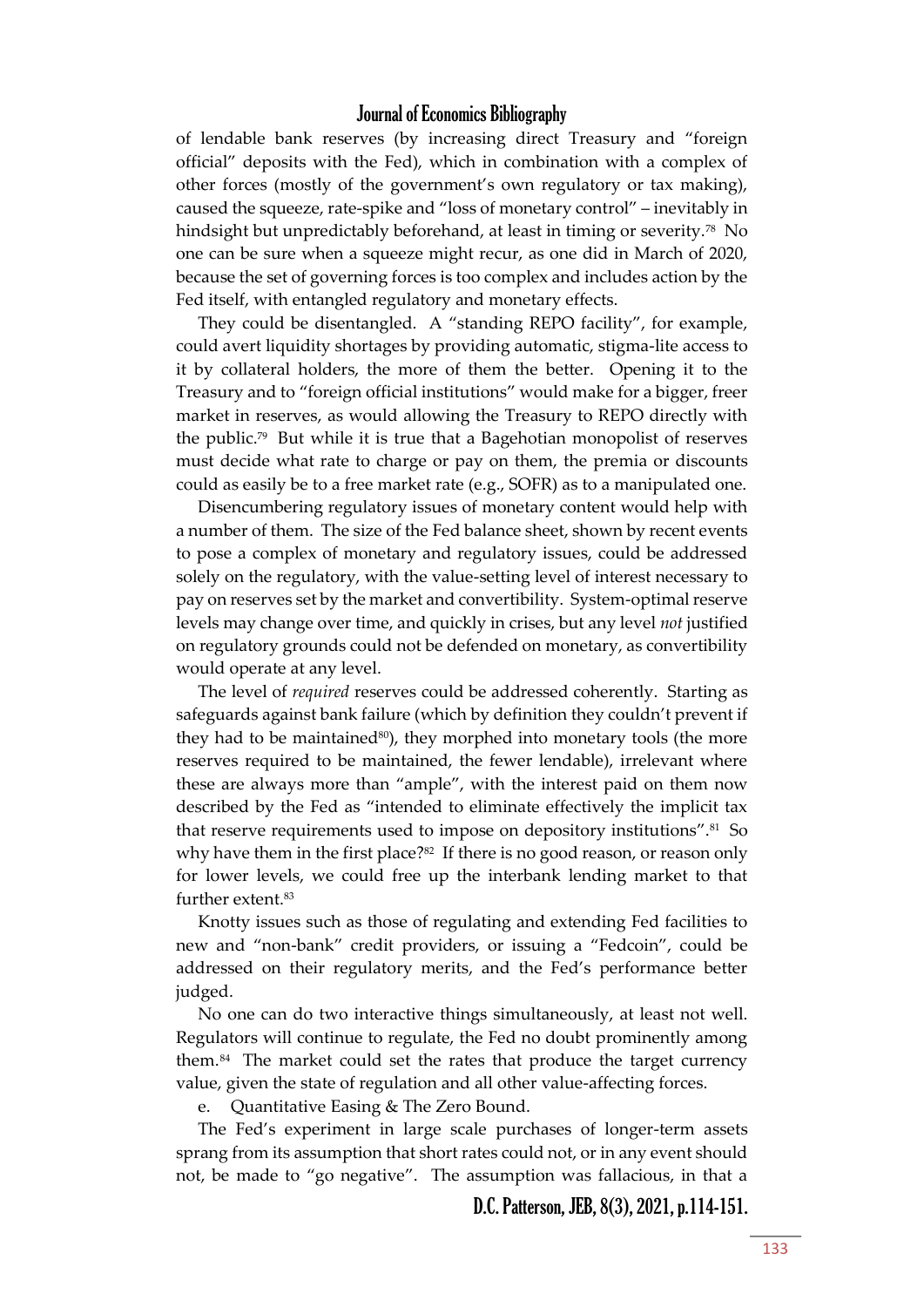"negative" forward REPO rate would be corrective of "deflation" (and of recession, if the undershot value target were an economic aggregate), automatically and proportionally and without QE's large and destructive distortions.

As convertibility would have brought quick and needed monetary reaction in the heat of the 2008 and 2020 crises, it could have saved us from "QE" in the aftermath.

Having belatedly reduced short term rates by the end of 2008, Fed officials concluded that more was needed to combat recession, but considered themselves blocked by the zero bound from reducing them further. "Large scale asset purchases" (and reserve interest to put a "floor" under rates as necessary) were the result.<sup>85</sup> The economic benefits have been controversial, but the hazards plain enough, and more than sufficient to warrant reexamination of the zero bound premise.

One is to the Fed's independence. Asset purchases are by definition "quasi-fiscal" in benefiting the present owners, and aspiring issuers, of the purchased assets. Housing has long been openly favored but there are plenty of applicants for help from "fiscal QE". The more assets are purchased, the more insistent – and fair – will be the question: "Why not those that also help with climate change?" If they must later be sold, to reverse course and forestall inflation, the question will be: "Since you are altering the balance sheet anyway, why not sell an extra amount of Treasuries and buy Climate Bonds with the extra proceeds, in a renewed 'Operation Twist' that kills two birds with one stone?"

Bagehotian "system" problems are made worse. The levered inflation of asset prices at some point leads to their collapse, threatening a contagion that must be halted by still-more credit, to the point of the government assuming the debt: housing-related in 2009 and corporate junk in 2020.<sup>86</sup> Moral hazard is inherent in asset purchases, which "bail out" the seller, whether as rescue or as windfall, and they are all-the-more-likely if looked on as regular and necessary monetary tools. (Would the CDS and junk bond holders have been bailed out but for the looming threat of general recession?) $87$ 

The most pernicious effect has been on society at large. The massive purchases of longer-term Treasuries and agencies has inflated the prices of all long-term assets, as substitutes and by lowering the cost to finance them. It may be debatable what has happened in theory, but not in practice: a widening of the wealth gap that must be the largest in history, supremely meriting the classic condemnation of inflation that it "affects different classes unequally" and "transfers wealth from one to another". 88

If the root problem is the assumption that large scale asset purchases are compelled in deflationary, low-rate conditions, the root solution must be a system that operates without them and under any conditions, providing liquidity neutrally "to the market", rather than to particular asset owners (unless for good and particular Bagehotian reasons). <sup>89</sup> Inflation-priced REPO would do so, proportionally to the need. Political invaders would be recognizable on sight, and the Treasury could determine the nation's debt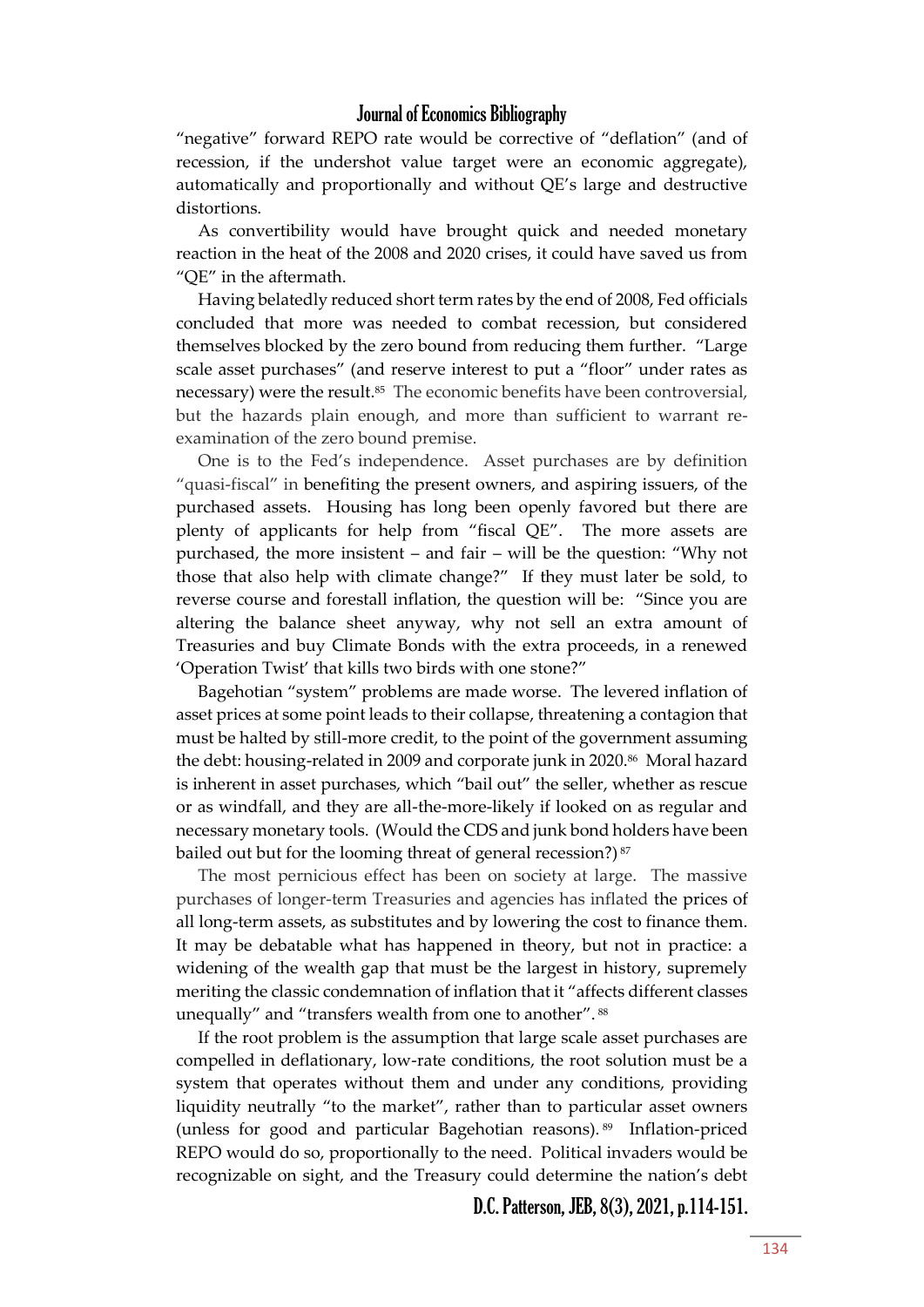maturity schedule without Fed operations along it that also distort the yield curve generally, periodically creating dangerous asset price bubbles like the current one. <sup>90</sup>

f. Paying The Bills.

Effective convertibility as a rule of law would complement the discretionary fiscal power. In a deflation, inflation-priced REPO would automatically provide new dollars to spend, as welcome "seigniorage". In an inflation, it would inflict instant fiscal pain, as necessary constraint, impervious to dilatory academic debate.

A \$100 T-Bill would trade up to \$101 in expectation of a 1% dollar overvaluation, and down to \$99 in expectation of a 1% under-valuation, thereby directly and immediately affecting the Treasury's borrowing cost, with a gain or loss of \$1 as the difference between what the bill's auction brings and the \$100 to be shortly paid out on it. Conversions would thus deliver "seigniorage" (or withdraw it) proportionally to the value discrepancy. <sup>91</sup>

The saving (or cost) on term debt would accrue at each auction in the discounted present value of the expected REPO-ability of the debt over its term. Fiat convertibility would thus be Modern Monetary Theory for free marketers: automatic currency issuance to meet spending needs, curbed as necessary to protect its value, but by the Treasury market, not Congress or the regulators.<sup>92</sup>

On a steady borrowing schedule, in normal times, the benefits (or costs) would be delivered steadily, but urgently in a crisis. As noted above, the 2020 pandemic would have brought about an end-April F-REPO rate of perhaps -4%, had fiat convertibility been in effect to a PCE-growth standard. The Treasury issued more than \$2 trillion of bills during that month, on which a 4% premium (recoupable by buyers in month-end F-REPOs) would have exceeded \$80 billion – dollars credited automatically and immediately to the Treasury's account, in service rather than at risk to the currency value, the subsidy to be continued during the spending drought and reversed automatically when it ended.<sup>93</sup>

In both normal and crisis times, fiat convertibility would work the classic monetary effect of the government "printing and spending" new dollars, or withdrawing old ones by taxing or borrowing them, no differently in effect from its issuing Greenbacks to pay the troops, and later redeeming them with taxed or borrowed gold dollars, that effect being inflationary or deflationary (respectively) only as general conditions might be.<sup>94</sup>

Convertibility as the Fed's *chosen* "(self-)operating system" would in principle operate in this way, to allow and indeed constitute government self-funding by appropriate money creation. Several aspects of government financing argue for a *rule of law* that would also impose a reciprocal restraint.

The danger lurking in all balance sheets is that of a feedback-driven crisis, as deteriorating ability to repay itself destroys confidence, raises debt service and reduces options, further destroying what remains of either confidence or repayment ability, in a downward spiral.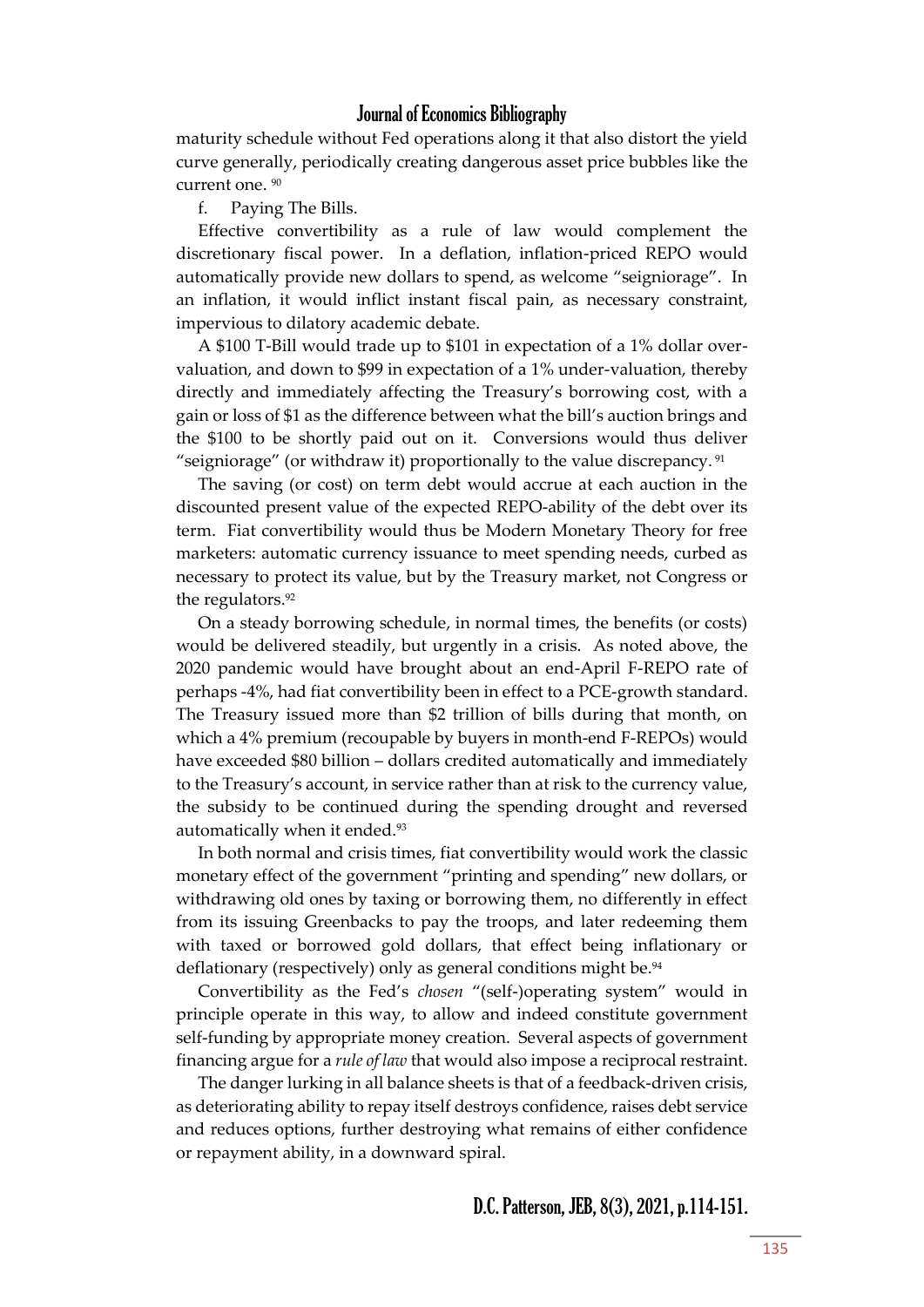The problem is acute for government debt, and not just because it is so easily over-incurred, for the benefit of people who will not themselves repay it (special interests or whole generations).

A government's debt, if issued in its own currency, is strictly "pay-inkind", i.e., with more of its own notes – "PIK", as private lenders know it. Debtors need never default on such debt. The sole sanction and endgame is loss of its acceptability. But whereas a private lender can at least see when the debtor's running costs will wipe out its cash account, it is impossible to know when confidence in a currency will fail (or speculations against it, when successful, would not be so rewarding).<sup>95</sup>

Private lenders know that the key to averting a crisis is to see it coming and act in time, when options still exist. Debt covenants are their "early warning systems", employing some measurable indicium of the borrower's financial strength, such as cash flow or coverage of debt service, to trigger a rate increase or other action at a timely stage in the deterioration. Sensitivity of detection and automaticity of response are the essential elements. Like the private debtor's coverage ratio, variance from a value standard can be promptly and objectively observed. Under fiat convertibility a negative variance, foretelling a crisis however distant, would be instantly answered by R-REPOs which, like a good covenant, raised the interest bill in good time, without further delay or debate. It couldn't put the debtor in default, on its own notes, but it would exert immediate, automatically proportional fiscal pressure. As a statutory monopoly, the dollar needs a statutory covenant, put in place at the only time it can be: *before* a crisis looms.

On present trends one will at some point.<sup>96</sup> If so, it will be fueled by two things over which Congress has limited control (entitlements) or none at all (debt service), leaving to the Fed the critical decision of when to stop or reverse the monetization (or jack up reserve interest). It failed in the 1970's due to irresolution and doctrinal debate, of which there will always be plenty in Fed deliberations.<sup>97</sup> Central bank independence all but *caused* the Weimer hyper-inflation.<sup>98</sup>

g. Reframing The Debate

A "convertibility" regime would enable a serious re-think of the Fed's role as general manager of the economy. The market would set rates, driven by and corrective of inflation, rather than the Fed setting them as an exercise in such general management. Libertarians would gain a fundamental civil right, and be spared the indignity of Fed-dependence. Monetary activists would be assured of action when needed, and of assistance where possible in public causes.

Knowing what we do of human ingenuity, and of "the economy" as an infinity of possible futures, diverted by a butterfly wing and massively skewed by a Fed "mistake", would we really accept the Fed's management of the economy if not as the necessary means to control one element of it – the money value? We readily accept, for national security, the Strategic Oil Reserve, but would ridicule efforts to vary its level so as to set the energy price that "neither stimulated nor impeded economic growth". Bureaucratic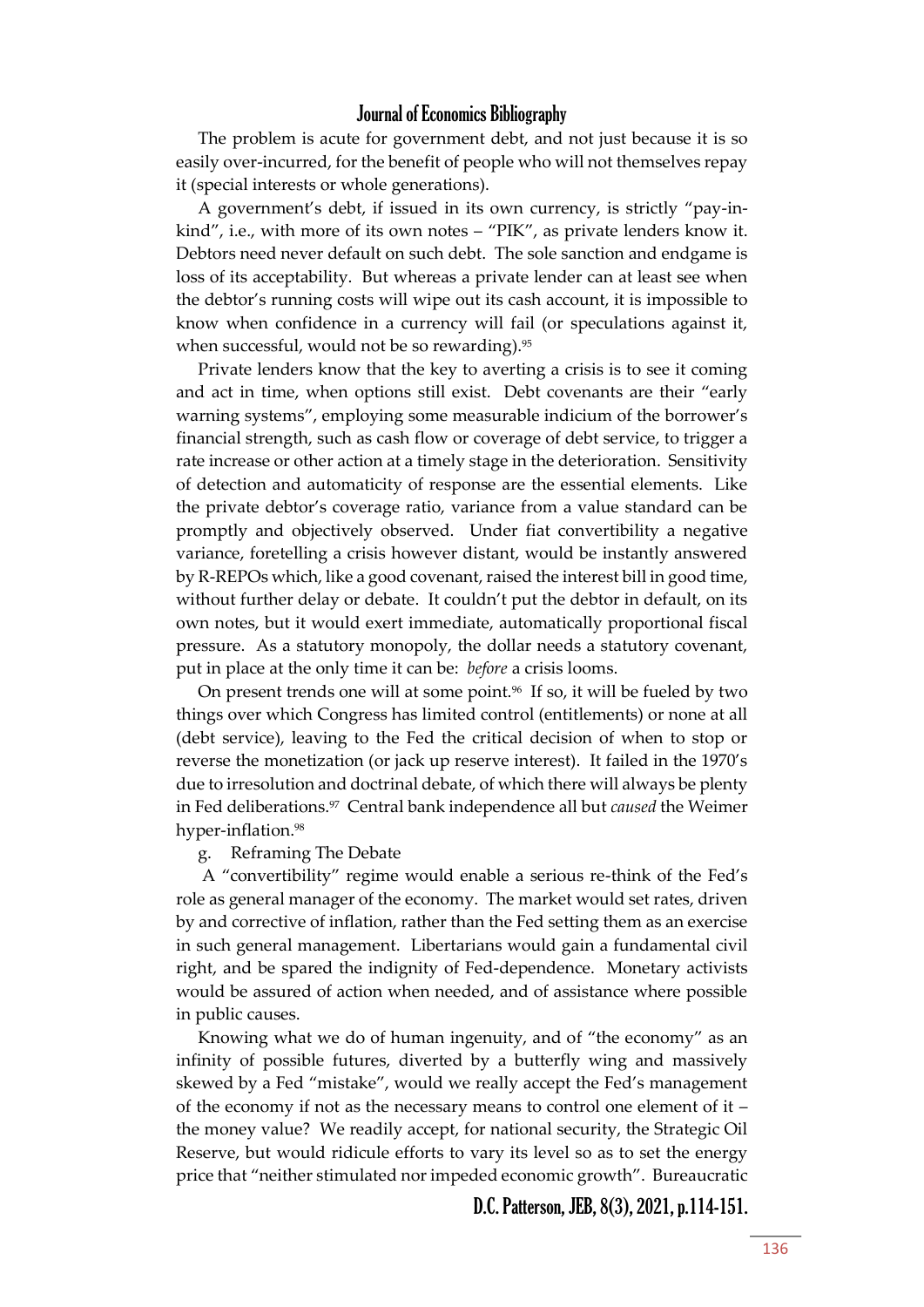"management" of our growth or employment rates would strike us as Stalinist nonsense, were the rates not served up as the "maximum noninflationary" ones. Willing bargainers would not need the Fed to set the rate that was "natural" for them, had it not interfered in the first place.

For its part, the Fed is as much victim as culprit. This workman's problem *is* his tool: If the tool to manage the currency value is discretionarily to manage the interest rate, the Fed must also, willy nilly, be discretionarily managing "the economy", which runs on that rate.

We can certainly imagine a Fed that managed the credit system, in aid of the economy, with rates set by the market. In all its regulatory and Bagehotian activities, including provision of needed liquidity, it would still be *affecting* rates, as it must, and as all government action does, but it would not be setting their supposedly optimal levels generally. That job would be done by the market, under a regime of effective convertibility.

There is no serious reconsideration of the Fed's role that lacks an alternative solution to the money value problem. The absence of one, as at present, unanswerably justifies the status quo.

The one proposed here should have appeal to both Right and Left. Advocates of free markets could do without their daily distortion by the smallest Fed tweak and sometimes-inconsistent utterances. Libertarians will favor a regime that fully tolerates cash and operates as a citizen right. Advocates of economic equality might ask whether perhaps the Fed made a "mistake" in the massive transfer of wealth to the richest Americans by QE, or whether it can ever be free of the undue influence of the rich. Fiscal strength is equally required for a strong defense and a strong safety net. A convertibility regime would constrain the government but also force it to act.<sup>99</sup>

Did we really choose the Fed as manager of the economy, or rather accept it, as our previous means of managing the money value fell away and we had not yet found a replacement? Do we really want it managing either rates or economy, when the market could do a better job given the right currency regime? Has the market failed in that job, or not been tried lately?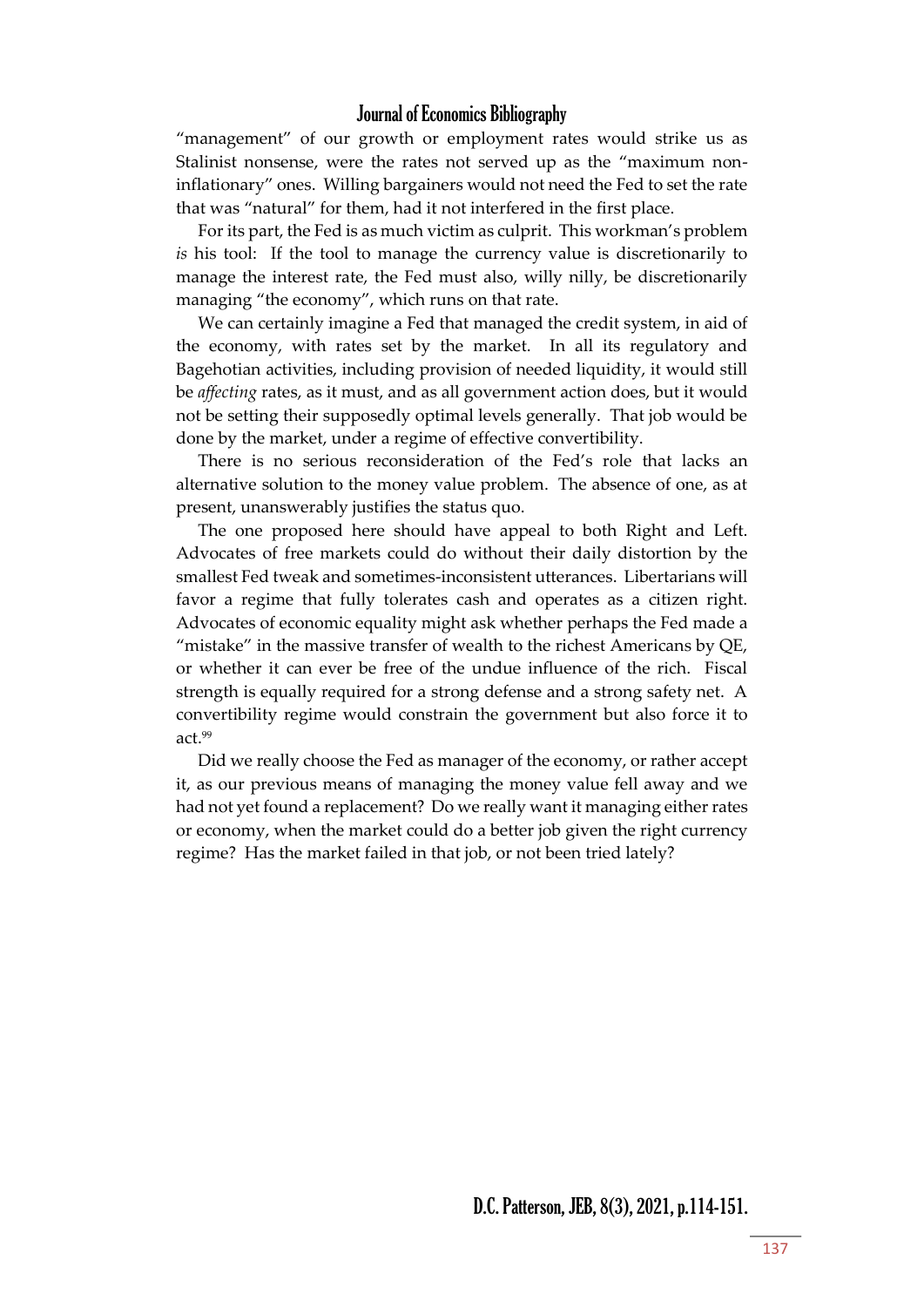#### **Notes**

- <sup>1</sup> "We will know that we have regained the degree of assurance that we once enjoyed under the gold standard when there once again exists a thick market for thirty-year corporate bonds." White (2007).
- <sup>2</sup> This is where we now find the Fed. For description and critique of its current "floor system", see Selgin (2018).
- $3$  See Soros (2003) at 2 (defining the term as "a feedback loop between the participants' understanding and the situation in which they participate", one that "ensures that their actions will have unintended consequences").
- <sup>4</sup> CB has an aggravated "three body problem", known to physicists as the extreme difficulty of predicting the movements of multiple bodies whose movements influence each other. (A good summary is a[t https://en.wikipedia.org/wiki/Three-body\\_problem](https://en.wikipedia.org/wiki/Three-body_problem).) It faces "level two chaos", the kind that "reacts to predictions about it, and therefore can never be predicted accurately." Harrari (2018) at 240. To students of complex adaptive systems it is the "El Farol bar problem" of customers seeking their best strategies to avoid the rush, with neversettling results. See Beinhocker (2006) Ch. 4-6. Yogi Berra put his finger on it: "No one goes there anymore. It's too crowded".
- <sup>5</sup> The fallibility of the Fed's models is a commonplace, but what model can cope with not knowing whether the market will react to (a) what the Fed says it will do, (b) a deviation from what it was expected to say, or (c) the conditions that caused it to say what it did? Announcements of stimulus usually boost markets, as intended. For an example (among many) of exactly the opposite effect, see Ramkumar (2019) (stocks slide after Fed unexpectedly fails to raise rates "raising fears about a slowdown in economic growth"). In both theory and practice "quantitative easing" relied heavily on the "signaling channel". Hence the market's downward "tantrum" of June 2013, following a mildly *positive* comment by the Chair that economic risks had "diminished", possibly foreshadowing a QE "taper". Bernanke (2013); Gibson (2013). Reflexivity is epitomized by the Fed's "dot plot", setting out its prediction of something (its own "future path of policy") that will depend on private actions taken in response to the prediction itself, which actions will affect future dot plots. Thus "a shift toward higher rates in the dot plot in March 2014 led to a short-term sell-off in both stocks and bonds, a reflection of investors' fear that the Fed might raise rates sooner than expected." Kenny (2020) (dot plot commentary). Market selloffs in turn affect Fed policy, as in its change of tune at the end of 2018, after a sharp market correction that its own signals had precipitated, which change then sparked a year-long rally. Scholars debate the "hall of mirrors" effect, see, e.g., Mester et al. (2020), but professionals know it well enough. See, e.g., Levy (2019). So does the Fed. For a lively discussion of how statements by FOMC members had been, in the words of the Vice Chair, "generating a great deal of noise and market volatility", see FOMC Transcript November 2010 at 3-16.
- <sup>6</sup> For a sense of how implacable and sympathetic may be the pressures, consider President Truman's bitter campaign against rate increases that were clearly needed to stop inflation but would be hard on Victory Bond holders, even as the Korean War raged, "exactly what Mr. Stalin wants". See Hetzel & Leach (2001) (history of the 1951 Accord).
- <sup>7</sup> They are beyond the scope of this discussion, but classic convertibility could not in any event survive the change in value standard to the "cost of living", something that cannot be physically exchanged. Various ways around this problem have been tried, with varying success. The earliest and simplest was that of a "tabular standard", or index of the value of such a basket, which contracting parties could incorporate in private bargains, and might be legally implied unless bargainers opted out. See Jevons (1876) Ch. XXV. Private indexing is of course common, but has ever attained the "automatic default" role that Jevons hoped for. A variant is to have the government issue a special security that it agrees to redeem with a value-equating number of official units, enabling the parties simply to designate settlement in that security. Chile maintains such an inflation-linked official security, the "unidad de fomento", as do other Latin American countries. For a review see Shiller (1998). The economist Irving Fisher proposed a "compensated dollar" that would take as its target value that of a diverse resource basket, and be conformed in value by exchange for some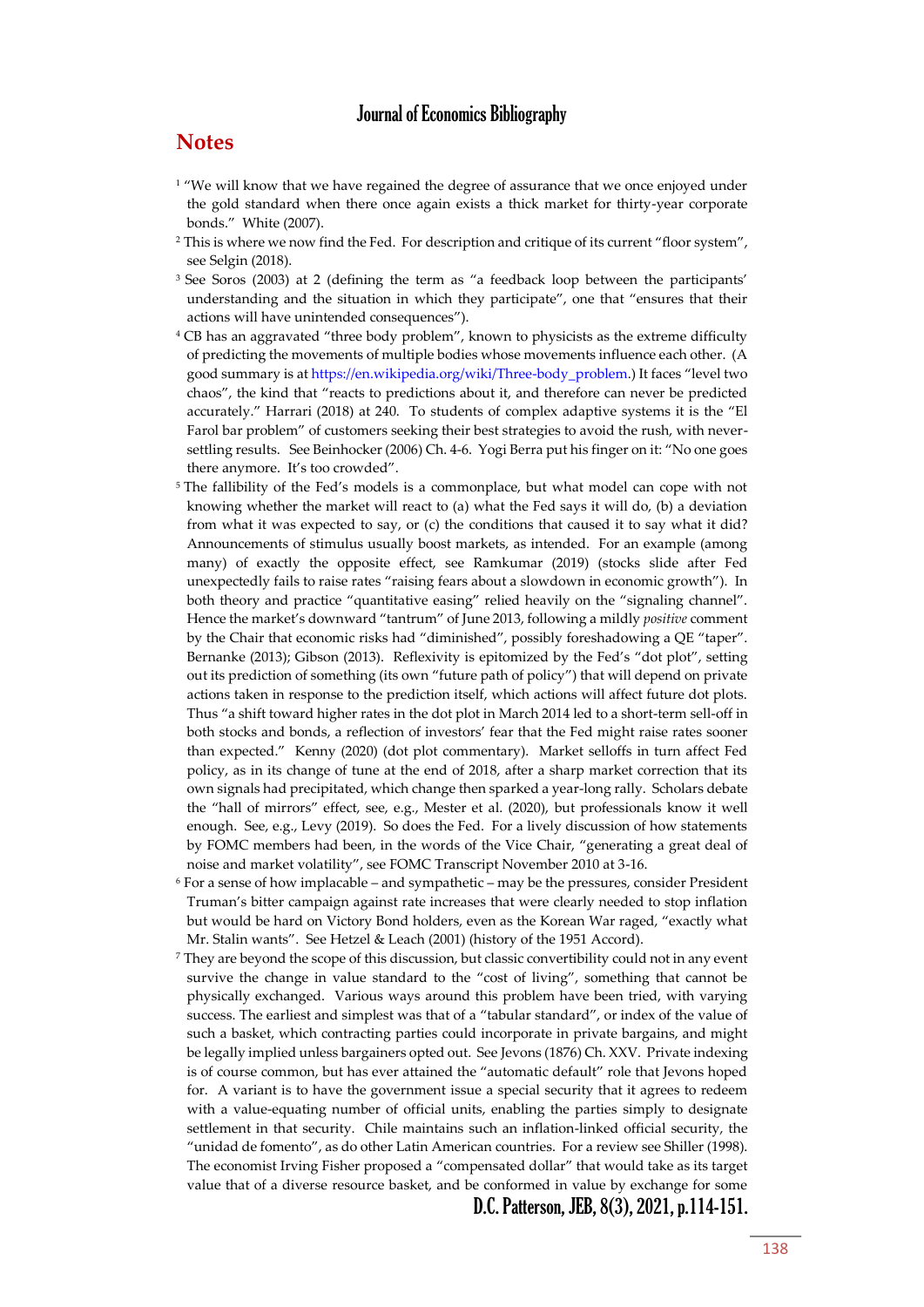physically tradable medium, such as gold, the quantity of which, with the aid of a price index, could be equated in current value to that of the index basket. See Fisher (1911) Ch. XIII. Another idea is to have private funds issue money that they conform in value to that of a designated multi-resource standard, with the government limited to publishing the index, and with issuers competing in the market to get their money accepted as valueconforming. See Greenfield & Yeager (1983), Yeager (2010), and Yeager (2014). The approach suggested herein has elements of each of the above, but is most like Fisher's, in its goal of a single official currency.

- <sup>8</sup> Thus the plaintiffs in the Supreme Court "gold clause" cases of 1934 did not sue for gold but "gold-equivalent" current dollars. The government frustrated them by giving them dollars that were *not* "gold-equivalent". For a highly readable history of the gold cases, see Edwards (2018). Civil War Greenbacks, not redeemable for gold, were used to discharge gold-denominated contracts because they were in general circulation and could be delivered in "gold-equivalent" amounts. See Friedman & Schwartz (1963) Ch. 2; Freidman (1961).
- <sup>9</sup> A REPO's twin "prices" are set so as to lock in a certain profit to the buyer/re-seller (lender) and loss to the seller/re-buyer (borrower), effectively interest in either case, the prices being low enough (versus negotiable value) to ensure "repurchase" by the borrower (or easy recourse by the lender). Any easily transferable asset of sufficiently certain and liquid value will do. Descriptions of REPO operations can be found in Baklanova et al. (2015) and also by the Fed at [\[Retrieved from\]](https://www.federalreserve.gov/monetarypolicy/bst_openmarketops.htm).. The REPO's original purpose – collateralization – is irrelevant when the Fed is the borrower in a "reverse" REPO, described by the Fed, without apparent irony, as "the economic equivalent of collateralized borrowing by the Federal Reserve." [\[Retrieved from\]](https://www.federalreserve.gov/monetarypolicy/bst_openmarketops.htm). The Fed is of course not the first to finesse constraints on outright borrowing and lending by making financial exchanges-at-a-spread. It put the Medici into business, and facilitates Sharia-compliant lending. See Parks (2005) Ch. 2*;* Amin (2011). Its unique advantage is to enable Fed lending (by "forward" REPO) to "all comers", weak and strong, and thus the convertibility regime proposed here. Under it there would be no "leakage" of control through credit providers that the Fed does not regulate or (but for REPO) lend to or borrow from. Gaps in Fed powers to transact with "all comers" are accidents of its history as a bank dealing with other banks, conceptually inconsistent with the idea of an agency in control of interest rates, and anachronistic in a world of non-bank lending. The REPO power is conceptually unlimited, if not yet maximally exercised. It could be employed to lend outright to particular borrowers, the equivalent of the targeted loans that the ECB makes under its TLTRO program. European Central Bank (2019). Better to embrace the power and channel it.
- $10$  A strong case could and should be made that, as the purpose is realization of target value in the currency, independently of any speculative element, conversion gains should be tax exempt, something that makes all the difference in value preservation and has eluded holders of gold (or anyone trying to preserve value by rolling over T-Bills) because of the tax. Se[e LINKED](https://brandytrust.sharefile.com/d-sa84e2a551bdf4c1f820025436b8c13d9) exhibit "Value \$100 In T- Bills v. CPI Since 1950". Losses should likewise be nondeductible, along with interest incurred to make gains, as is already the case for interest incurred to earn tax exempt income such as municipal bond interest, and with which the tax system copes quite adequately.
- <sup>11</sup> All the super-efficient giants of the business are already on the Fed's list of approved REPO counterparties, albeit only for R-REPO. [\[Retieved from\]](http://www.newyorkfed.org/markets/rrp_counterparties.html). The proposal here would be to include them for F-REPO. A Blackrock or Vanguard could scarcely be less technologically proficient or reliable than the presently included "primary dealers", many of which are also fund managers.
- $12$  The Fed is empowered under Section 14 of the Federal Reserve Act to buy and sell "any obligation which is a direct obligation of, or fully guaranteed as to principal and interest by, any agency of the United States". The set that the Fed could employ in R-REPO sale/repurchases is technically limited by its balance sheet, but also irrelevant, given its infinite credit. It could sell and repurchase its own liabilities created for the purpose, assuming that the R-REPO form even needed to be observed, versus a simple overnight, risk-free borrowing at the conversion rate.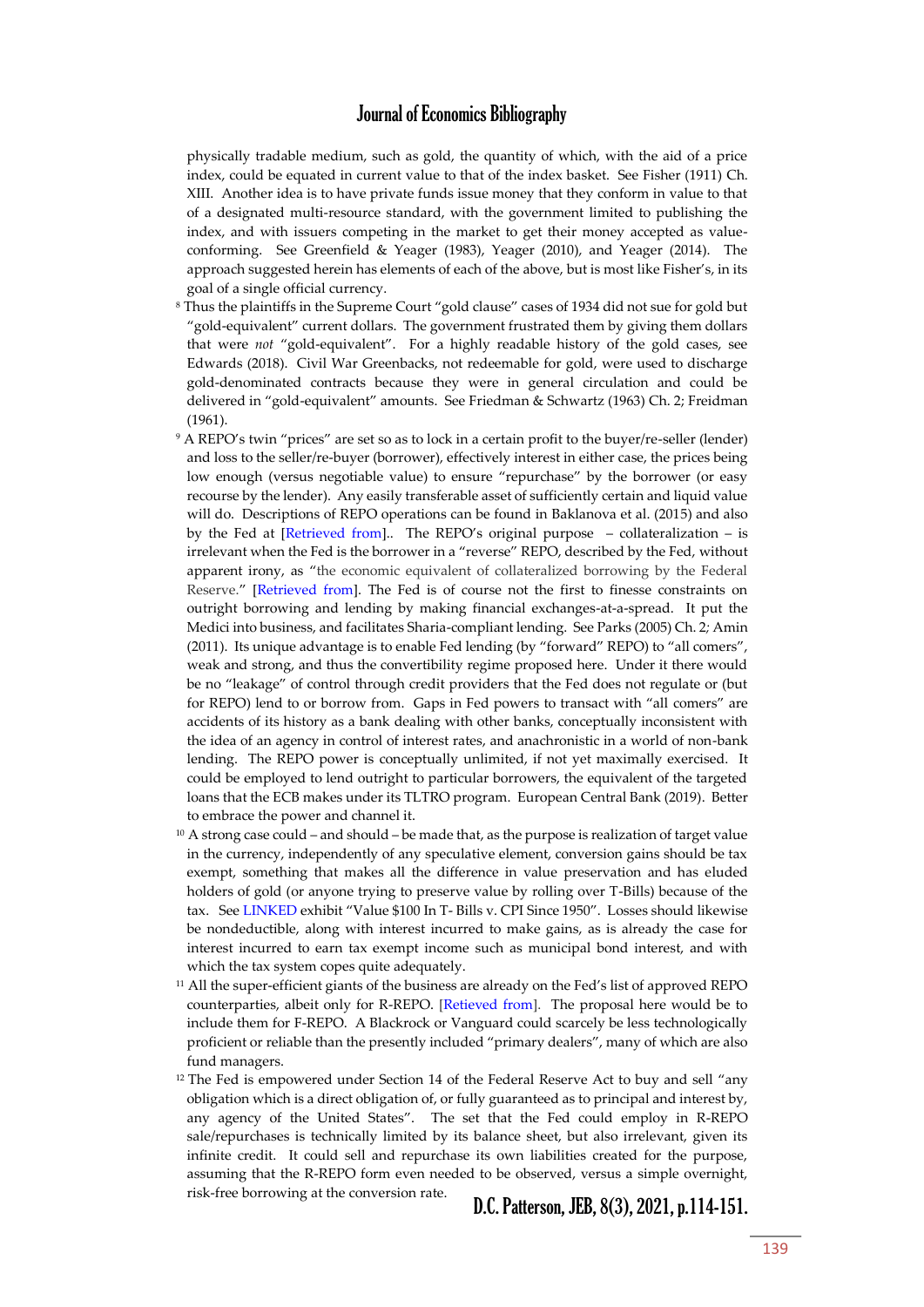- <sup>13</sup> They are standing by. They appear to have employed Fed-offered F-REPOs, in the liquidity squeeze of September 2019, to finance interest rate swaps. See Avalos (2019) (BIS report). Rather than deplore such unintended consequences, the better course is to welcome them as adjustments to the hydraulic credit system, unpredictable in exact form but tending to the desired effect (general credit loosening in that case).
- <sup>14</sup> Simplistic illustrations of convertibility's operation, traditionally and as proposed here, are set out in the [LINKED](https://brandytrust.sharefile.com/d-sa84e2a551bdf4c1f820025436b8c13d9) exhibit "Physical & Fiat Convertibility".
- <sup>15</sup> See note 9 above.
- <sup>16</sup> The Bank of Canada explicitly employs such a corridor of upper and lower overnight rates that it sets. See Lavoie (2019). The Fed's current "system" is a mix of general and specific instructions to its New York Desk: as of one recent date to (1) "maintain the federal funds rate in a target range of 0 to  $\frac{1}{4}$  percent", (2) "support the smooth functioning of markets" for Treasury and agency securities, (3) "support effective policy implementation and the smooth functioning of short-term U.S. dollar funding markets", but in particular (4) offer overnight reverse REPO at 0% up to \$30 billion per counter-party (increasable by the Fed Chair), and (5) roll over all maturing Treasuries and agencies (presumably so long as 4 or 5 do not disserve 1, 2 or 3). [\[Retrieved from\]](https://www.federalreserve.gov/monetarypolicy/files/fomcminutes20200429.pdf).
- <sup>17</sup> "Now the fluctuations in the value of the currency are determined, not by its quantity, whether it consist of gold or of paper, but by the expansions and contractions of credit". Mill (1848) Ch. III. 24. We deal in the next section below with the role of specie supply in the market, and under "Paying The Bills" below with that of government finances in the process.
- <sup>18</sup> Its efficacy in Canada is described by Lavoie (2019), and in the US. by Logan (2019) (N.Y. Desk manager). Hall & Reis (2017) advocate interest on reserves as the sole monetary instrument, but discretionarily.
- <sup>19</sup> Such systems are never at rest. James Watts employed a "centrifugal governor" of the steam entering his engine's pistons, varying it inversely to engine speed, in a negative feedback loop with the unstable coal combustion, as classically described by Maxwell (1867). The device itself is pictured and explained at [\[Retrieved from\]](http://mi.eng.cam.ac.uk/IALego/steam.html) If not perfect, Watts's automatic, "back-end" adjustments at least did not make matters worse, as an order to the stoker might. What's wanted is a missile guidance system of continuous, instantly responsive course correction. Complexity and reflexivity disable all others.
- <sup>20</sup> If the government buys a gold bit for the conversion price of \$10, when it is trading in the market for \$9 (dollar deflation), and then resells it in the market for the latter price, it has effectively loaned \$10 and been repaid \$9. The same would be true of a currency board offering a weaker currency in exchange for one that has deflated (the steady dollar for an over-strong local currency that the board has issued), and then returning its stock of the latter to its prior level. The transactions would be identical to loss-making F-REPO's if the government's counterparties on both "legs" were the same, as would be true of a class of arbitrageurs. For explication of currency board operations, see Hanke & Schuler (2015).
- <sup>21</sup> Holding physical cash may be inconvenient in larger amounts, but since banks could use it for arbitrage (buy bonds to F-REPO), they would have no imperative to charge their depositors.
- <sup>22</sup> What then of the short-term saver, partial to T-Bills and dear to politicians? Their price might rise above par in a deflation, but they would still offer the real lending rate in their F-REPO-ability, realizable by a well-run money fund if not by the saver. Private lenders, by funding themselves through F-REPO, would be *paying* only the real borrowing rate. The market on its own would pay and charge these rates, if it could speedily and accurately import inflation expectations into nominal ones, but it never can for a non-convertible currency: The actions of both government and fellow market-makers are too unpredictable. If the real risk-free rate is deemed insufficiently supportive of retail saving, fiscal and regulatory remedies are the appropriate ones, not monetary.
- $23$  In memorable imagery, the Fed would be moved to "the back seat" and prevented from "occasionally leaning over and giving the steering wheel a jerk that threatens to send the car off the road". Friedman (1959) at 23.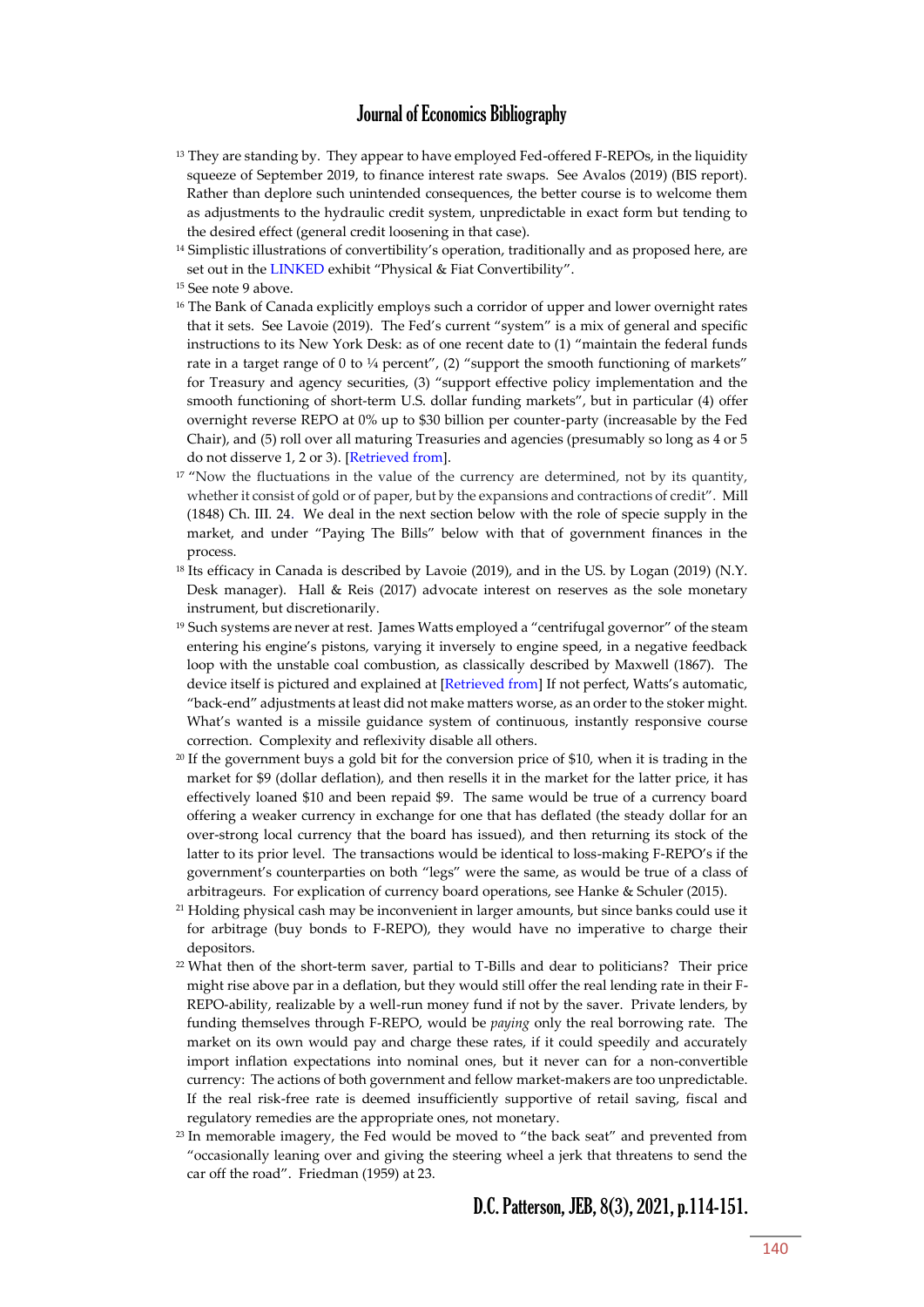- $24$  A non-trivial benefit would be the reallocation of predictive and tracking resources to real economic data and away from Fed "Kremlinology", colossally wasteful and entirely the product of Fed monetary discretion.
- <sup>25</sup> As noted by one particularly clear-headed observer, "it is not necessary that the paper money should be payable in specie to secure its value; it is only necessary that its quantity should be regulated according to the value of the metal which is declared to be the standard". Ricardo *(*1817) Ch. 27.
- <sup>26</sup> Friedman (1961). Hayek likewise decried the effect of the erratic pace of gold production under – and caused by – the gold standard itself. Hayek (1943). Yeager (2010) makes the same point (at 422-23).
- <sup>27</sup> Some 17% of all extant gold is held by non-U.S. governments which could buy and sell it for non-economic reasons. As for new gold, China and Russia are the world's top producers. Se[e LINKED](https://brandytrust.sharefile.com/d-sa84e2a551bdf4c1f820025436b8c13d9) exhibit "Gold & Population". For other obstacles to a restored gold standard, see Selgin (2017) at 207-10, 253-56.
- <sup>28</sup> Readers already decided on a particular standard might wish to pass over this Section 3 to Section 4, which assumes the standard advocated here but would be generally applicable to any standard, such as "cost of living" or commodity basket, that was responsive to economic conditions.
- <sup>29</sup> Broadly and with many qualifications this is the approach taken in official U.S. price indexes.
- <sup>30</sup> The government's Boskin Commission, in its landmark study, found various biases in the calculation of the CPI which tended to overstate inflation, and that an overstatement of its rise by only 1% (it estimated the actual historic error to be a little more than that) would, in the reduction of indexed revenues and increase in indexed payments, account for fully one third of the Federal deficit, "behind only social security, health care and defense". Roth (1996) (Boskin Report) at 9.
- <sup>31</sup> To give an idea of how far off from reality official inflation figures may be, those who produce Britain's figures recently announced, after a three-year study, that internet access costs had fallen, between 1997 and 2016, not by a little more than half, as previously reported, but by 94%. Office For National Statistics (2020).
- <sup>32</sup> Se[e LINKED](https://brandytrust.sharefile.com/d-sa84e2a551bdf4c1f820025436b8c13d9) exhibit "CPI-U Components".
- <sup>33</sup> Cole (2018) at 5-6.
- <sup>34</sup> For writings of a leading commentator on the subject, see those of Brynjolfsson cited in the reference list. For news from the battlefront between technology and price indexing, see "Alexa, how much is it?" (*The Economist*, October 12<sup>th</sup>, 2019). For the judgment of a leading economist that technology is winning, see Feldstein (2017). As a sample observation of acceleration, consider that of a recent Stanford University study that "[t]he amount of computation used in the largest AI training runs has doubled every 3.4 months since 2012 (net increase of 300,000x)", versus its previous doubling at only Moore's two-year rate. Perrault et al. (2019) at 65.
- <sup>35</sup> Friedman (1994) Ch. 1.
- <sup>36</sup> For the estimate of one scholar that historically and "except for occasional gold rushes, the supply of gold has risen at an annual rate of 1 to 2%", see Skousen, M. (2010). The rate of global population growth has fallen recently but remains in the same band. See [LINKED](https://brandytrust.sharefile.com/d-sa84e2a551bdf4c1f820025436b8c13d9) exhibit "Gold & Population". Even a bumper year's production brings only a modest increase in the very large existing stock (gold, once produced, being seldom destroyed), and its production over time is kept fairly steady by a natural arbitrage: Whenever, with general growth and accompanying demand for it, gold becomes worth more in the market than the resources necessary to produce it, more is produced, but not otherwise until demand catches up.
- <sup>37</sup> It had to happen. "Private promises to pay the monetary commodity are as good as the commodity itself – so long as they command wide confidence that they will be fulfilled – and far cheaper . . . A pure commodity standard therefore tends to break down". Friedman (1961) at 6. Like it or not, "free banking" that might restore the efficacy of something limited in supply, as the money base, is at this point a pipe dream.
- <sup>38</sup> As illustrated in the [LINKED](https://brandytrust.sharefile.com/d-sa84e2a551bdf4c1f820025436b8c13d9) exhibit "Physical & Fiat Convertibility".<br>**D.C. Patterson, JEB, 8(3), 2021, p.114-151**.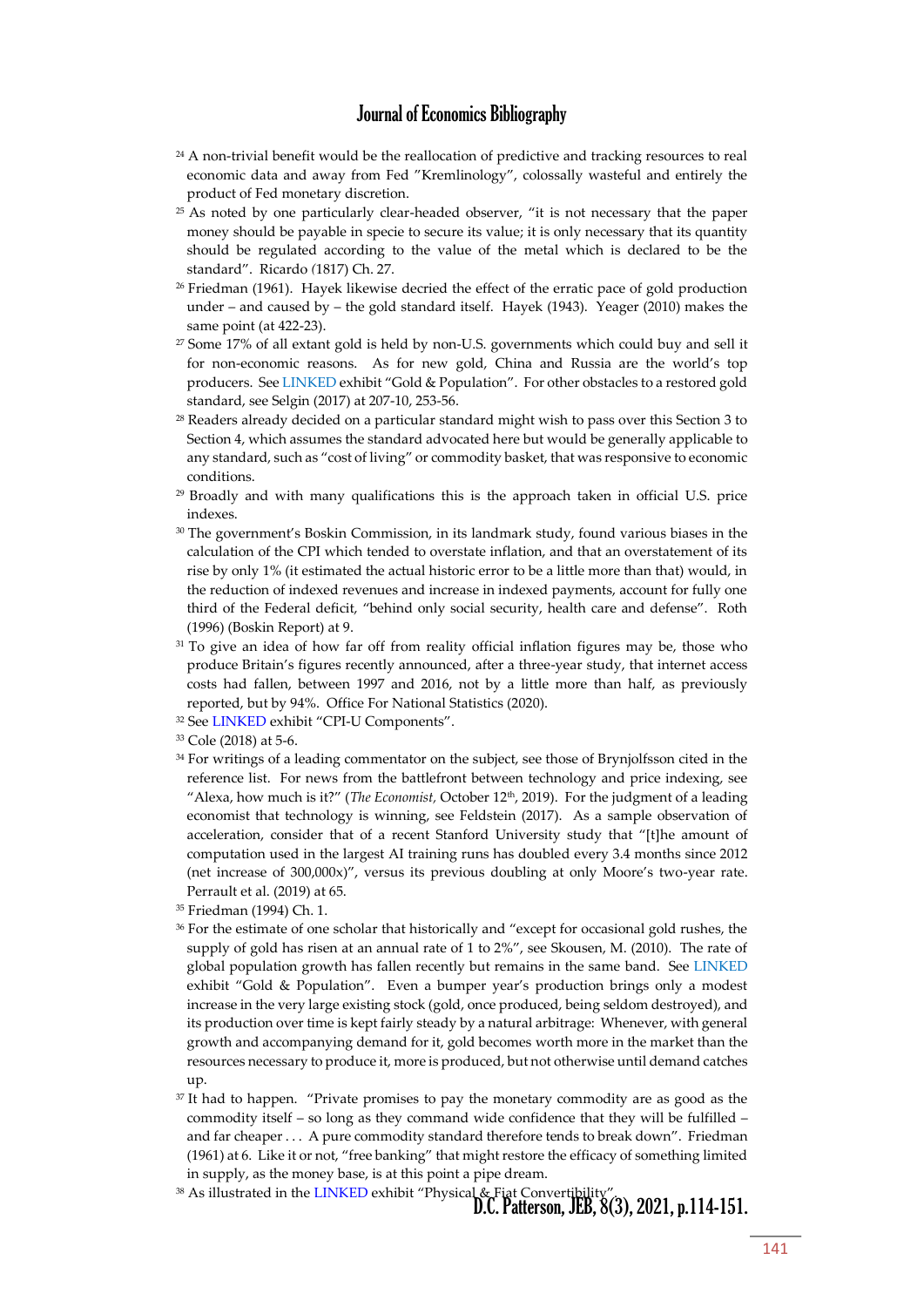- <sup>39</sup> "Real" PCE adjusted for population growth (of about 1%) has grown at 2.2% since 1950, more in the 1960's (3.3%), less since 2000 (1.3%). These numbers are, of course, products of the inflation indexes used to adjust nominal values, and thus subject to all the measurement problems pointed out above. As the length of measurement period is extended, however, the errors up and down will tend to offset each other and the index-driven calculation become more "accurate", meaning reflective of what, as a polity and over time, we would agree was truly "real". Investors are familiar with the tendency of "tracking error" between two return streams, skewed by different short-term forces but subject to common long-term ones, to collapse progressively with time.
- <sup>40</sup> These reasons would seem sufficient without adding greater Fed latitude to manipulate rates.
- <sup>41</sup> Relevant PCE and GDP data are collected in th[e LINKED](https://brandytrust.sharefile.com/d-sa84e2a551bdf4c1f820025436b8c13d9) exhibits "PCE Per Capita & GDP" and "PCE v. Target".
- <sup>42</sup> Since 1990 Personal Consumption *Expenditures* have had less than half the volatility of the PCE *price index*, a quarter the volatility of food prices, and about 1/60<sup>th</sup> that of energy prices. See [LINKED](https://brandytrust.sharefile.com/d-sa84e2a551bdf4c1f820025436b8c13d9) exhibit "Volatility of PCE, PCE Index, Food & Energy".
- <sup>43</sup> For a thorough exploration of "loss aversion", see Kahneman (2011) Chs. 26-28.
- <sup>44</sup> Americans *own* about \$16 trillion of bonds, time deposits and money market funds. They *owe* about \$15 trillion, mostly in mortgage and consumer debt. See [LINKED](https://brandytrust.sharefile.com/d-sa84e2a551bdf4c1f820025436b8c13d9) exhibit "Household Debt Owned & Owing". Given the enormous skew of financial assets to the richest decile of the population, the average American is much more a borrower than a lender, certainly including the leverage of companies owned in retirement accounts.
- <sup>45</sup> Loss aversion was well known to investors before behavioral science proved it, as in the lore of the well-heeled investor who cautioned the portfolio manager to "Remember: You can't make me rich. I'm already rich. But you could make me poor." Wage-earners are generally not as rich as investors, but they surely don't want to be "made poor" in the way that was threatened in the spring of 1934, fall of 2008 or spring of 2020.
- <sup>46</sup> Sumner (2011) at 7 ("When real shocks occur, it is only fair that debtors and creditors share the loss"); Sumner (2012) at 15 (inflation in a downturn "only makes [the lender] suffer along with everyone else" but with knowledge "that each dollar he or she receives in the future will represent a given percentage of society's total nominal income [while] the average borrower knows that he or she can always pay what is owed".) Other pertinent writings of this leading proponent of NGDP targeting are cited in the reference list.
- <sup>47</sup> It's not clear that GDP is even the right target if achievable. For a survey of its foibles, and other candidates, see Coyle (2014).
- <sup>48</sup> Is part of the hesitancy over NGDP targeting, especially on the political Right, reluctance to set the government a task that it can itself discharge by "yet-more" spending? Including it in the target would set up a "you first" interdependence with Congress, the actions of which, as in 2008-2009, are unpredictable to say the least.
- <sup>49</sup> The Bureau of Economic Analysis (BEA) describes PCE as the "primary measure of consumer spending on goods and services in the U.S. economy", and identifies such spending as "the primary engine that drives future economic growth". [\[Retrieved from\]](https://www.bea.gov/system/files/2019-12/Chapter-5.pdf).
- <sup>50</sup> The BEA publishes estimates of PCE monthly and of the more complex GDP only quarterly. As so reported, PCE began to fall in July of 2008 and fell each month thereafter, declining 3.8% by year end, whereas nominal GDP as reported first declined in the fourth quarter of 2008, versus the third, and by only 1.8%. Another canary in the consumer spending mine, revolving credit, began its decline in June, whereas that of business loans as reported did not begin until November. See [LINKED](https://brandytrust.sharefile.com/d-sa84e2a551bdf4c1f820025436b8c13d9) exhibits "PCE Monthly & v. Target" and "U.S. Revolving Credit & Commercial Loans".
- <sup>51</sup> An example would be the overstating of housing costs, and thus of "inflation" dangers, during the Great Recession, see Sumner (2011), the contention here being that this was effect, not cause (price indexing itself).
- 52 "Shocks" are further treated below.
- <sup>53</sup> In the five years to the end of 2018, as an example, PCE inflation ran at a fairly benign 1.3%, but housing costs rose at 3% and healthcare at 1.2%. Food prices were quite flat (.5% rate)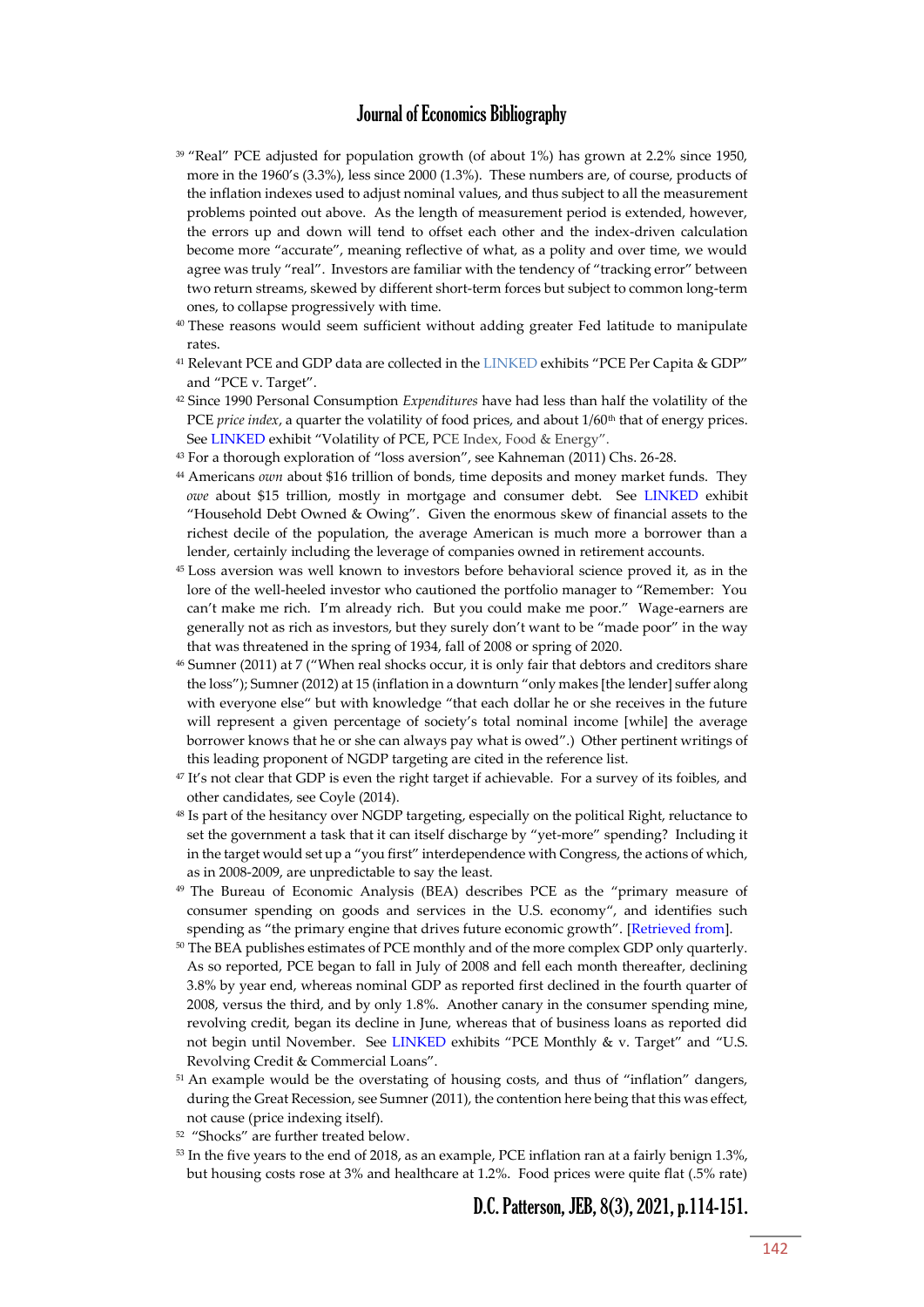and gasoline fell sharply (-4% rate). Se[e LINKED](https://brandytrust.sharefile.com/d-sa84e2a551bdf4c1f820025436b8c13d9) exhibit "Major Product Price Changes To End 2018".

- <sup>54</sup> So do those most familiar with price indexes and their limitations. The Bureau of Labor Statistics, for example, concedes that "the cost of achieving a living standard cannot be observed directly", and that the CPI therefore "cannot be said to equal a cost-of-living index", but maintains that "the concept of the COLI provides the CPI's measurement *objective*". Bureau of Labor Statistics (2018) (emphasis added).
- <sup>55</sup> Words mean what we want them to, as Humpty Dumpty knew, and that we can change. An imbalance of "humours" was uncritically feared until doctors gave us better tools and understanding. Russians had to make do with their government's "net material product" reports (ignoring services), until clarity of thinking forced its way through the ideology. Lazy convention can be just as impenetrable, but the economist's job is to keep new ideas "alive and available until the politically impossible becomes the politically inevitable." Friedman (1982) Preface.
- <sup>56</sup> The full apparatus of official economic measurement would and should therefore remain in place. For the case that it should employ the "vast and rapidly increasing pool of data" made available by "the digitization of economic activity" but still "residing mostly within the private sector", see Erlich et al. (2019).
- <sup>57</sup> We discuss "quantitative easing" below.
- $58$  This should not be a hard number to find, with advancing information technology and  $-$  a key point – the time to do so. The Boskin Commission recommended two indexes: one to give the immediate signals necessary for policy decisions, and a "longer run" version, "updated annually and revised historically" so as to take into account "new commodities and new services and the changing economic, social, and environmental climate within which the consumer is operating." The suggestion here is that PCE take over the former function, with the latter addressed by periodic reappraisal of the PCE target growth rate.
- <sup>59</sup> We discuss the action of convertibility under the impact of "Shocks" below.
- <sup>60</sup> We discuss "Market Monetarism" below.
- <sup>61</sup> As examples, open market operations were authorized in the Federal Reserve Act of 1913 but only later taken to include "temporary" transactions (REPOs) amounting to outright lending and borrowing with any counterparty. The power to purchase agency securities was first given in 1966. See Haltom & Sharp (2014). Changes over time in the Fed's power over discount rates and reserve requirements are reviewed in Feinman (1993). Humphrey Hawkins imposed new objectives and reporting requirements in 1978. The long-sought power to pay interest on reserves was conferred in 2008. Dodd Frank in 2010 expanded the Fed's regulation of "nonbank financial companies" but also increased GAO auditing of it and constrained its emergency lending.
- $62$  Convertibility to a standard would little resemble requiring the Fed to "formulate a mathematical rule [to] instruct it how to set monetary policy (e.g., prescribe the current level of the federal funds rate) [with] a five-year projection of inflation", as under one proposed statute. See Labonte (2018) at 14 (Congressional Research Service review), proposing just the kind of modeling and forecasting exercise that this essay decries.
- <sup>63</sup> We can judge from the outrage that followed the Supreme Court's decision in *Keno v. New London* (2005), allowing public condemnation for private development. Some 42 states reacted by enacting legislation that curtailed condemnation powers. For a thorough review see Ryskamp (2007).
- <sup>64</sup> Mill (1848) Ch. III.13.2. This is not to question the validity of macro-economic demonstrations, in particular of the benefits of stabilized spending. A compelling one is set forth by Beckworth (2014). This essay reaches the same destination by a different route and on a simpler premise: that convertibility to a spending standard would get us there on the surer footing of easily understood free market operation.
- <sup>65</sup> PCE, like other values reported by the BEA, is a statistical construct of some complexity. See Fox/NIPA (2019) Ch. 5 (BEA explication of PCE). The requirement for convertibility, however, is not "accuracy" (wholly elusive) but *consistency*, sufficient to measure *rates of change*.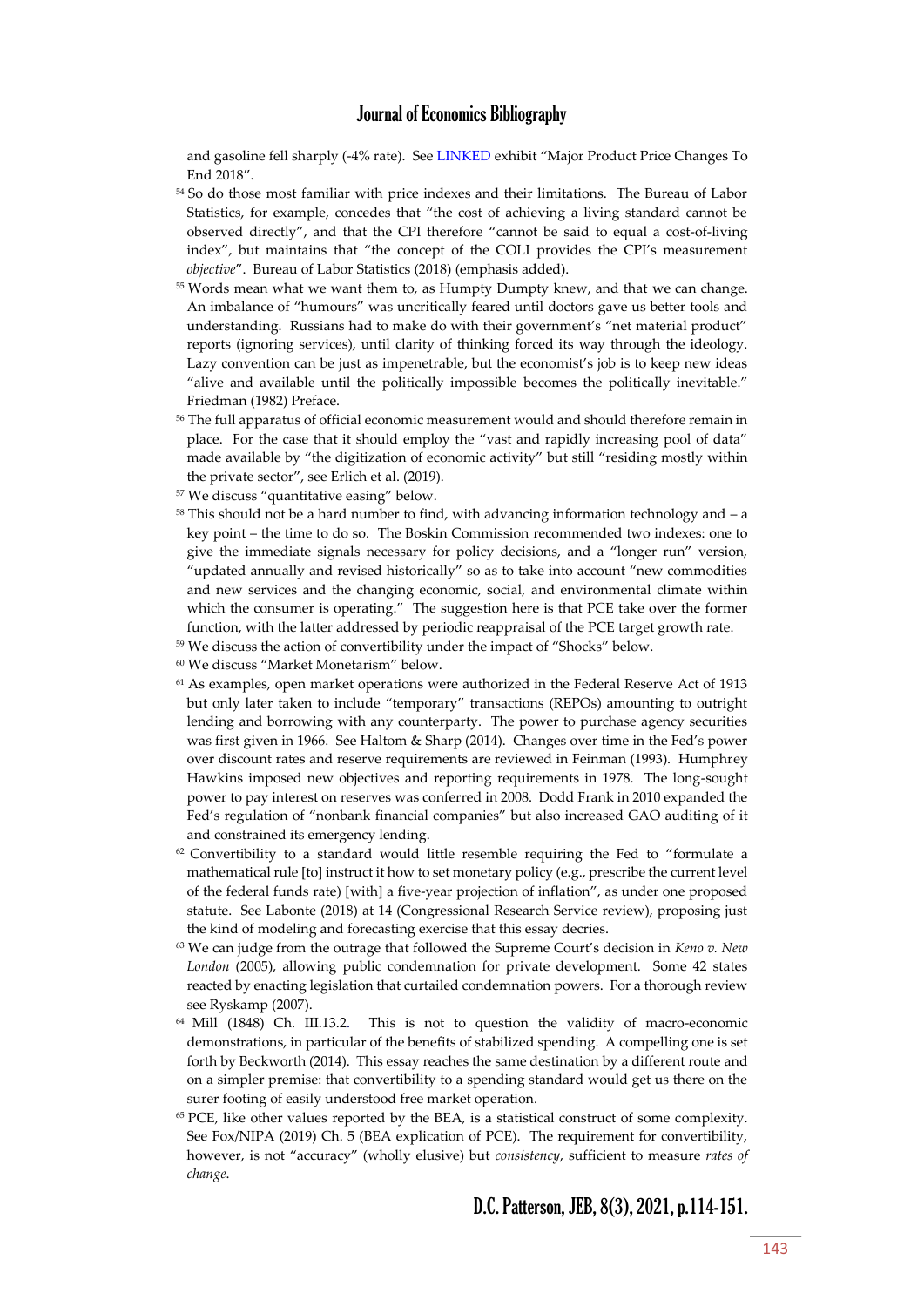- <sup>66</sup> The assumed real growth rate might change, for example, analogously in history to changes in the metal content of the dollar, an essentially political decision (taken in this case without interference from the mining industry).
- 67 For writings of a leading proponent of "NGDP targeting" see those of Scott Sumner in the reference list.
- <sup>68</sup> Over the full period for which both CPI and TIP spreads are meaningful and available (TIPs outstanding first exceeded \$150 billion in 2003), the 5- and 10-year spreads have mispredicted CPI inflation by more than .5% on average, sometimes on the downside and sometimes on the up. Se[e LINKED](https://brandytrust.sharefile.com/d-sa84e2a551bdf4c1f820025436b8c13d9) exhibit "CPI & TIP Spreads".
- $69$  As an example of the "reflexivity", a Fed that targeted the TIP spread on June 21, 2013, would have been targeting one that was 15% (30+ basis points) smaller than it had been only a month earlier, having narrowed in the meantime "in tandem with the market's expectation that the Federal Reserve would [taper](https://www.thebalance.com/fed-tapering-impact-on-markets-416859) its quantitative easing policy," as famously hinted by the Chairman on May 23. Kenny (2019). Successful market bets on the effect of the hint would themselves have depressed the TIP price. The spread *widened* markedly in the four days of and after the FOMC's September meeting, at which it surprised markets by *not* tapering.
- 70 An analysis of SPDR volume and spreads is set out in the [LINKED](https://brandytrust.sharefile.com/d-sa84e2a551bdf4c1f820025436b8c13d9) exhibit "SPDR Option Data". For an assessment of private growth forecasts, concluding that their "accuracy falls sharply at quarterly horizons beyond the first", see Stark (2010).
- <sup>71</sup> Se[e LINKED](https://brandytrust.sharefile.com/d-sa84e2a551bdf4c1f820025436b8c13d9) exhibit "April 2020 Debt Issuance & Monetization".
- $72$  For the limited help that the Fed's bond buying, in the pandemic, afforded to households and small businesses, while pouring out a torrent of cheap bond money to large corporations, see Wigglesworth (2020).
- 73 At the time of *Lombard Street*, England's Bank Charter Act of 1844 vested the "value" function in the separate "Issue Department" of the Bank of England, an early example of a "currency board" limited strictly to issuing specie-convertible notes. [\[Retrieved from\]](https://www.legislation.gov.uk/ukpga/Vict/7-8/32/enacted). For further analysis of such boards, and of "dollarization", see Hanke & Schuler (2015) and Hanke (2018).
- 74 In the Fed's own retelling, "In response to the [2008] crisis, the Federal Reserve began to expand its lending, [but simultaneously] sold a significant portion of its holdings of Treasury securities to drain balances from the banking system." The purpose for the latter action, opposite in effect to the former, was to "hit, on average, its target for the federal funds rate". [\[Retrieved from\]](http://www.federalreserve.gov/monetarypolicy/bst_frliabilities.htm). That rate was subsequently reduced to zero. For detailed accounts, see Sumner (2011); Sumner (2012); Thornton (2015).
- **<sup>75</sup> For a first-hand account of the adverse effect of Fed regulation on the recovery, see Allison (2016). The explosion in Fed bank regulation since the crisis is summarized in McLaughlin et al. (2016).**
- <sup>76</sup>The Fed denied this but the market wasn't buying. See Rennison, et al. (2019) (quoting the reaction of a "US bank's money market head" that "[t]he Fed did just lose control of monetary policy. Unequivocally.")
- $77$  A monetary "nominal income target" would be naturally allied with liquidity management, increasing it with economic contractions and vice versa, cf. Selgin (2017) at 259, surely a point its favor, but why not let the alliance operate automatically, rather than in the Fed's manifestly-fallible discretion?
- <sup>78</sup> The complex of factors are reviewed in Selgin (2019) (Part 1) and Beckworth (2019) (Galper interview).
- <sup>79</sup> See Selgin (2019) (Part 2).
- <sup>80</sup> For the history see Feinman (1993) (reserve requirements proved to be "no help at all in providing liquidity during a panic because a given dollar of reserves could not be used simultaneously to meet a customer's demand for cash and to satisfy reserve requirements").
- <sup>81</sup> [\[Retrieved from\]](https://www.federalreserve.gov/monetarypoliprcy/reqresbalances.htm).
- <sup>82</sup> Canada doesn't. Its success, in providing liquidity when needed, and in controlling rates "without changing whatsoever" the reserves level, is recounted by Lavoie (2019).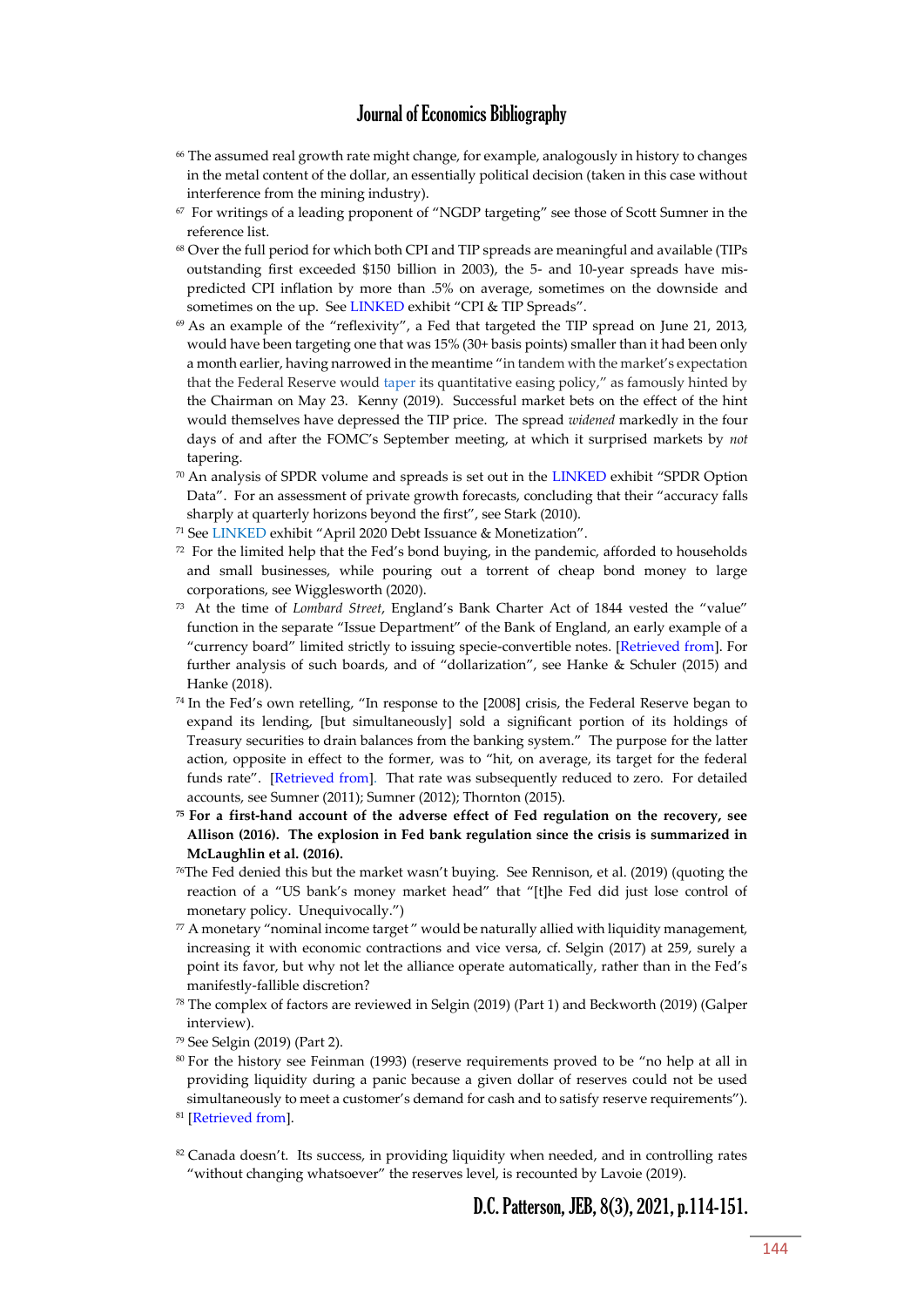- 83 If reserves are still to be required, they could at least be freed up for actual use under defined conditions. See Nelson (2019); Beckworth (2019) (Nelson interview). In the pandemic crisis, reserve and liquidity requirements were relaxed but as an emergency measure without guidance as to when they might be re-imposed.
- <sup>84</sup> A system without the Fed as reserve monopolist and regulator is perhaps as easily imagined as a British one "in which Queen Victoria could be dispensed with." Bagehot (1873) at 68. Were it depoliticized as economy-and-markets-manager-in-chief, the Fed might regain some of its needed emergency powers. For the case that Dodd-Frank overly impaired them, see Hubbard & Scott (2015).
- <sup>85</sup> Longer term asset purchases for monetary purposes were introduced by Chair Bernanke, In the heat of the crisis, as "a way to bring down returns on assets and create stimulus even if the policy rate is down to zero." FOMC Transcript October 2008 at 59. In its formal presentation of asset purchase alternatives, in March of 2009, the Fed staff set the conceptual framework: "[T]he reason for this policy is not to deal with the strains of financial markets per se. It may have that effect by strengthening the economy and so on and so forth—an indirect effect—but the main purpose [is] to get around the zero bound by driving down the average level of long-term interest rates and getting other general financial conditions to improve." FOMC Transcript March 2009 at 38. "Optimal policy simulations"' of different short term rates were presented, prompting future-Chair Yellen to observe that this analysis "would take the fed funds rate to −6 percent if it could, and because it can't, I think we have to do everything we possibly can to use our other tools to compensate." Ibid at 201. For a full review of how the Fed "stumbled into QE", stymied and propelled by the zero bound, see Thornton (2015).
- <sup>86</sup> [\[Retrieved from\]](https://www.federalreserve.gov/newsevents/pressreleases/files/monetary20200615a1.pdf). The U.S. entered the 2020 pandemic crisis with record government debt (80% of GDP) and record corporate debt, as a percentage either of assets (62%) or of GDP (47%). See [LINKED](https://brandytrust.sharefile.com/d-sa84e2a551bdf4c1f820025436b8c13d9) exhibits "QE Effects 2010-2020" and "CBO Projections". Lenders chasing yield accept worse terms to get it. Moody's North American Loan Covenant Quality Indicator **"**bottomed out at its weakest-ever level in the fourth quarter of 2019". Moody's Investor Service (2020). For the lower quality of U.S. corporate debt generally, at this peak of leverage versus prior, lower ones, see Barua and Buckley (Deloitte) (2019).
- <sup>87</sup> There was muddling of "system" and "value" from the start of QE. Famously a practice in search of a theory, it was first defended publicly as not about "the quantity of bank reserves" (as in Japan) but as "credit easing" that focused on "the mix of loans and securities that [the Fed] holds" and on "supporting the functioning of credit markets". Bernanke (2009). Some FOMC members were not so clear on the point. "We've talked about credit frictions, and we've talked about the demand for bank reserves. I think if we're honest with ourselves, we admit that we as a group don't have a clear view—we haven't decided between these two theories." FOMC Transcript March 2009 at 82 (Lacker). The confusion persisted. "Operation Twist" in September of 2011 featured the rolling of mortgage security holdings "to help support conditions in mortgage markets", but it was unclear in the FOMC discussion whether this was to support market functioning, or buttress the housing sector, or because "the marginal propensity to consume of people who are refinancing is probably pretty high relative to other participants in the economy who might be affected by that couple of basis point backup in Treasury bills". FOMC Transcript September 2011 at 201- 23. It persists today, in Fed pronouncements that QE is intended to "foster smooth market functioning and accommodative financial conditions", the former, *regulatory* concern having passed with the March 2020 crisis but the latter, *monetary* action being deemed necessary for the general economy. [\[Retrieve from\]](https://www.federalreserve.gov/monetarypolicy/files/monetary20210317a1.pdf).
- \$10 trillion. As for savers, "non-jumbo" deposit rates (less than \$100,000) declined from<br>D.C. Patterson, JEB, 8(3), 2021, p.114-151. <sup>88</sup> Keynes (1923). Between end-2009 and end-2014, the period of post-recession QE (GDP regaining its pre-crisis peak in Q1 of 2010, and the monetary base peaking in August of 2014), the Fed kept its target Fed Funds rate near zero and purchased \$2.3 trillion of assets. U.S. companies availed themselves of the low rates by borrowing an additional \$2.7 trillion (growth of total debt) but also buying in more than \$2 trillion of stock (net of new issues), thus levering up their share prices at the low rates. GDP grew by \$3 trillion, and the book value of U.S. (non-financial) companies by \$4 trillion, but the market value of their stock by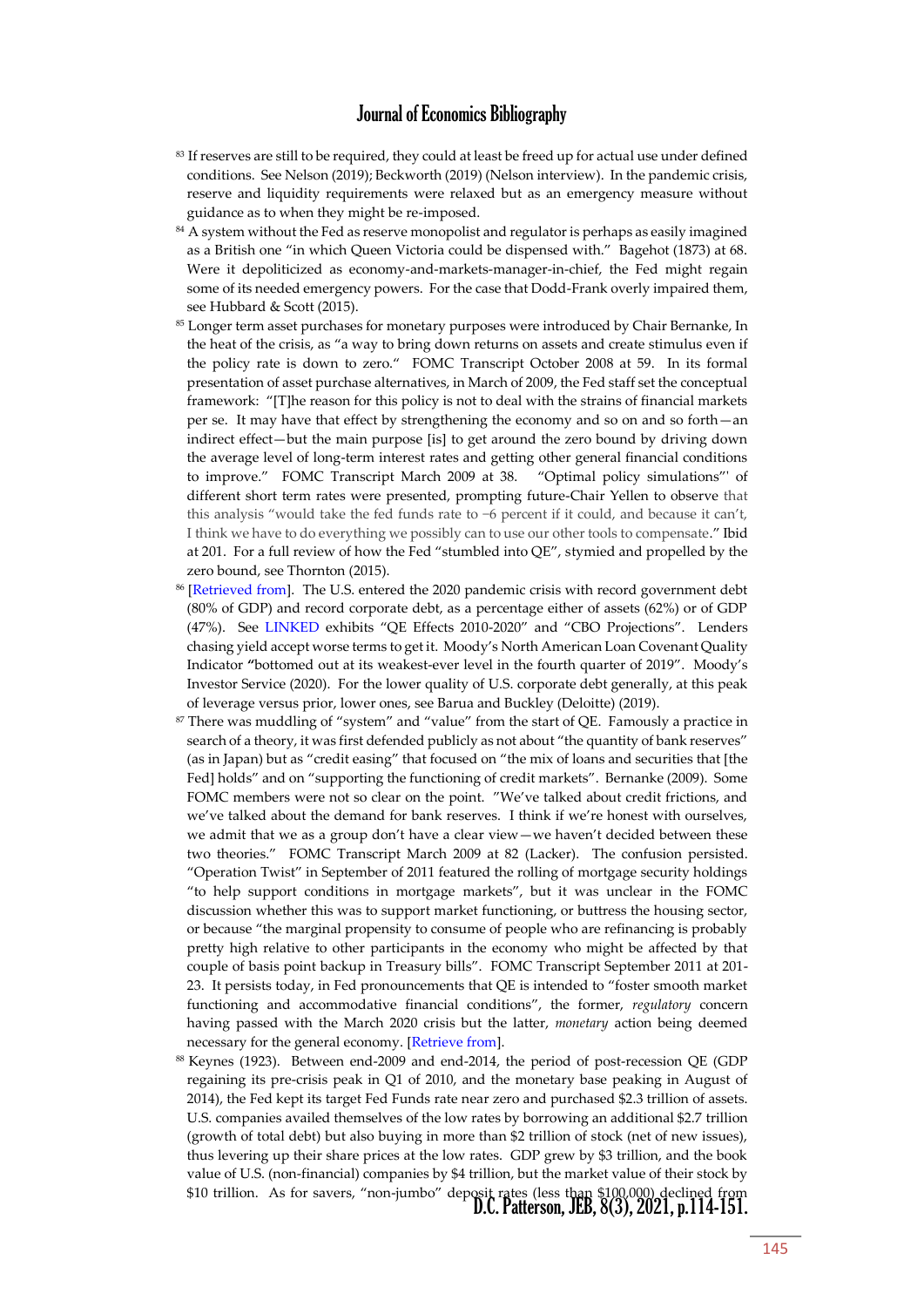.34% to .08%. Consumer spending (PCE) grew at only 3.8%. Over the full QE era, 2010 through the second quarter of 2021, the margin by which the net worth of the richest 10% of Americans exceeded that of all others more than doubled, growing by \$34 trillion, of which \$24 trillion was accounted for by stock market wealth. Of the explosive \$11.4 trillion of such wealth fathered by "COVID QE", in just 2020 and the first half of 2021, fully 89% or \$10.4 trillion went to the richest 10%, raising their share of such wealth to a historic high of 89%. An astonishing 56% or \$6.4 trillion went to the richest 1%. Se[e LINKED](https://brandytrust.sharefile.com/d-sa84e2a551bdf4c1f820025436b8c13d9) exhibits "QE Effects 2010-2014" and "Fed Distributional Accounts 2010-2021".

- <sup>89</sup> As noted above (note 16 and accompanying text) fiat convertibility can be viewed as a "corridor system" (of F-REPO and R-REPO rates), but one that, rather than admitting of asset purchases for monetary ("value") purposes *only at the zero bound*, cf. Selgin (2020), would admit them *only for regulatory ("system") purposes*. A zero bound monetary exception, applied with Fed discretion under the all-justifying dual mandate, will regularly swallow the rule, as the QE history shows. Better to relieve such purchases, by convertibility, of monetary effect used either to deter *or* justify them, and let them be judged solely on Bagehotian grounds, with which the Fed has had trouble enough. See Selgin (2017) Ch. 8.
- <sup>90</sup> QE's invasion of fiscal territory was evident from the outset, both in Treasury reaction and in the FOMC's own discussion. To a member's question whether QE would not have the same effect as "if the Treasury announced a program to quit issuing long-term bonds and issued short-term bonds", the staff answer was that it would, but that Treasury officials "operate under a mandate of being regular and predictable and minimizing their borrowing costs over time, so they don't really have a clear structure through which they should make debt management changes like that in order to affect economic outcomes." FOMC Transcript November 2010 at 24. Should the chickens of short duration come home to roost, in debt sales by either Fed or Treasury into a high-rate environment, the taxpayer will bear the associated "borrowing costs" and "economic outcomes". We only have one government, with one debt maturity schedule. Fed officials strove for the Treasury's cooperation, and got it in the latter's Supplemental Financing Program to drain reserves injected by the Fed during the financial crisis, see U.S. Department of the Treasury (2008), but the inherent conflict remained. A year into QE the Fed staff conceded that shifts by the Treasury "in the composition of the debt that they issued did have the effect of reducing the effectiveness of our own LSAP programs". FOMC Transcript September 2011 at 99. During Operation Twist the Treasury was *lengthening* the schedule while the Fed was *shortening* it, to the annoyance of at least one committee member. Ibid. at 255-58 (Lacker).
- <sup>91</sup> If "seigniorage" is the spending power that a sovereign derives solely from its currency issuance, then for a government (like ours) that is required – and able – to borrow what it spends (and hasn't taxed), it is the budget saving represented by "remitted" interest on monetized debt, or in the case of new debt, the premium at which it can be issued, the saving in each case derived from, but dependent on, the currency's "soundness" from forbearance to over-issue. Note issuance itself being cost-free to the government, REPO spreads should not affect "remittances", accounting fictions that are only made necessary by that of intragovernment interest on monetized debt.
- <sup>92</sup> Congress would surely welcome a comparable means to determine the optimal revenueraising tax rate. Convertibility could in any event help it with spending. A sensible companion to the suggested statute would be one prorating unemployment benefits, up for F-REPO spreads paid by the Fed, down for R-REPO, thereby spending or absorbing, respectively, the associated interest saving or cost to the Treasury. If the value target were a level of spending by consumers, a recessionary drop in that level would automatically put spendable cash directly into their (high propensity) hands, monetary stimulus made fiscal. That doing so is "free", a dividend of monetary discipline, should help with budget hawks. In the design and marketing of stabilizers, automaticity is all. Spendable dollars would be withdrawn as spending revived, a feat that fiscal Keynesians have never achieved.
- contrast, on its purchase of about \$630 billion in Treasuries in April of 2020, the Fed saved<br>D.C. Patterson, JEB, 8(3), 2021, p.114-151. 93 As they continued to be rolled over (about 30% per month), the ongoing monthly premium to the Treasury, at 4% on \$4 trillion of bills outstanding, would be about \$40 billion. By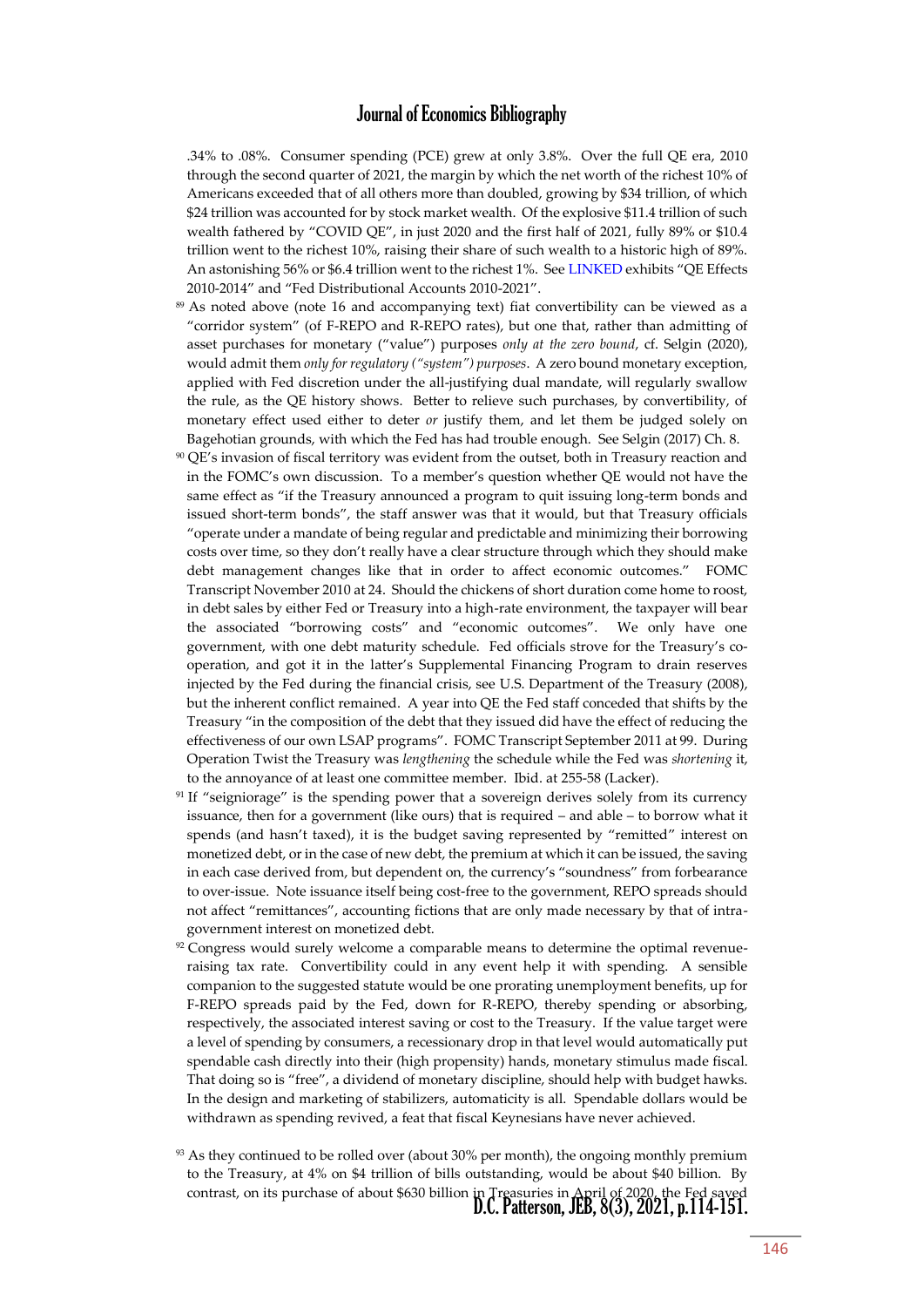the Treasury perhaps \$2 billion in monthly interest, owing to low "zero-bounded" rates. The Treasury's unmonetized notes and bonds must also be steadily rolled over. Looking to a previous crisis, in September of 2008 the Treasury was about to issue or re-issue \$17 trillion in debt of all maturities over the next 24 months, during all but a few of which PCE was below its pre-crisis peak. See [LINKED](https://brandytrust.sharefile.com/d-sa84e2a551bdf4c1f820025436b8c13d9) exhibits "April 2020 Debt Issuance & Monetization" and "2008-2010 Debt Issuance & PCE". The numbers will be much larger going forward.

- <sup>94</sup> As value-guarantee, convertibility would underpin foreign demand for the dollar. \$6.6 trillion is held globally as foreign exchange reserves, or over 60% of all such reserves, with the percentage declining but the quantum growing. Se[e LINKED](https://brandytrust.sharefile.com/d-sa84e2a551bdf4c1f820025436b8c13d9) exhibit "World Currency Composition". For an estimate that "half or a bit more than half of U.S. currency circulates abroad", surging since the Financial Crisis, see Judson (2012). Dollar seigniorage may be the largest but also most benign form of tribute that smaller countries have ever paid to a central power to maintain global peace and financial order. We may not be fully collecting it. Price index inflation has been below 2%, as has PCE growth below 5%, suggesting that technological advance, demographics and global need for dollars justify a *greater* supply of them, at lower total debt cost to us, than now provided. It's impossible to know if such a gap exists, but if it does, it cannot be closed by discretionary Fed action because such action is too uncertain in its effect, and risks inflation if misjudged. Fiat convertibility would close it in reliable, automatic increments, unexceptionable as merely conforming the currency value. The fiscal issue is not just one of lost opportunity. Long-term *deflation* would pose affirmative *danger* in the extension of the government's debt schedule.
- <sup>95</sup> For an account of the fortunes made on Britain's "Black Wednesday" in 1992, see Kuepper & Scott (2020), and for the difficulties that economists have had in fashioning "early warning systems'" for currency failure, Glick & Hutchison (2011).
- <sup>96</sup> The mighty U.S. economy regularly makes Chicken Little of the debt alarmist, but nothing is mightier than compound interest. The Congressional Budget Office currently projects that net interest, already the fastest-growing Federal expenditure, will exceed the entire primary deficit by the mid-2030's, and be larger than the total of all non-mandatory spending, including defense, by the mid-2040's. The projections assume the sunsetting of popular tax breaks, with rates rising only moderately, and were made before passage of the \$1.9 trillion American Rescue Plan Act. [\[Retrieved from\]](https://www.cbo.gov/publication/56977#data).
- <sup>97</sup> The history was reviewed at the St. Louis Fed's Special Conference on the subject. See Rasche (2005). The Fed's current vow is inflation that "averages 2 percent over time", but anyone who has ever put together a performance record knows that the average depends on the choice of time *period,* to cite only one point of likely debate.
- 98 There was plenty of internal opposition to the Reichsbank's blind money-printing, but it was impotent under the Reichsbank Autonomy Act of 1922, on which the victorious Allies had insisted. See Fergusson (1975) at 75, 83, 145; Hanson (2017).
- <sup>99</sup> It would quell any doubts, such as were raised by the Fed's actions in and after the 2008 crisis, as to its "willingness to tolerate even as much inflation as they say they want". Krugman as quoted in Nunes & Cole (2013) Ch. 5. We think we are smart nowadays but we are not all of one monetary mind. Ruinous contraction, or boldness foregone when needed most, are still entirely possible in changing discretionary hands.

#### **References**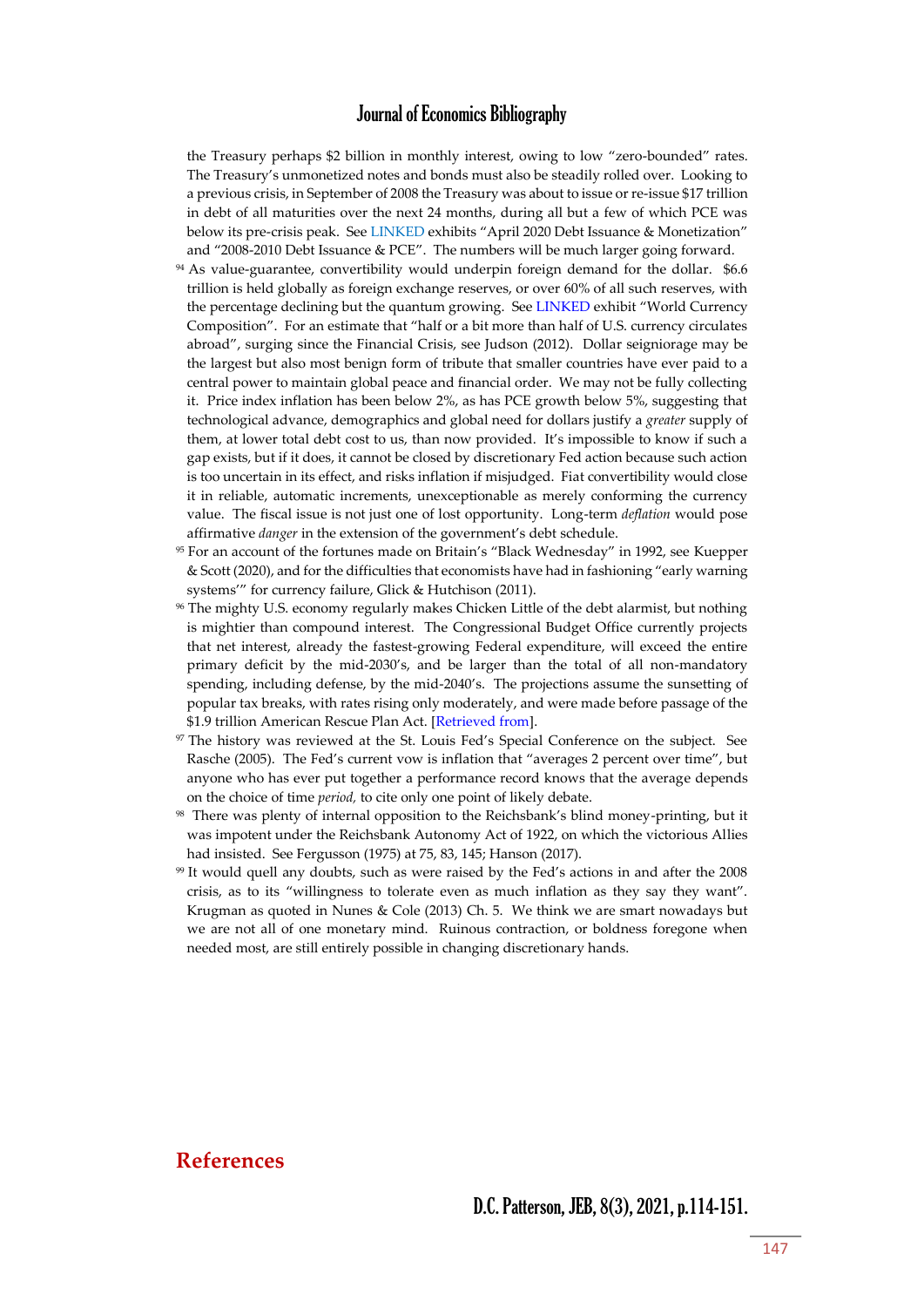- Alexa, how much is it? Technology is making inflation statistics an unreliable guide to the economy (2019) *The Economist*, Special Report: The End of Inflation? The World Economy (October 12), [\[Retrieved from\]](https://www.economist.com/special-report/2019/10/10/technology-is-making-inflation-statistics-an-unreliable-guide-to-the-economy).
- Allison, J.A. (2016). Making a financial choice: More capital or more government control, *Cato Institute*, Committee on Financial Services. [\[Retrieved from\]](https://www.cato.org/publications/testimony/making-financial-choice-more-capital-or-more-government-control).
- Amin, M. (2011). *A Simple Introduction to Islamic Mortgages*, [\[Retrieved from\]](https://www.mohammedamin.com/Islamic_finance/A-simple-introduction-to-Islamic-mortgages.pdf).
- Avalos, F., Ehlers T., & Eren, E. (2019). September stress in dollar repo markets: passing or structural?, *BIS Quarterly Review*, The Bank for International Settlements (BIS), Basel, Switzerland, December 8, 2019. [\[Retrieved from\]](https://www.bis.org/publ/qtrpdf/r_qt1912v.htm).
- Bagehot, W. ([1873] 1999). *Lombard Street: A Description of the Money Market*. John Wiley & Sons, New York.
- Baklanova, V., Copeland, A., & McCaughrin, R. (2015). Reference Guide to U.S. Repo and Securities Lending Markets, *Federal Reserve Bank of New York Staff Reports*, no.740. [\[Retrieved from\]](https://www.newyorkfed.org/medialibrary/media/research/staff_reports/sr740.pdf).
- Barua, A. & Buckley, P. (2019). Rising corporate debt. Should we worry?, *Deloitte Insights, Deloitte Development LLC*., Member of Deloitte Touche Tohmatsu Limited. [\[Retrieved](https://www2.deloitte.com/content/dam/insights/us/articles/5042_ibtn-april-2019/DI_IbtN-April-2019.pdf)  [from\]](https://www2.deloitte.com/content/dam/insights/us/articles/5042_ibtn-april-2019/DI_IbtN-April-2019.pdf).
- Beckworth, D. (2014). Inflation targeting: A monetary policy whose time has come and gone, *Mercatus Center at George Mason University*, Arlington, VA. [\[Retrieved from\]](https://www.mercatus.org/system/files/Beckworth-Inflation-Targeting.pdf).
- Beckworth, D. (2019). Bill Nelson on the repo market stress, the Fed's operating system, and the prospects for a standing repo facility, *Macro Musings with David Beckworth*, Mercatus Original Podcast (October 7). [\[Retrieved from\]](http://macromusings.libsyn.com/bill-nelson-on-the-repo-market-stress-the-feds-operating-system-and-the-prospects-for-a-standing-repo-facility).
- Beckworth, D. (2019). Josh Galper on the current state of repo markets, key bottlenecks, and a balanced proposal to restore stability, *Macro Musings with David Beckworth*, Mercatus Original Podcast (December 23). [\[Retrieved from\]](https://macromusings.libsyn.com/josh-galper-on-the-current-state-of-repo-markets-key-bottlenecks-and-a-balanced-proposal-to-restore-stability).
- Beinhocker, E. (2006). *The Origin of Wealth*. Harvard Business School Press, Boston.
- Bernanke, B.S. (2009). The crisis and the policy response, *Remarks at the Stamp Lecture*, London School of Economics, London, England (January 13). [\[Retrieved from\]](https://www.federalreserve.gov/newsevents/speech/bernanke20090218a.htm).
- Bernanke, B.S. (2013). Transcript of Chairman Bernanke's Press Conference, June 19, 2013. [\[Retrieved from\]](https://www.federalreserve.gov/mediacenter/files/FOMCpresconf20130619.pdf).
- Brynjolfsson, E., Collis, A., Diewert, W.E., Eggers, F. & Fox, K.J. (2019). GDP-B: Accounting for the Value of New and Free Goods in the Digital Economy, *National Bureau of Economic Research Working Paper* No.25695. [\[Retrieved from\]](https://www.gwern.net/docs/economics/2019-brynjolfsson.pdf).
- Brynjolfsson, E. & McAfee, A. (2014). *The Second Machine Age*. W. W. Norton and Company, New York, NY.
- Brynjolfsson, E., Rock, D. & Syverson, C. (2017). Artificial intelligence and the Modern Productivity Paradox: A Clash of Expectations and Statistics", *National Bureau of Economic Research Working Paper No. 24001*, Cambridge, MA. [\[Retrieved from\]](https://www.nber.org/papers/w24001.pdf).
- Bureau of Labor Statistics, (2018). *Handbook of Methods*, "Chapter 17. The Consumer Price Index", BLS Publishing, Office of Publications and Special Studies, Washington DC. [\[Retrieved from\]](https://www.bls.gov/opub/hom/pdf/cpihom.pdf).
- Cole, J.I. (2018). Surveying the Digital Future. The 16th annual study on the impact of digital technology on Americans", *2018 Digital Future Project*, Center for the Digital Future at USC Annenberg, University of Southern California, Los Angeles, CA. [\[Retrieved from\]](https://www.digitalcenter.org/wp-content/uploads/2018/12/2018-Digital-Future-Report.pdf).
- Coyle, D. (2014). *GDP: A Brief but Affectionate History*. Princeton University Press, Princeton, NJ. [\[Retrieved from\]](https://books.google.com/books?id=t7pKCAAAQBAJ&lpg=PP1&pg=PP1#v=onepage&q&f=false).
- Edwards, S. (2018) *American Default: The Untold Story of FDR, the Supreme Court, and the Battle over Gold*. Princeton University Press, Princeton, NJ.
- Ehrlich, G., Haltiwanger, J., Jarmin, R., Johnson, D. and Shapiro, M. (2019) "Minding Your Ps and Qs: Going from Micro to Macro in Measuring Prices and Quantities", University of Michigan. [\[Retrieved from\]](http://www-personal.umich.edu/~shapiro/papers/ReengineeringIndicators-MindingP&Q.pdf).
- European Central Bank (2019) "Targeted longer-term refinancing operations (TLTROs)", [\[Retrieved from\]](https://www.ecb.europa.eu/mopo/implement/omo/tltro/html/index.en.html).
- Federal Open Market Committee, *Transcript of the Meeting of the Federal Open Market Committee on October 28–29, 2008*. [\[Retrieved from\]](https://www.federalreserve.gov/monetarypolicy/files/FOMC20081029meeting.pdf).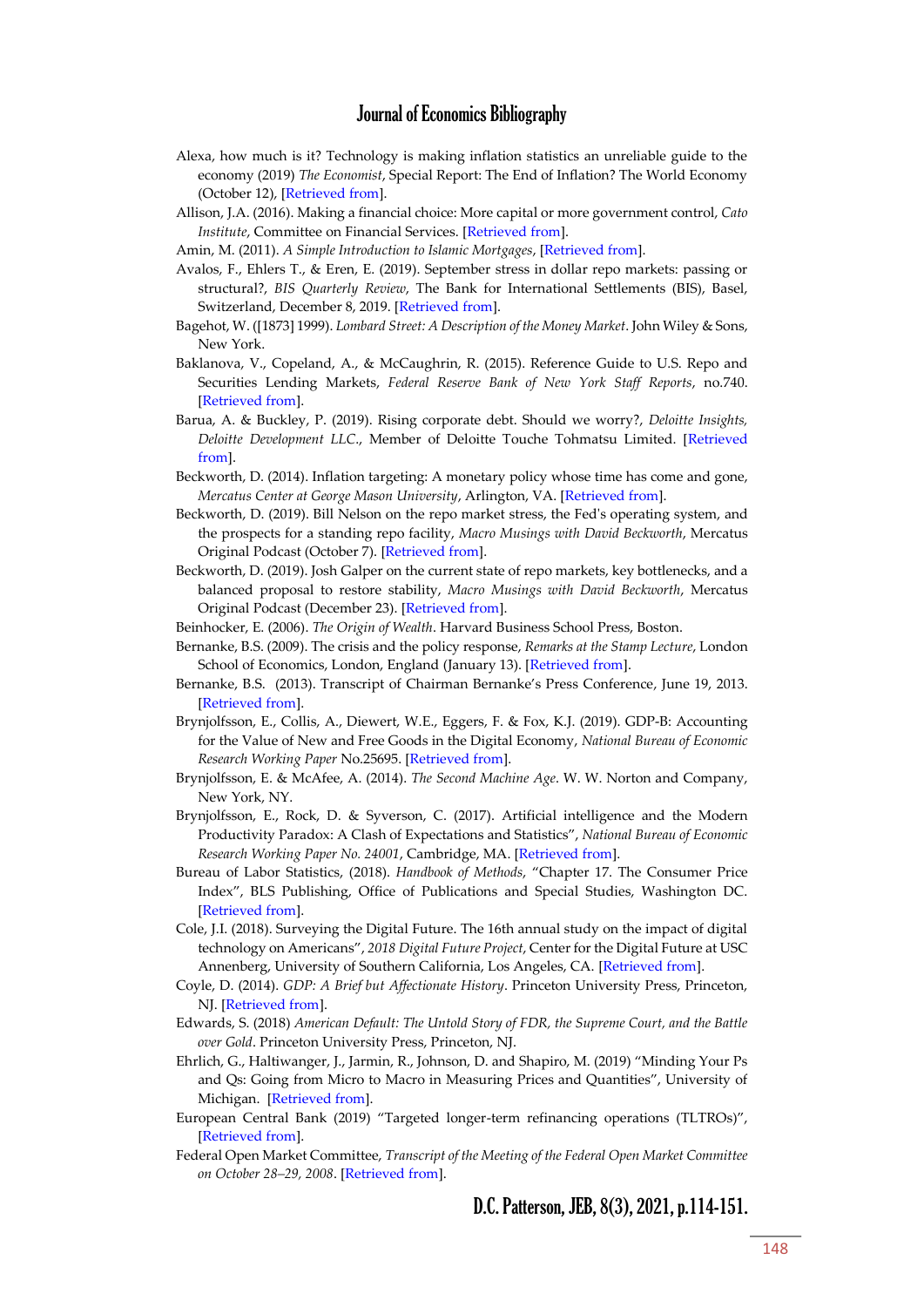- Federal Open Market Committee *Transcript of the Meeting of the Federal Open Market Committee on March 17–18, 2009*. [\[Retrieved from\]](https://www.federalreserve.gov/monetarypolicy/files/FOMC20090318meeting.pdf).
- Federal Open Market Committee *Transcript of the Meeting of the Federal Open Market Committee on November 2–3, 2010*. [\[Retrieved from\]](https://www.federalreserve.gov/monetarypolicy/files/FOMC20101103meeting.pdf).
- Federal Open Market Committee *Transcript of the Meeting of the Federal Open Market Committee on September 20–21, 2011*. [\[Retrieved from\]](https://www.federalreserve.gov/monetarypolicy/files/FOMC20110921meeting.pdf).
- Feinman, J. N. (1993) "Reserve Requirements: History, Current Practice, and Potential Reform", *Federal Reserve Bulletin* (June), pp. 570-589. [\[Retrieved from\]](https://www.federalreserve.gov/monetarypolicy/0693lead.pdf).
- Feldstein, M. (2017) "Underestimating the Real Growth of GDP, Personal Income, and Productivity", Journal of Economic Perspectives, Vol. 31, No. 2 (Spring), pp. 145–164. [Retrieved from].
- Fisher, I. (1911) *The Purchasing Power of Money*. Macmillan, New York.
- Fox, D. R. and McCulla, S. H. (2019) "NIPA Handbook: Concepts and Methods of the U.S. National Income and Product Accounts", Bureau of Economic Analysis, U.S. Department of Commerce, Suitland, MD, November 2019.
- Friedman, M. (1959) *A Program for Monetary Stability*. 10<sup>th</sup> printing with new preface, Fordham University Press, New York.
- Friedman, M. (1961) "Real and Pseudo Gold Standards", *Journal of Law and Economics*, Vol. 4 (October), pp. 66-79, The University of Chicago Press, Chicago.
- Friedman, M. ([1962] 1982) *Capitalism and Freedom*. The University of Chicago Press, Chicago.
- Friedman, M. (1994) *Money Mischief*. Harcourt Brace, New York.
- Friedman, M., Schwartz, A.J. ([1963] 1993) *A Monetary History of the Marketed States, 1867-1960*. Princeton University Press, Princeton, NJ.

Gibson, K. (2013) "U.S. Stocks Sink, Yields Rise After Fed Move", MarketWatch (June 19).

- Glick, R. and Hutchison, M. (2011) "Currency Crises", Federal Reserve Bank of San Francisco, Working Paper Series, San Francisco, California, prepared for the *Encyclopedia of Financial Globalization: Evidence on Financial Globalization and Crises*, (September 15).
- Greenfield, R. L. and Yeager, L. B. (1983) "A Laissez-Faire Approach to Monetary Stability", *Journal of Money, Credit and Banking*, Vol. 15. No. 3 (August), pp. 302-315.
- Hall, R. and Reis, R. (2017) "Achieving Price Stability by Manipulating the Central Bank's Payment on Reserves." *National Bureau of Economic Research and London School of Economics Centre for Economic Policy Research*.
- Haltom, R. and Sharp, R. (2014) "The First Time the Fed Bought GSE Debt", Federal Reserve Bank of Richmond (April), EB14-04. [\[Retrieved from\]](https://www.richmondfed.org/-/media/richmondfedorg/publications/research/economic_brief/2014/pdf/eb_14-04.pdf).
- Harari, Y. N. (2018) Sapiens: A Brief History of Humankind. United Kingdom: Harper. [\[Retrieved from\]](https://www.google.com/books/edition/Sapiens/FmyBAwAAQBAJ?hl=en&gbpv=0).
- Hayek, F. A. (1943) "A Commodity Reserve Currency", *Economic Journal*, Vol. 53, No. 210 (June-September), pp. 176-184.
- Hetzel, R. L. and Leach, R. F. (2001) "The Treasury-Fed Accord: A New Narrative Account", Federal Reserve Bank of Richmond, *Economic Quarterly*, Volume 87/1 (Winter 2001). [Retrieved from].
- Hubbard, G. and Scott, H. (2015) "A Financial System Still Dangerously Vulnerable to a Panic", *The Wall Street Journal* (March 1). [\[Retrieved from\]](http://www.wsj.com/articles/glenn-hubbard-and-hal-scott-a-financial-system-still-dangerously-vulnerable-to-a-panic-1425249064).
- Jevons, W. S. (1876) *Money and the Mechanism of Exchange*. D. Appleton and Co., New York.
- Judson, R. (2012) "Crisis and Calm: Demand for U.S. Currency at Home and Abroad from the Fall of the Berlin Wall to 2011", Board of Governors of the Federal Reserve System, International Finance Discussion Papers, IFDP 1058. [\[Retrieved from\]](http://www.federalreserve.gov/pubs/ifdp/2012/1058/ifdp1058.pdf).
- Kahneman, D. (2011) *Thinking Fast and Slow*. Farrar, Straus and Giroux, New York.
- Kenny, T. (2019) "Analyzing the 10-Year Treasuries and TIPS Yield Spread", The Balance, Dotdash Publishing, New York, NY.
- Kenny, T. (2020) "What Is the U.S. Federal Reserve Dot Plot?", The Balance, Dotdash Publishing, New York, NY.
- Kenny, T. (2020) "An Explanation of Fed Tapering and Its Impact on the Markets", The Balance, Dotdash Publishing, New York, NY.
- Changes in the Value of Money" (1923) MacMillan, London.<br>D.C. Patterson, JEB, 8(3), 2021, p.114-151. Keynes, J. M. (1931) *Essays in Persuasion*, Inflation And Deflation, "Social Consequence of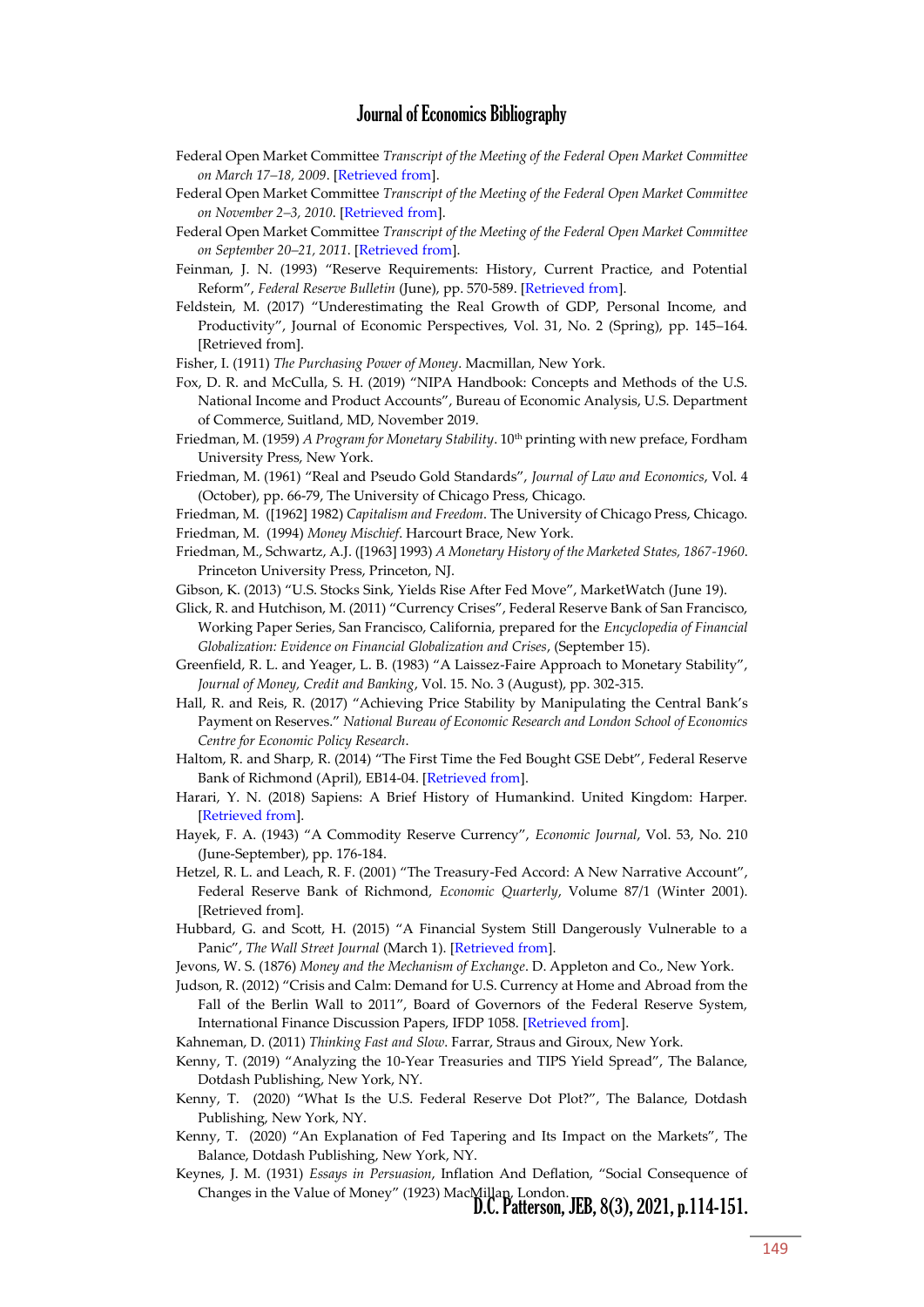- Kuepper, J. and Scott, G. (2020) "Black Wednesday: George Soros' Bet Against Britain. How George Soros Broke the Bank of England", The Balance, Dotdash Publishing, New York, NY (February 12). [\[Retrieved from\]](https://www.thebalance.com/black-wednesday-george-soros-bet-against-britain-1978944).
- Labonte, M. (2018) "Federal Reserve: Legislation in the 115th Congress", Congressional Research Service, Library of Congress, Washington, D.C. [\[Retrieved from\]](https://fas.org/sgp/crs/misc/R44848.pdf).
- Lavoie, M. (2019) "A System with Zero Reserves and with Clearing Outside of the Central Bank: The Canadian Case", Review of Political Economy, pp. 145-158 (June 18). [Retrieved from].
- Levy, M.D. (2019) "The Fed and Financial Markets: Suggestions to Improve an Unhealthy Relationship", Hoover Institution, Strategies For Monetary Policy: A Policy Conference (May 3). [\[Retrieved from\]](https://www.hoover.org/sites/default/files/levy-monetary_policy_and_financial_markets_hoover_may_2019-v2.pdf).
- Logan, L. (2019) "Observations on Implementing Monetary Policy in an Ample-Reserves Regime", Remarks before the Money Marketeers of New York University, New York City (April 17). [\[Retrieved from\]](https://www.newyorkfed.org/newsevents/speeches/2019/log190417).
- Maxwell, J. C. (1867) "On Governors", Proceedings of Royal Society, Vol. 16, No. 100. [\[Retrieved from\]](http://upload.wikimedia.org/wikipedia/commons/b/b1/On_Governors.pdf).
- McLaughlin, P., Reese, C., Sherouse, O. (2016) "Dodd-Frank and the Federal Reserve's Regulations" (February 4), Mercatus Center at George Mason University, Arlington, VA. [\[Retrieved from\]](https://www.mercatus.org/publication/dodd-frank-and-federal-reserve-s-regulations).
- Mester, L. J. (Moderator), Clarida, R., Rieder, R., Tenreyro, S. (2020, February 21). *Hall of Mirrors: Feedback Between Monetary Policy and Financial Markets* [Panel Discussion]. 2020 U.S. Monetary Policy Forum, Sponsored by the Initiative on Global Markets at the University of Chicago Booth School of Business, New York, NY.
- Mill, J. S. (1848) *Principles of Political Economy*. (Book III). Longmans, Green and Co., London.
- Miller, S. M. and Ndhlela, T. (2019) "Money Demand and Seignorage Maximization before the End of the Zimbabwean Dollar", Mercatus Working Paper, (February), Mercatus Center at George Mason University, Arlington, VA. [\[Retrieved from\]](https://www.mercatus.org/system/files/miller-money-demand-mercatus-working-paper-v1_1.pdf).
- Moody's Investor Service (2020) "The Fed Can Be Patient About Raising Interest Rates" *Moody's* (April 27). [\[Retrieved from\]](http://www.moodys.com/researchdocumentcontentpage.aspx?docid=PBC_1225313).
- Nelson, Bill (2019) "The Fed's Balance Sheet Can and Should Get Much Smaller", Remarks at Brookings Symposium on Repo Market Disruption (December 5). [\[Retrieved from\]](https://www.brookings.edu/wp-content/uploads/2019/11/Nelson-remarks.pdf).
- Nunes, M. and Cole, B. M. (2013) *Market Monetarism, A Roadmap to Economic Prosperity*. [\[Retrieved from\]](https://www.google.com/url?sa=t&rct=j&q=&esrc=s&source=web&cd=3&ved=2ahUKEwi0tdOPsevgAhXuT98KHcmKDX8QFjACegQIBxAC&url=https%3A%2F%2Fthefaintofheart.files.wordpress.com%2F2018%2F12%2FMarket-Monetarism-and-Economic-Prosperity.pdf&usg=AOvVaw2nKOPngXVeYU5gysbA8PQF).
- Office For National Statistics (2020) "Improvements to the Measurement of UK GDP: an Update on Progress", London. [\[Retrieved from\]](https://www.ons.gov.uk/economy/nationalaccounts/uksectoraccounts/articles/improvementstothemeasurementofukgdp/anupdateonprogress/pdf).
- Parks, T. (2005), *Medici Money*. Atlas Books LLC, W. W. Norton & Company, New York.
- Perrault, R., Shoham, Y., Brynjolfsson, E., Clark, J., Etchemendy, J., Grosz, B., Lyons, T., Manyika, J., Mishra, S. and Niebles, J.C. (2019) "The AI Index 2019 Annual Report", AI Index Steering Committee, Human-Centered AI Institute, Stanford University, Stanford, CA (December). [\[Retrieved from\]](https://hai.stanford.edu/sites/g/files/sbiybj10986/f/ai_index_2019_report.pdf).
- Ramkumar, A. (2019) "Stocks Slip After Fed Decision, Erasing Earlier Gains", *The Wall Street Journal* (March 20). [\[Retrieved from\]](https://www.wsj.com/articles/global-stocks-weaken-ahead-of-new-round-of-u-s-china-trade-talks-11553072835).
- Rasche, R.H. (2005) "Federal Reserve Bank of St. Louis Review, Reflections on Monetary Policy, 25 Years After October 1979, Proceedings of a Special Conference of the Federal Reserve Bank of St. Louis", March/April, Volume 87, Number 2, Part 2. [[Retrieved from\]](https://research.stlouisfed.org/publications/review/2005/04/15).
- Rennison, J. and Noonan, L. (2019) "Week of Repo Turmoil Puts Wall Street Traders in a Spin", *Financial Times* (September 20). [\[Retrieved from\]](https://www.ft.com/content/fa14c286-db59-11e9-8f9b-77216ebe1f17).
- Ricardo, D. (1817) *On the Principles of Political Economy and Taxation*, London.
- Roth, Jr., W.V. (1996) "Final Report of the Advisory Commission to Study the Consumer Price Index" ("Boskin Report"), Committee on Finance, Marketed States Senate, U.S. Government Printing Office, Washington D.C. [\[Retrieved from\]](https://www.finance.senate.gov/imo/media/doc/Prt104-72.pdf).

Ryskamp, J. (2007) *The Eminent Domain Revolt*. Algora Publishing, New York.

Schuler, K. (1994-2004) *Currency Boards and Dollarization*, "Currency Boards for Developing Countries: A Handbook" (1994), International Center for Economic Growth, Yorktown, New York. Reproduced by permission. All other material copyright 1997-2004 or as dated by Kurt Schuler. [\[Retrieved from\]](https://web.archive.org/web/20120310130618/http:/www.dollarization.org/).